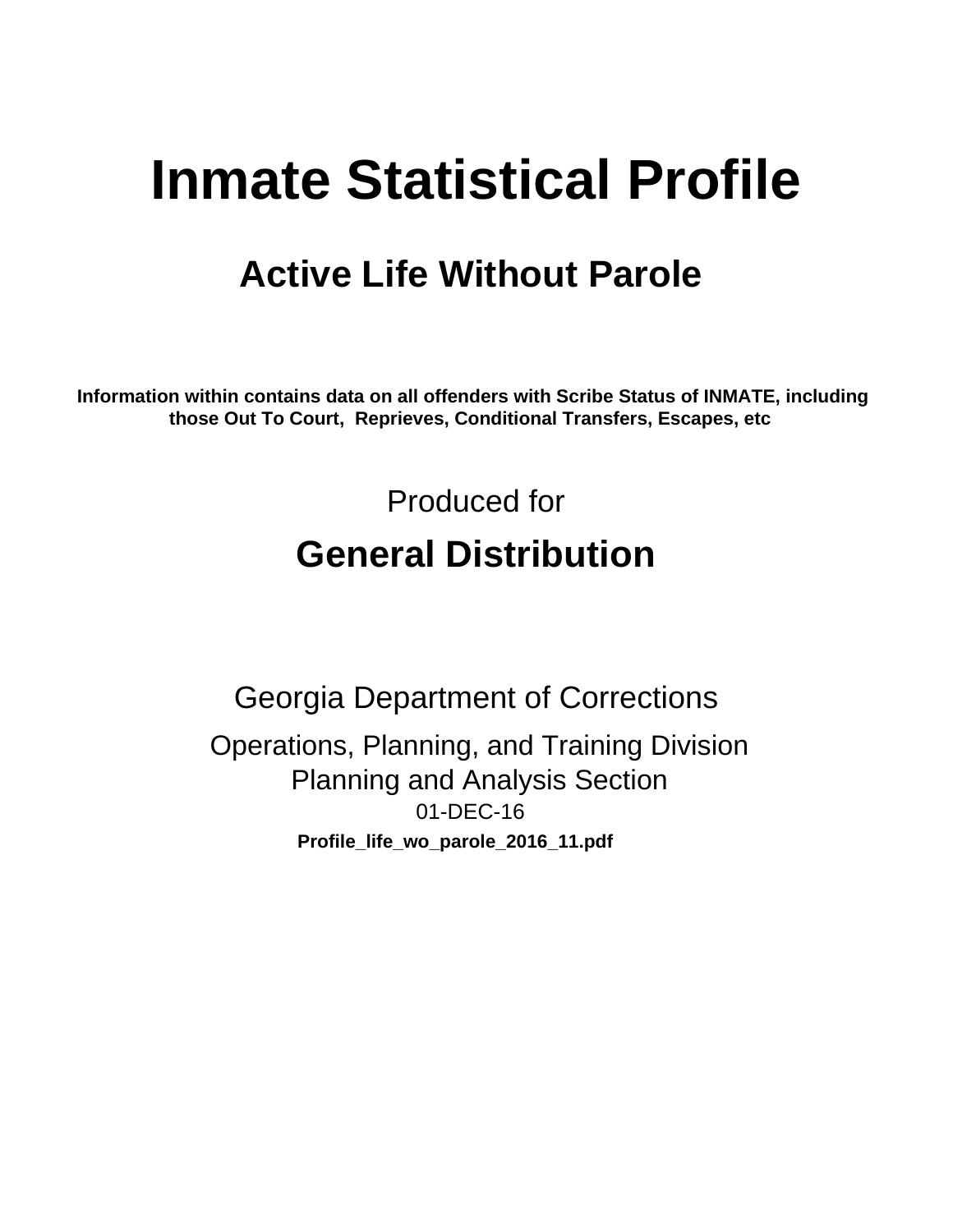#### **Inmate Statistical Profile 01-DEC-16** Contents

**Active Life Without Parole** 

Produced for General Distribution

# **Table of Contents**

|    | <b>Demographic information</b>                                        |
|----|-----------------------------------------------------------------------|
|    | 4 Current age, broken out in ten year age groups                      |
|    | 5 Race group                                                          |
|    | 6 Marital status, self-reported at entry to prison                    |
|    | 7 Number of Inmates with Dependents, self-reported at entry to prison |
|    | 8 Religious affiliation, self-reported at entry to prison             |
|    | 9 Home county - self-reported at entry to prison                      |
|    | 13 Employment status before prison, self-reported at entry to prison  |
|    | 14 Age at admission                                                   |
|    | 16 Height, measured at entry to prison                                |
|    | 17 Weight, measured at entry to prison                                |
|    | 18 Military service                                                   |
|    | <b>Correctional information</b>                                       |
|    | 19 Type of admission to prison                                        |
|    | 20 Current / last supervision level                                   |
|    | 21 Current / last institution type                                    |
|    | 22 Institution type - transitional centers                            |
|    | 23 Institution type - county prisons                                  |
|    | 24 Institution type - state prisons                                   |
|    | 25 Institution type - private prisons                                 |
|    | 26 Institution type - inmate boot camp                                |
|    | 27 Number of disciplinary reports                                     |
|    | 28 Number of transfers                                                |
|    | 29 Number of escapes                                                  |
|    | 30 Time served in current (or last) institution                       |
|    | Educational, psychological and physical information                   |
| 31 | Highest grade level attained                                          |
|    | 32 Culture fair IQ scores                                             |
|    | 33 Wide Range Achievement Test (WRAT) reading score                   |
|    | 34 Wide Range Achievement Test (WRAT) math score                      |
|    | 35 Wide Range Achievement Test (WRAT) spelling score                  |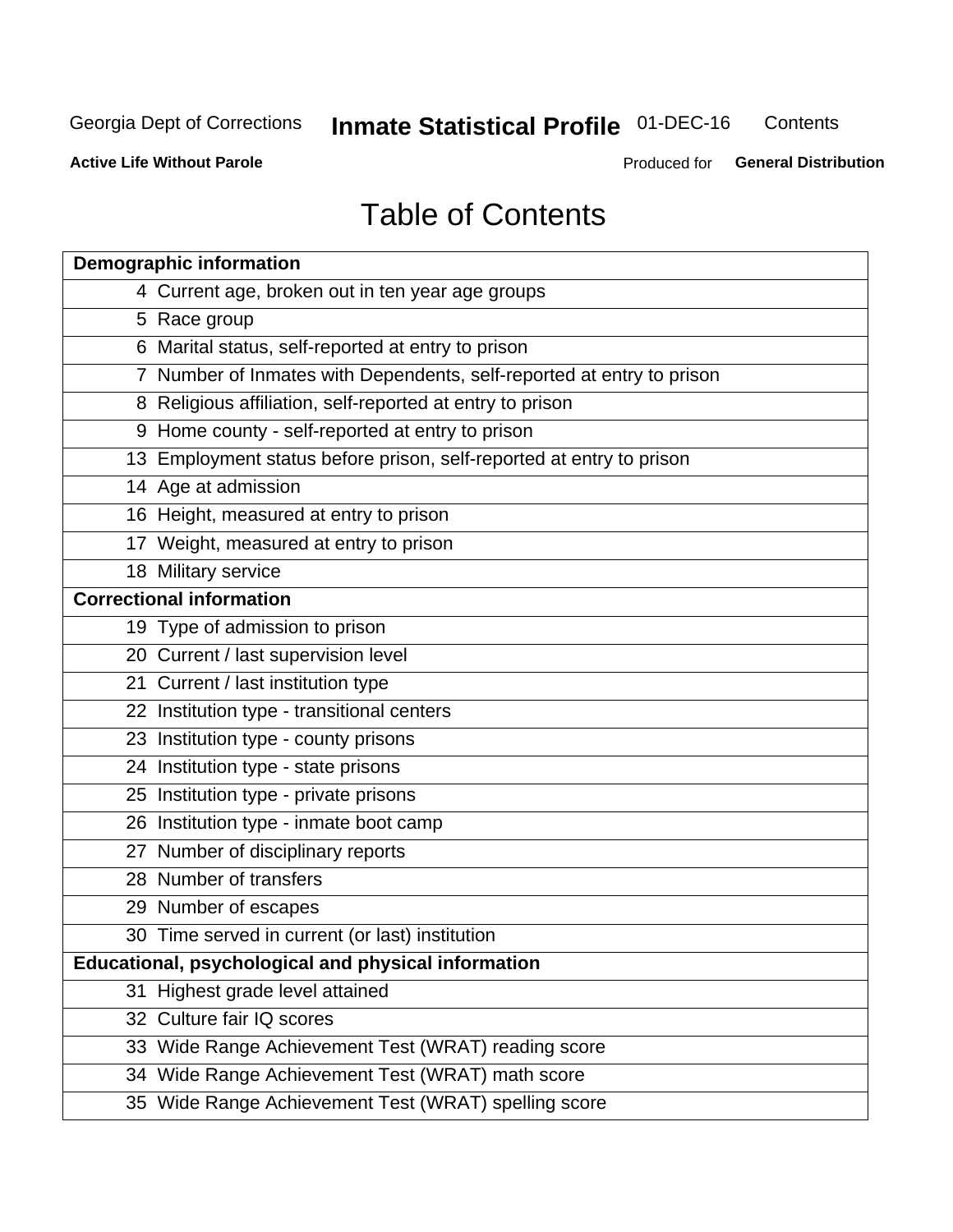# **Inmate Statistical Profile 01-DEC-16**

Contents

**Active Life Without Parole** 

Produced for General Distribution

# **Table of Contents**

| Educational, psychological and physical information              |
|------------------------------------------------------------------|
| 36 Current / last mental health treatment level                  |
| 37 PULHESDWIT medical scale - 'P' overall condition ('P'hysical) |
| 38 PULHESDWIT medical scale - 'U' upper body                     |
| 39 PULHESDWIT medical scale - 'L' lower body                     |
| 40 PULHESDWIT medical scale - 'H' hearing                        |
| 41 PULHESDWIT medical scale - 'E' vision                         |
| 42 PULHESDWIT medical scale -'S' psychiatric                     |
| 43 PULHESDWIT medical scale - 'D' dental                         |
| 44 PULHESDWIT medical scale - 'W' work ability                   |
| 45 PULHESDWIT medical scale - 'I' impairment                     |
| 46 PULHESDWIT medical scale - 'T' transportability               |
| <b>Crimes and criminal history information</b>                   |
| 47 Number of prior Georgia incarcerations                        |
| 48 Prison sentence in years                                      |
| 49 Primary offense, broken out into felonies vs misdemeanors     |
| 50 Primary offense, broken out into six broad crime categories   |
| 51 Primary offense, detailed offense code                        |
| 52 County of conviction of primary offense                       |
| 56 Circuit of conviction of primary offense                      |
| 58 Years served (jail + prison) in this incarceration            |
| <b>Medical information</b>                                       |
| 59 Results of most recent HIV test                               |
| 60 Results of most recent tuberculosis test                      |
| 61 Results of most recent syphilis test                          |
| 62 Results of most recent Hepatitis-C test                       |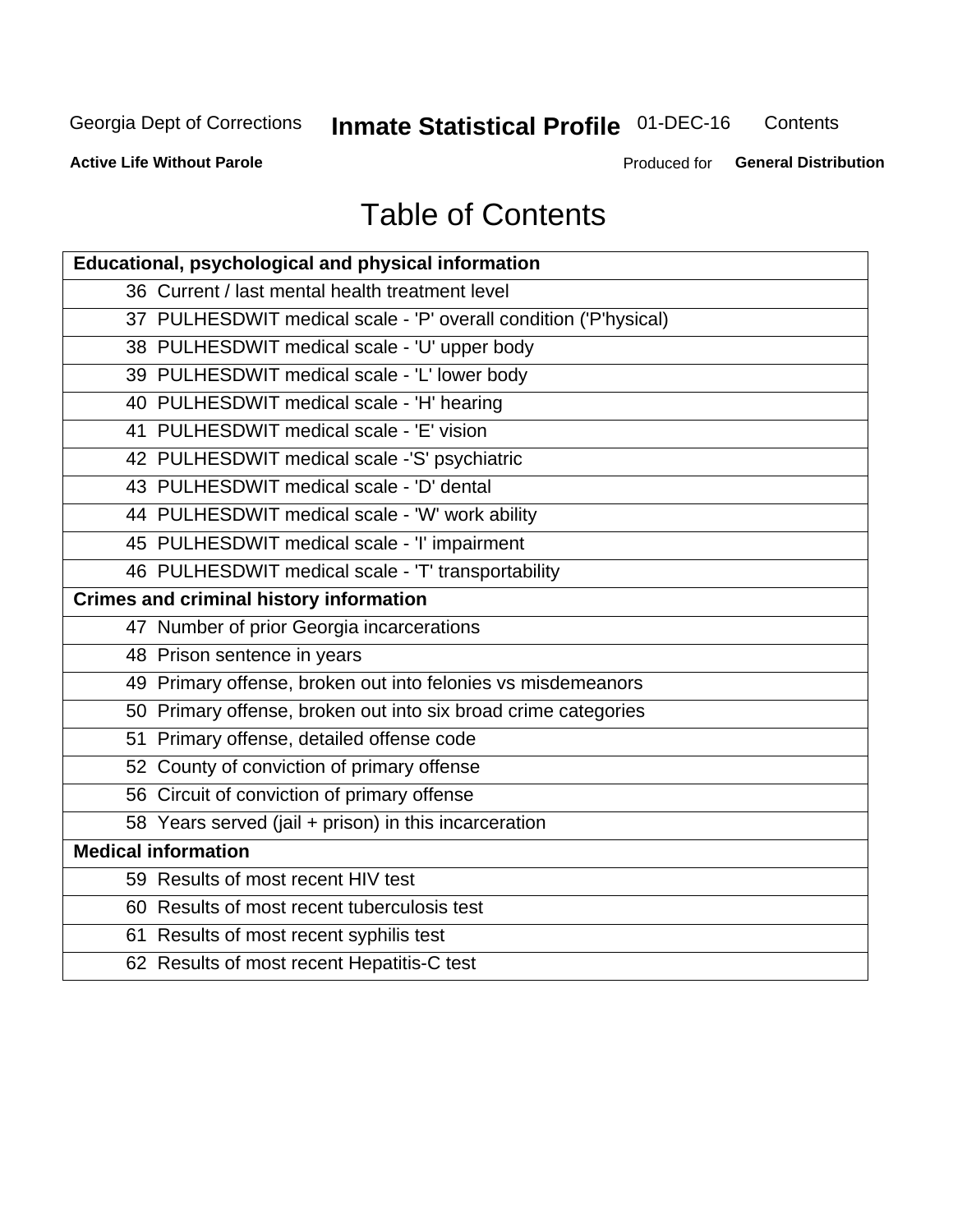### **Active Life Without Parole**

### Produced for General Distribution

# Current age, broken out in ten-year age groups

COL % - percent each COUNT is of its particular column

|                          |                 | <b>Male</b> |         |              | <b>Female</b> |       |              | <b>Total</b> |
|--------------------------|-----------------|-------------|---------|--------------|---------------|-------|--------------|--------------|
| <b>Current Age</b>       | <b>Count</b>    | Col %       | Row %   | <b>Count</b> | Col %         | Row % | <b>Total</b> | Col %        |
| <b>Teens (1-19)</b>      | 3               | 0.24%       | 100.00% |              |               |       | 3            | 0.24%        |
| <b>Twenties (20-29)</b>  | 191             | 15.54%      | 95.98%  | 8            | 17.78%        | 4.02% | 199          | 15.62%       |
| Thirties (30-39)         | 346             | 28.15%      | 96.11%  | 14           | 31.11%        | 3.89% | 360          | 28.26%       |
| <b>Forties (40-49)</b>   | 333             | 27.10%      | 95.97%  | 14           | 31.11%        | 4.03% | 347          | 27.24%       |
| <b>Fifties (50-59)</b>   | 246             | 20.02%      | 96.85%  | 8            | 17.78%        | 3.15% | 254          | 19.94%       |
| <b>Sixties (60-69)</b>   | 88              | 7.16%       | 98.88%  |              | 2.22%         | 1.12% | 89           | 6.99%        |
| Seventy + (70 and above) | 22 <sub>1</sub> | 1.79%       | 100.00% |              |               |       | 22           | 1.73%        |
| <b>Total Reported</b>    | 1,229           | 100%        | 96.47%  | 45           | 100%          | 3.53% | 1,274        | 100.0%       |

| <b><i>Contractory</i></b><br>m.<br>теп |               |        |
|----------------------------------------|---------------|--------|
| $f \wedge f \wedge f$                  | າາດ<br>322, ا | $\sim$ |

| Mean<br>(average)       | 42.56    | 39.8 | 42.47 |
|-------------------------|----------|------|-------|
| Median (middle)         |          |      |       |
| Mode<br>(most frequent) | つん<br>vu |      | 35    |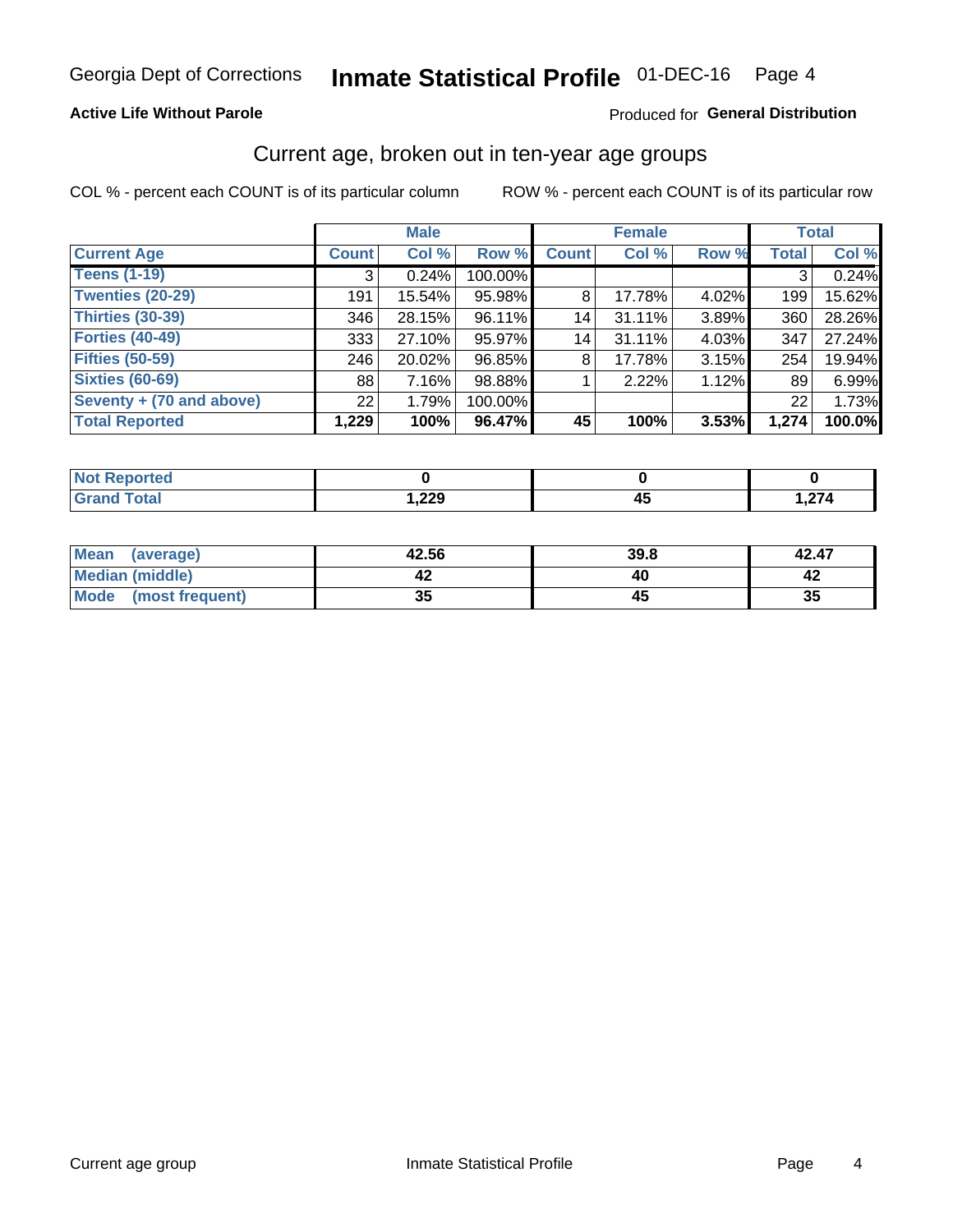#### **Inmate Statistical Profile 01-DEC-16** Page 5

## **Active Life Without Parole**

Produced for General Distribution

# Race group

COL % - percent each COUNT is of its particular column

|                              | <b>Male</b>  |        |                    | <b>Female</b> |        |       | <b>Total</b> |        |
|------------------------------|--------------|--------|--------------------|---------------|--------|-------|--------------|--------|
| <b>Race Group</b>            | <b>Count</b> | Col %  | <b>Row % Count</b> |               | Col %  | Row % | <b>Total</b> | Col %  |
| <b>White</b>                 | 266          | 21.64% | 94.33%             | 16            | 35.56% | 5.67% | 282          | 22.14% |
| <b>Black</b><br>$\mathbf{2}$ | 931          | 75.75% | 97.18%             | 27            | 60.00% | 2.82% | 958          | 75.20% |
| <b>Other</b><br>5.           |              | .16%   | 100.00%            |               |        |       | 2            | .16%   |
| <b>Asian</b><br>6            | 5            | .41%   | 100.00%            |               |        |       | 5            | .39%   |
| <b>Hispanic</b><br>10        | 25           | 2.03%  | 92.59%             | 2             | 4.44%  | 7.41% | 27           | 2.12%  |
| <b>Total Reported</b>        | 1,229        | 100%   | 96.47%             | 45            | 100%   | 3.53% | 1,274        | 100%   |

| rted         |             |    |                           |
|--------------|-------------|----|---------------------------|
| <b>Total</b> | າາດ<br>322, | 45 | $\sim$ $\sim$ $\sim$<br>, |

| M |  |  |
|---|--|--|
|   |  |  |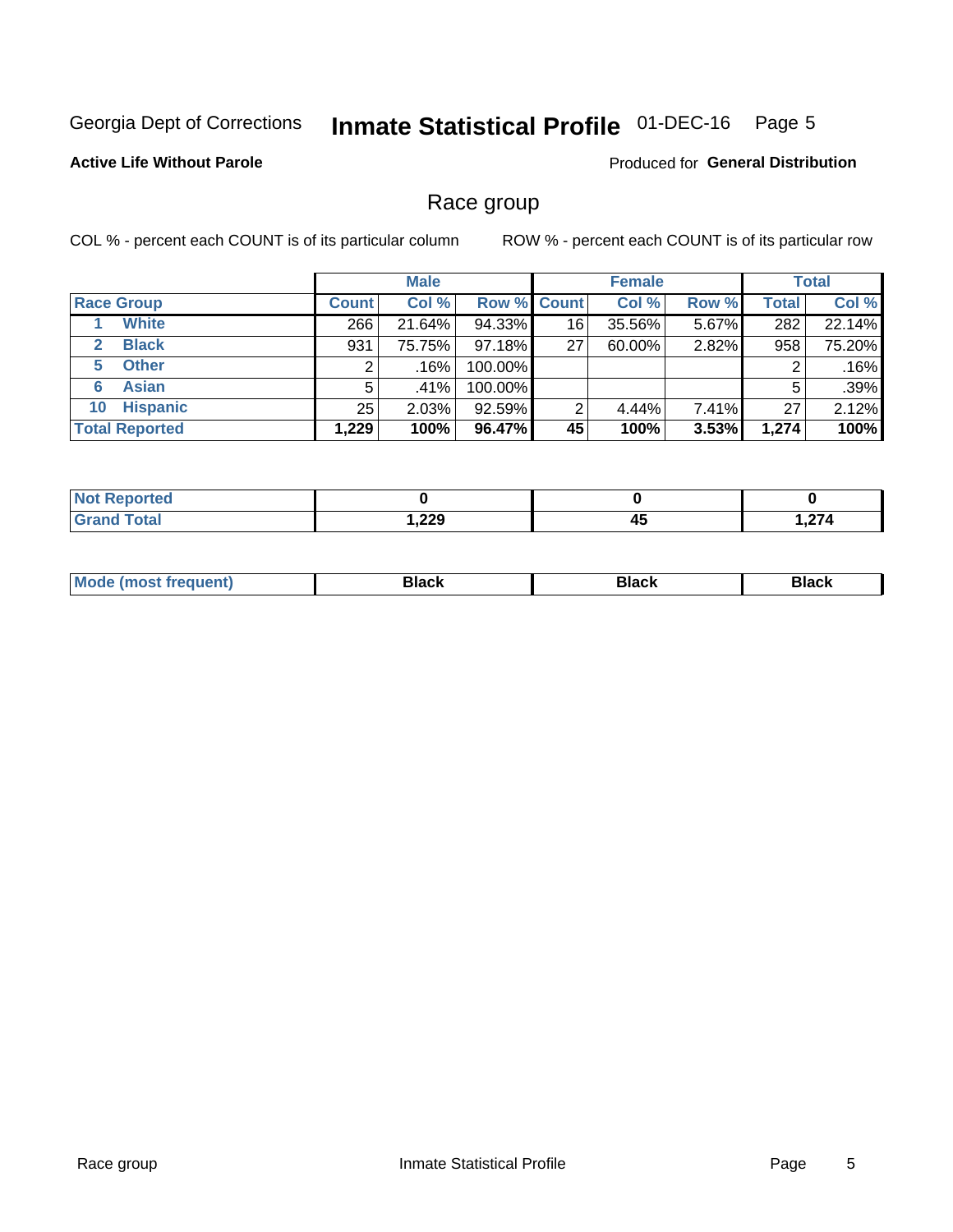#### **Inmate Statistical Profile 01-DEC-16** Page 6

### **Active Life Without Parole**

### Produced for General Distribution

# Marital status, self-reported at entry to prison

COL % - percent each COUNT is of its particular column

|                            |              | <b>Male</b> |         |              | <b>Female</b> |        |              | <b>Total</b> |
|----------------------------|--------------|-------------|---------|--------------|---------------|--------|--------------|--------------|
| <b>Marital Status</b>      | <b>Count</b> | Col %       | Row %   | <b>Count</b> | Col %         | Row %  | <b>Total</b> | Col %        |
| <b>Unknown</b><br>$\bf{0}$ | 13           | $1.06\%$    | 100.00% |              |               |        | 13           | 1.02%        |
| <b>Divorced</b><br>D       | 99           | $8.06\%$    | 98.02%  | 2            | 4.44%         | 1.98%  | 101          | 7.93%        |
| <b>Married</b><br>М        | 171          | 13.91%      | 95.53%  | 8            | 17.78%        | 4.47%  | 179          | 14.05%       |
| <b>Separated</b><br>S      | 36           | 2.93%       | 85.71%  | 6            | 13.33%        | 14.29% | 42           | 3.30%        |
| <b>Unmarried</b><br>U      | 879          | 71.52%      | 97.45%  | 23           | 51.11%        | 2.55%  | 902          | 70.80%       |
| <b>Widow</b><br>W          | 31           | 2.52%       | 83.78%  | 6            | 13.33%        | 16.22% | 37           | 2.90%        |
| <b>Total Reported</b>      | 1,229        | 100%        | 96.47%  | 45           | 100%          | 3.53%  | 1,274        | 100%         |

| Reported<br>INOT F<br>. . <b>. .</b> |        |                        |
|--------------------------------------|--------|------------------------|
| Гоtal                                | 229, ، | $\sim$<br>. <i>. .</i> |

|  | <b>Mode</b><br>(most frequent) | Jnmarried | Unmarried | Unmarried |
|--|--------------------------------|-----------|-----------|-----------|
|--|--------------------------------|-----------|-----------|-----------|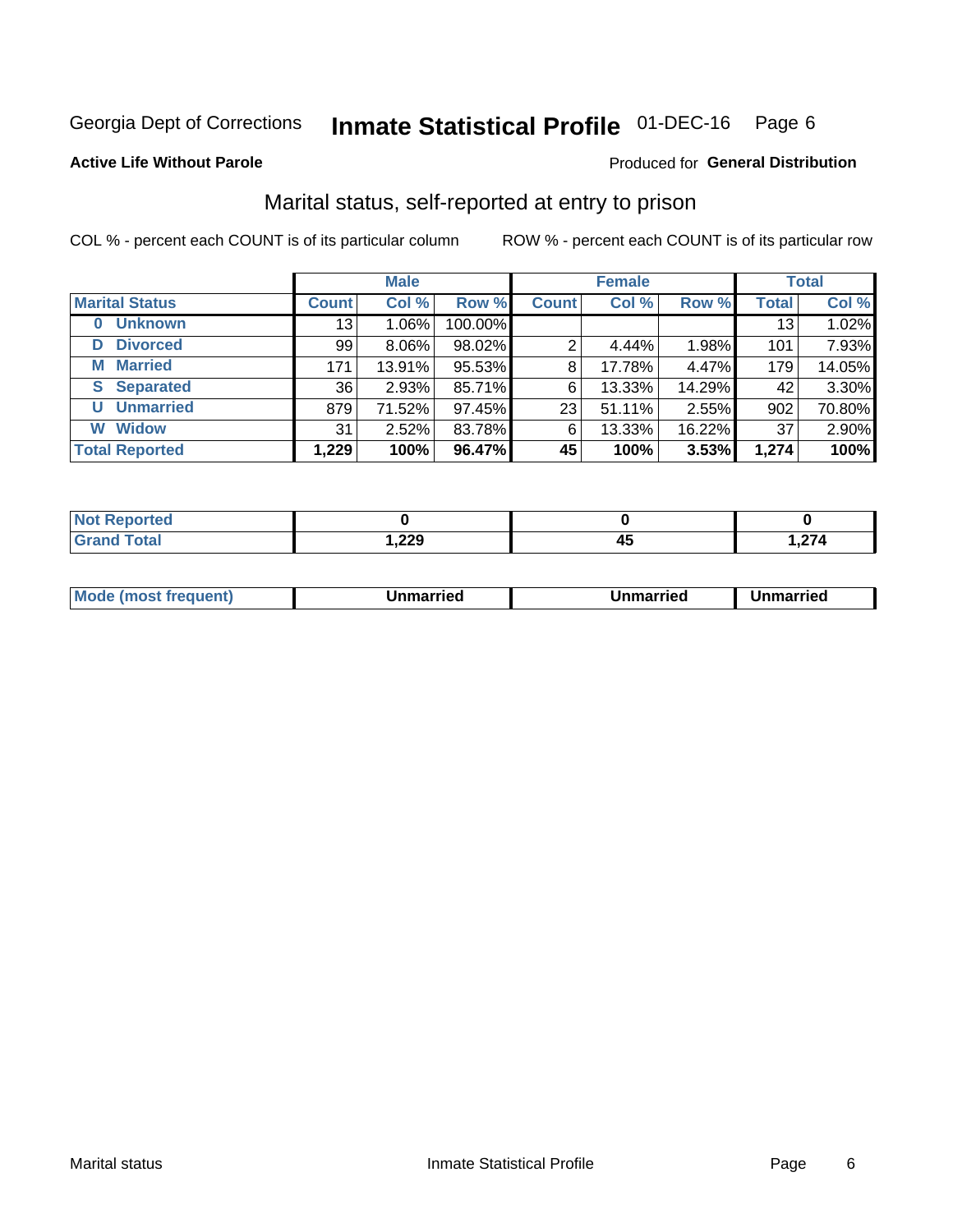#### Inmate Statistical Profile 01-DEC-16 Page 7

## **Active Life Without Parole**

### Produced for General Distribution

# Number of Inmates with Dependents, Self-Reported at Entry to Prison

COL % - percent each COUNT is of its particular column

|                             |              | <b>Male</b> |         |              | <b>Female</b> |        |              | <b>Total</b> |
|-----------------------------|--------------|-------------|---------|--------------|---------------|--------|--------------|--------------|
| <b>Number of dependents</b> | <b>Count</b> | Col %       | Row %   | <b>Count</b> | Col %         | Row %  | <b>Total</b> | Col %        |
| $\overline{0}$              | 278          | 32.90%      | 94.56%  | 16           | 39.02%        | 5.44%  | 294          | 33.18%       |
|                             | 198          | 23.43%      | 97.06%  | 6            | 14.63%        | 2.94%  | 204          | 23.02%       |
| $\overline{2}$              | 143          | 16.92%      | 96.62%  | 5            | 12.20%        | 3.38%  | 148          | 16.70%       |
| $\overline{\mathbf{3}}$     | 99           | 11.72%      | 93.40%  |              | 17.07%        | 6.60%  | 106          | 11.96%       |
| 4                           | 64           | 7.57%       | 95.52%  | 3            | 7.32%         | 4.48%  | 67           | 7.56%        |
| 5                           | 26           | 3.08%       | 89.66%  | 3            | 7.32%         | 10.34% | 29           | 3.27%        |
| $6\phantom{1}6$             | 18           | 2.13%       | 94.74%  |              | 2.44%         | 5.26%  | 19           | 2.14%        |
| 7                           | 8            | 0.95%       | 100.00% |              |               |        | 8            | 0.90%        |
| 8                           | 4            | 0.47%       | 100.00% |              |               |        | 4            | 0.45%        |
| 9                           | 2            | 0.24%       | 100.00% |              |               |        | 2            | 0.23%        |
| 10                          |              | 0.12%       | 100.00% |              |               |        |              | 0.11%        |
| Over 10                     | 4            | 0.47%       | 100.00% |              |               |        | 4            | 0.45%        |
| <b>Total Reported</b>       | 845          | 100%        | 95.37%  | 41           | 100%          | 4.63%  | 886          | 100%         |

| ισυ | 384  |         | 388              |
|-----|------|---------|------------------|
|     | ,229 | 4<br>≖∾ | $\sim$<br>1,41 T |

| Mean (average)       | l.70 | -74 | . .70 |
|----------------------|------|-----|-------|
| Median (middle)      |      |     |       |
| Mode (most frequent) |      |     |       |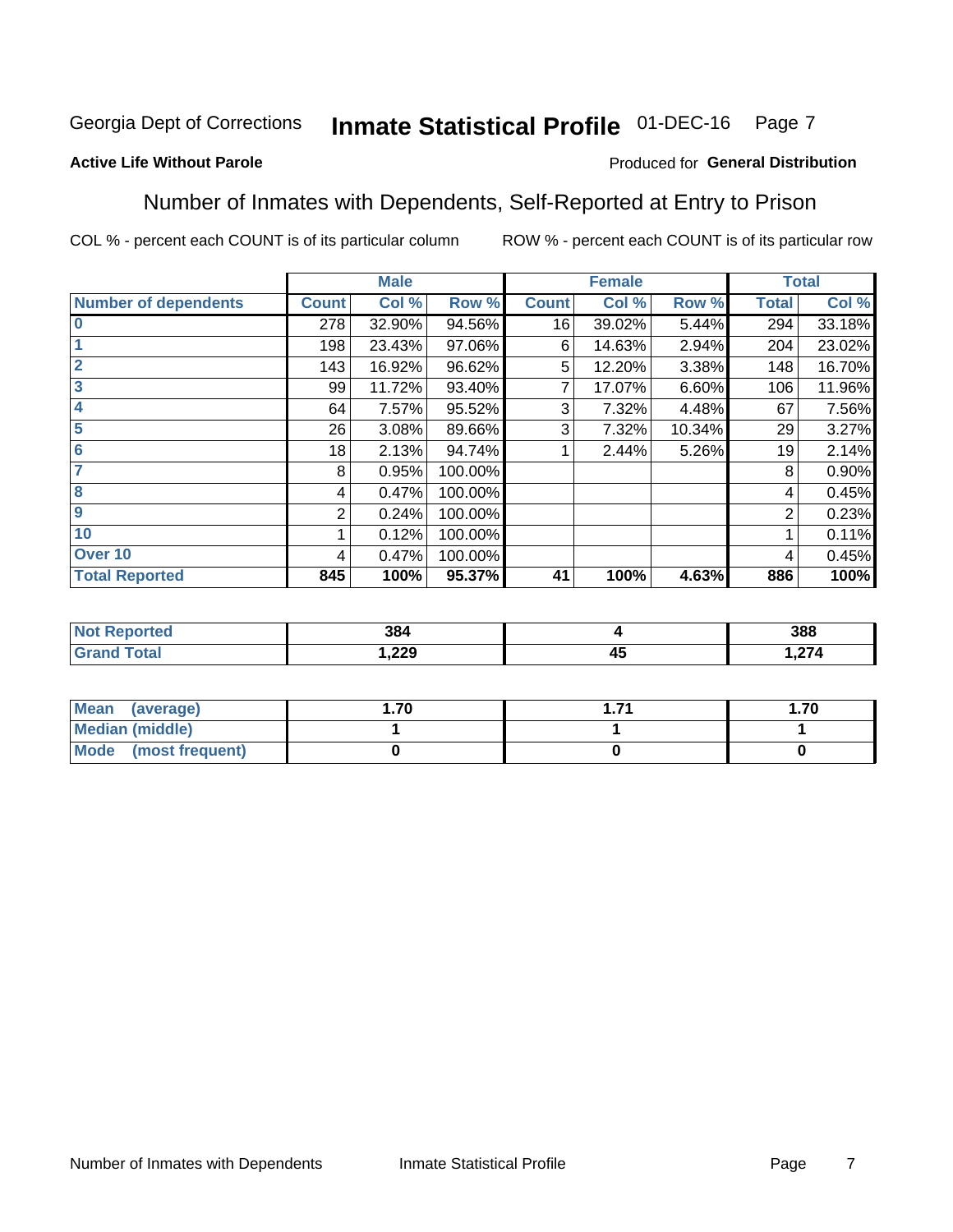#### **Inmate Statistical Profile 01-DEC-16** Page 8

### **Active Life Without Parole**

### Produced for General Distribution

# Religious affiliation, self-reported at entry to prison

COL % - percent each COUNT is of its particular column

|              |                              |              | <b>Male</b> |         |              | <b>Female</b> |        |              | <b>Total</b> |
|--------------|------------------------------|--------------|-------------|---------|--------------|---------------|--------|--------------|--------------|
|              | <b>Religious Affiliation</b> | <b>Count</b> | Col %       | Row %   | <b>Count</b> | Col %         | Row %  | <b>Total</b> | Col %        |
|              | Islam                        | 64           | 9.98%       | 95.52%  | 3            | 8.82%         | 4.48%  | 67           | 9.93%        |
| $\mathbf{2}$ | <b>Catholic</b>              | 23           | 3.59%       | 88.46%  | 3            | 8.82%         | 11.54% | 26           | 3.85%        |
| 3            | <b>Baptist</b>               | 318          | 49.61%      | 93.26%  | 23           | 67.65%        | 6.74%  | 341          | 50.52%       |
| 4            | <b>Methodist</b>             | 11           | 1.72%       | 91.67%  |              | 2.94%         | 8.33%  | 12           | 1.78%        |
| 7            | <b>Chc Of God</b>            | 3            | .47%        | 100.00% |              |               |        | 3            | .44%         |
| 8            | <b>Holiness</b>              | 21           | 3.28%       | 91.30%  | 2            | 5.88%         | 8.70%  | 23           | 3.41%        |
| 9            | <b>Jewish</b>                | 2            | .31%        | 100.00% |              |               |        | 2            | .30%         |
| 10           | <b>Anglican</b>              |              | .16%        | 100.00% |              |               |        |              | .15%         |
| 12           | <b>Hindu</b>                 | 2            | .31%        | 100.00% |              |               |        | 2            | .30%         |
| 16           | <b>Seven D Ad</b>            | 4            | .62%        | 100.00% |              |               |        | 4            | .59%         |
| 17           | <b>Jehovah Wt</b>            | 10           | 1.56%       | 100.00% |              |               |        | 10           | 1.48%        |
| 18           | <b>Latr Day S</b>            |              | .16%        | 100.00% |              |               |        |              | .15%         |
| 20           | <b>Other Prot</b>            | 78           | 12.17%      | 97.50%  | 2            | 5.88%         | 2.50%  | 80           | 11.85%       |
| 96           | <b>None</b>                  | 103          | 16.07%      | 100.00% |              |               |        | 103          | 15.26%       |
|              | <b>Total Reported</b>        | 641          | 100%        | 94.96%  | 34           | 100%          | 5.04%  | 675          | 100%         |

| ı tere                 | 588           |           | 599    |
|------------------------|---------------|-----------|--------|
| $f \wedge f \wedge f'$ | റററ<br>372, ا | . .<br>≖∾ | $\sim$ |

| <b>Mode (most frequent)</b> | 3aptist | 3aptist | Baptist |
|-----------------------------|---------|---------|---------|
|-----------------------------|---------|---------|---------|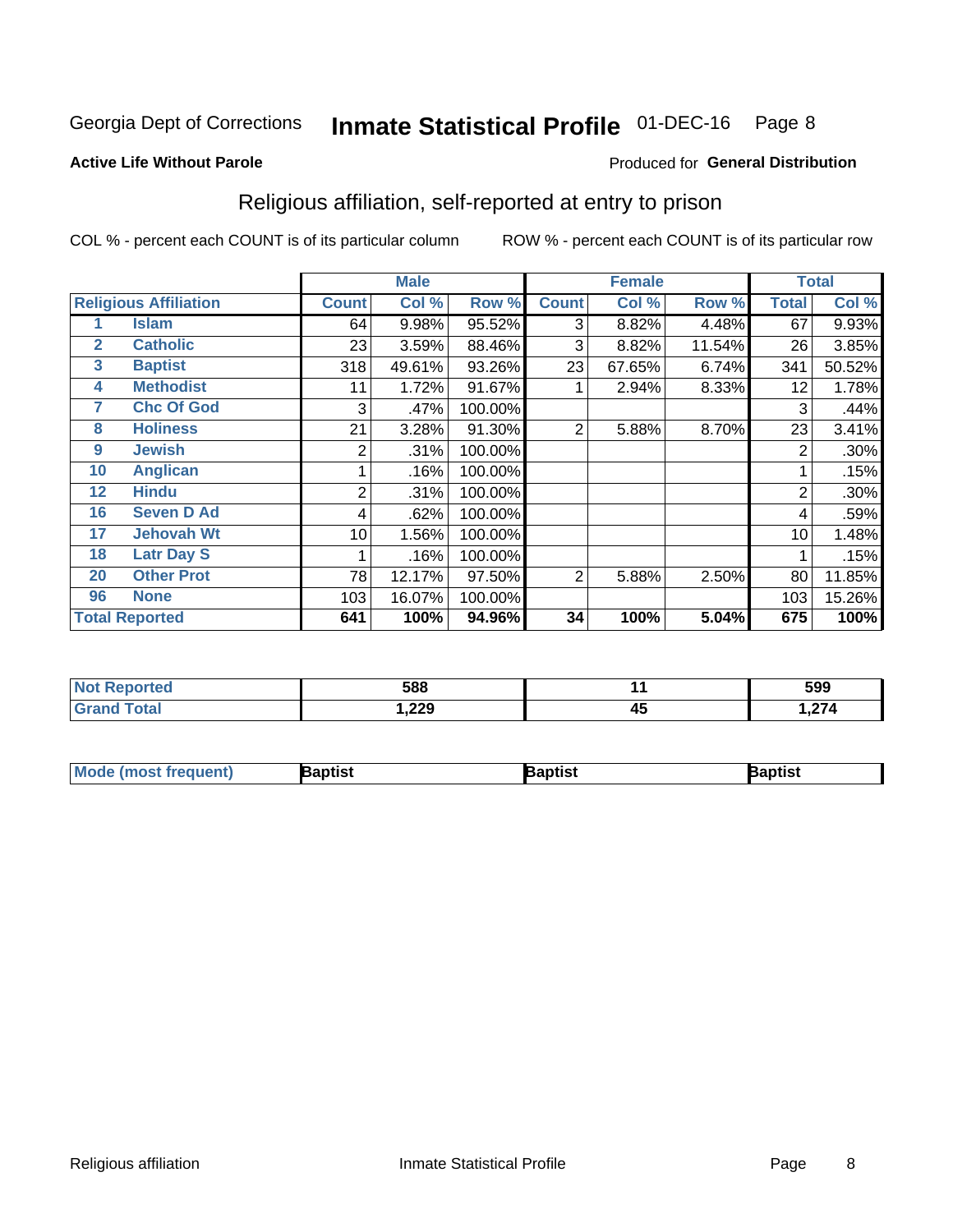#### **Inmate Statistical Profile 01-DEC-16** Page 9

### **Active Life Without Parole**

## **Produced for General Distribution**

# Home county, self-reported at entry to prison

COL % - percent each COUNT is of its particular column

|     |                        |                         | <b>Male</b> |         |              | <b>Female</b> |        | <b>Total</b>            |        |
|-----|------------------------|-------------------------|-------------|---------|--------------|---------------|--------|-------------------------|--------|
|     | <b>Home County</b>     | <b>Count</b>            | Col %       | Row %   | <b>Count</b> | Col %         | Row %  | <b>Total</b>            | Col %  |
| 000 | <b>Unknown</b>         | $\overline{222}$        | 18.06%      | 93.28%  | 16           | 35.56%        | 6.72%  | 238                     | 18.68% |
| 001 | <b>Appling County</b>  | 4                       | .33%        | 100.00% |              |               |        | 4                       | .31%   |
| 002 | <b>Atkinson County</b> | 3                       | .24%        | 100.00% |              |               |        | 3                       | .24%   |
| 003 | <b>Bacon County</b>    | $\mathbf 1$             | .08%        | 100.00% |              |               |        | 1                       | .08%   |
| 004 | <b>Baker County</b>    | $\mathbf 1$             | .08%        | 100.00% |              |               |        | 1                       | .08%   |
| 005 | <b>Baldwin County</b>  | 3                       | .24%        | 100.00% |              |               |        | 3                       | .24%   |
| 007 | <b>Barrow County</b>   | 8                       | .65%        | 100.00% |              |               |        | 8                       | .63%   |
| 008 | <b>Bartow County</b>   | 8                       | .65%        | 100.00% |              |               |        | 8                       | .63%   |
| 009 | <b>Ben Hill County</b> | 6                       | .49%        | 100.00% |              |               |        | 6                       | .47%   |
| 010 | <b>Berrien County</b>  | $\overline{2}$          | .16%        | 100.00% |              |               |        | $\overline{2}$          | .16%   |
| 011 | <b>Bibb County</b>     | 29                      | 2.36%       | 93.55%  | 2            | 4.44%         | 6.45%  | 31                      | 2.43%  |
| 012 | <b>Bleckley County</b> | $\overline{c}$          | .16%        | 100.00% |              |               |        | $\overline{2}$          | .16%   |
| 013 | <b>Brantley County</b> | $\mathbf 1$             | .08%        | 100.00% |              |               |        | 1                       | .08%   |
| 014 | <b>Brooks County</b>   | $\mathbf 1$             | .08%        | 100.00% |              |               |        | 1                       | .08%   |
| 016 | <b>Bulloch County</b>  | 4                       | .33%        | 100.00% |              |               |        | 4                       | .31%   |
| 017 | <b>Burke County</b>    | 11                      | .90%        | 100.00% |              |               |        | 11                      | .86%   |
| 018 | <b>Butts County</b>    | 3                       | .24%        | 100.00% |              |               |        | 3                       | .24%   |
| 019 | <b>Calhoun County</b>  | $\mathbf 1$             | .08%        | 100.00% |              |               |        | 1                       | .08%   |
| 020 | <b>Camden County</b>   | 3                       | .24%        | 75.00%  | 1            | 2.22%         | 25.00% | 4                       | .31%   |
| 021 | <b>Candler County</b>  | $\mathbf 1$             | .08%        | 100.00% |              |               |        | 1                       | .08%   |
| 022 | <b>Carroll County</b>  | 3                       | .24%        | 75.00%  | 1            | 2.22%         | 25.00% | 4                       | .31%   |
| 023 | <b>Catoosa County</b>  | $\overline{2}$          | .16%        | 100.00% |              |               |        | $\overline{2}$          | .16%   |
| 025 | <b>Chatham County</b>  | 41                      | 3.34%       | 100.00% |              |               |        | 41                      | 3.22%  |
| 028 | <b>Cherokee County</b> | 5                       | .41%        | 100.00% |              |               |        | 5                       | .39%   |
| 029 | <b>Clarke County</b>   | 22                      | 1.79%       | 95.65%  | 1            | 2.22%         | 4.35%  | 23                      | 1.81%  |
| 030 | <b>Clay County</b>     | $\overline{c}$          | .16%        | 100.00% |              |               |        | $\overline{2}$          | .16%   |
| 031 | <b>Clayton County</b>  | 42                      | 3.42%       | 100.00% |              |               |        | 42                      | 3.30%  |
| 033 | <b>Cobb County</b>     | 45                      | 3.66%       | 100.00% |              |               |        | 45                      | 3.53%  |
| 034 | <b>Coffee County</b>   | 4                       | .33%        | 100.00% |              |               |        | 4                       | .31%   |
| 035 | <b>Colquitt County</b> | $\mathbf{1}$            | .08%        | 100.00% |              |               |        | 1                       | .08%   |
| 036 | <b>Columbia County</b> | $\overline{7}$          | .57%        | 100.00% |              |               |        | 7                       | .55%   |
| 037 | <b>Cook County</b>     | 3                       | .24%        | 100.00% |              |               |        | 3                       | .24%   |
| 038 | <b>Coweta County</b>   | $\overline{\mathbf{4}}$ | .33%        | 80.00%  | 1            | 2.22%         | 20.00% | 5                       | .39%   |
| 040 | <b>Crisp County</b>    | $\overline{\mathbf{4}}$ | .33%        | 100.00% |              |               |        | $\overline{\mathbf{4}}$ | .31%   |
| 043 | <b>Decatur County</b>  | $\overline{\mathbf{4}}$ | .33%        | 100.00% |              |               |        | $\overline{\mathbf{4}}$ | .31%   |
| 044 | <b>Dekalb County</b>   | 91                      | 7.40%       | 98.91%  | 1            | 2.22%         | 1.09%  | 92                      | 7.22%  |
| 045 | <b>Dodge County</b>    | $\mathbf{1}$            | .08%        | 100.00% |              |               |        | $\mathbf 1$             | .08%   |
| 046 | <b>Dooly County</b>    | $\overline{2}$          | .16%        | 100.00% |              |               |        | $\overline{2}$          | .16%   |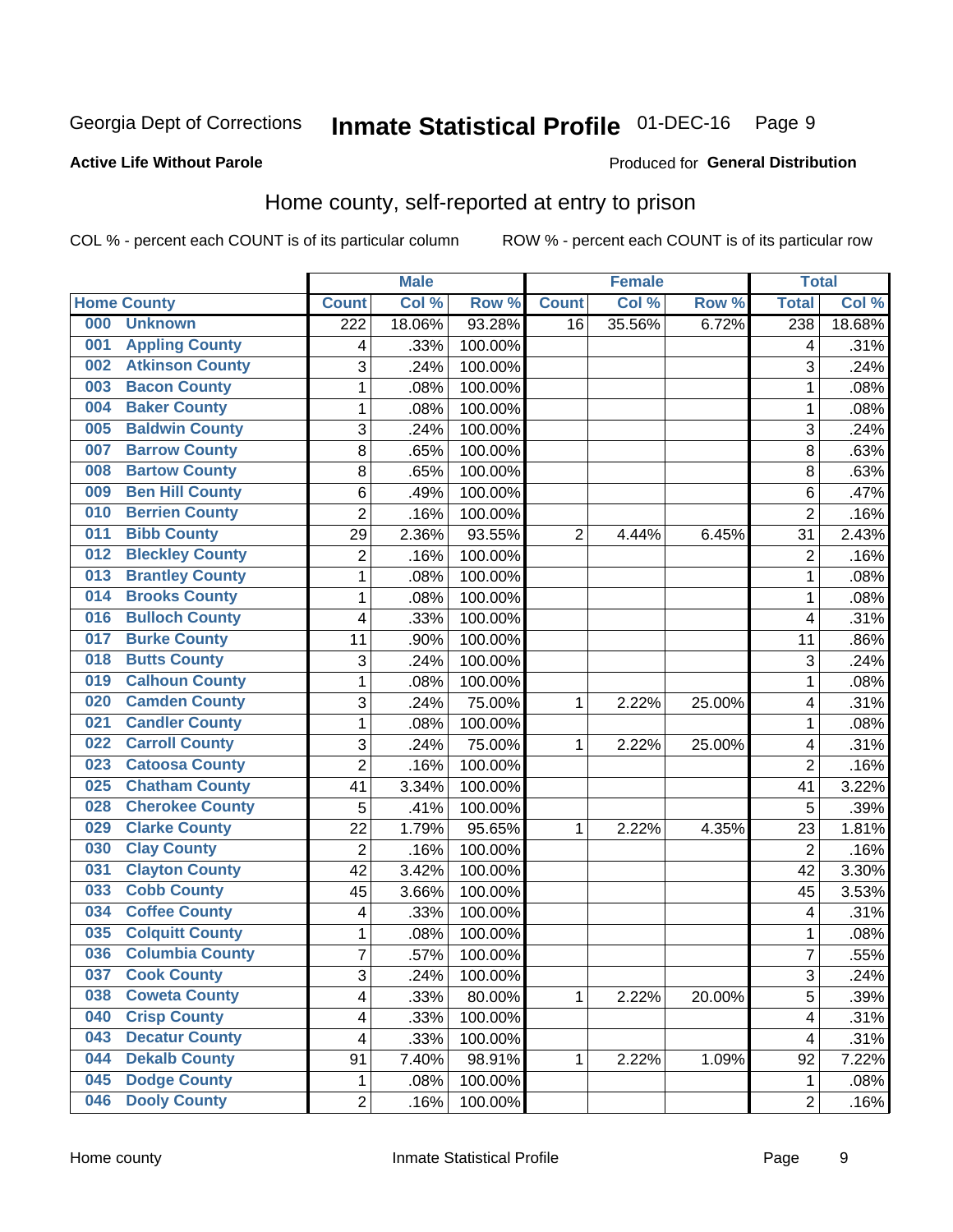# Inmate Statistical Profile 01-DEC-16 Page 10

### **Active Life Without Parole**

### Produced for General Distribution

# Home county, self-reported at entry to prison

COL % - percent each COUNT is of its particular column

|     |                          |                | <b>Male</b> |         |                | <b>Female</b> |        | <b>Total</b>            |        |
|-----|--------------------------|----------------|-------------|---------|----------------|---------------|--------|-------------------------|--------|
|     | <b>Home County</b>       | <b>Count</b>   | Col %       | Row %   | <b>Count</b>   | Col %         | Row %  | <b>Total</b>            | Col %  |
| 047 | <b>Dougherty County</b>  | 24             | 1.95%       | 92.31%  | $\overline{2}$ | 4.44%         | 7.69%  | 26                      | 2.04%  |
| 048 | <b>Douglas County</b>    | 15             | 1.22%       | 93.75%  | 1              | 2.22%         | 6.25%  | 16                      | 1.26%  |
| 049 | <b>Early County</b>      | 2              | .16%        | 100.00% |                |               |        | $\overline{2}$          | .16%   |
| 051 | <b>Effingham County</b>  | 3              | .24%        | 100.00% |                |               |        | 3                       | .24%   |
| 052 | <b>Elbert County</b>     | $\overline{c}$ | .16%        | 100.00% |                |               |        | $\overline{2}$          | .16%   |
| 053 | <b>Emanuel County</b>    | 5              | .41%        | 100.00% |                |               |        | 5                       | .39%   |
| 056 | <b>Fayette County</b>    | 5              | .41%        | 100.00% |                |               |        | 5                       | .39%   |
| 057 | <b>Floyd County</b>      | 18             | 1.46%       | 94.74%  | 1              | 2.22%         | 5.26%  | 19                      | 1.49%  |
| 058 | <b>Forsyth County</b>    | 4              | .33%        | 100.00% |                |               |        | 4                       | .31%   |
| 059 | <b>Franklin County</b>   | 3              | .24%        | 75.00%  | 1              | 2.22%         | 25.00% | $\overline{4}$          | .31%   |
| 060 | <b>Fulton County</b>     | 159            | 12.94%      | 98.15%  | 3              | 6.67%         | 1.85%  | 162                     | 12.72% |
| 061 | <b>Gilmer County</b>     | $\overline{2}$ | .16%        | 100.00% |                |               |        | $\overline{2}$          | .16%   |
| 063 | <b>Glynn County</b>      | 10             | .81%        | 100.00% |                |               |        | 10                      | .78%   |
| 064 | <b>Gordon County</b>     | 5              | .41%        | 100.00% |                |               |        | 5                       | .39%   |
| 066 | <b>Greene County</b>     | 3              | .24%        | 100.00% |                |               |        | 3                       | .24%   |
| 067 | <b>Gwinnett County</b>   | 32             | 2.60%       | 91.43%  | 3              | 6.67%         | 8.57%  | 35                      | 2.75%  |
| 068 | <b>Habersham County</b>  | 1              | .08%        | 100.00% |                |               |        | 1                       | .08%   |
| 069 | <b>Hall County</b>       | 16             | 1.30%       | 94.12%  | 1              | 2.22%         | 5.88%  | 17                      | 1.33%  |
| 070 | <b>Hancock County</b>    | 2              | .16%        | 100.00% |                |               |        | $\overline{2}$          | .16%   |
| 071 | <b>Haralson County</b>   | $\overline{2}$ | .16%        | 100.00% |                |               |        | $\overline{2}$          | .16%   |
| 072 | <b>Harris County</b>     | $\mathbf 1$    | .08%        | 100.00% |                |               |        | 1                       | .08%   |
| 073 | <b>Hart County</b>       | $\overline{2}$ | .16%        | 100.00% |                |               |        | $\overline{2}$          | .16%   |
| 074 | <b>Heard County</b>      | $\mathbf{1}$   | .08%        | 100.00% |                |               |        | 1                       | .08%   |
| 075 | <b>Henry County</b>      | 8              | .65%        | 88.89%  | 1              | 2.22%         | 11.11% | 9                       | .71%   |
| 076 | <b>Houston County</b>    | 17             | 1.38%       | 94.44%  | 1              | 2.22%         | 5.56%  | 18                      | 1.41%  |
| 078 | <b>Jackson County</b>    | 4              | .33%        | 100.00% |                |               |        | $\overline{\mathbf{4}}$ | .31%   |
| 080 | <b>Jeff Davis County</b> | $\mathbf 1$    | .08%        | 100.00% |                |               |        | 1                       | .08%   |
| 081 | <b>Jefferson County</b>  | 6              | .49%        | 85.71%  | 1              | 2.22%         | 14.29% | $\overline{7}$          | .55%   |
| 082 | <b>Jenkins County</b>    | $\overline{c}$ | .16%        | 100.00% |                |               |        | $\overline{2}$          | .16%   |
| 084 | <b>Jones County</b>      | $\mathbf{1}$   | .08%        | 100.00% |                |               |        | 1                       | .08%   |
| 087 | <b>Laurens County</b>    | $\overline{7}$ | .57%        | 100.00% |                |               |        | 7                       | .55%   |
| 088 | <b>Lee County</b>        | 1              | .08%        | 100.00% |                |               |        | 1                       | .08%   |
| 089 | <b>Liberty County</b>    | $\overline{7}$ | .57%        | 87.50%  | $\mathbf{1}$   | 2.22%         | 12.50% | 8                       | .63%   |
| 090 | <b>Lincoln County</b>    | $\mathbf 1$    | .08%        | 100.00% |                |               |        | 1                       | .08%   |
| 091 | <b>Long County</b>       | $\mathbf{1}$   | .08%        | 100.00% |                |               |        | 1                       | .08%   |
| 092 | <b>Lowndes County</b>    | 8              | .65%        | 100.00% |                |               |        | 8                       | .63%   |
| 093 | <b>Lumpkin County</b>    | $\mathbf{1}$   | .08%        | 100.00% |                |               |        | 1                       | .08%   |
| 094 | <b>Macon County</b>      | $\mathbf{1}$   | .08%        | 100.00% |                |               |        | 1                       | .08%   |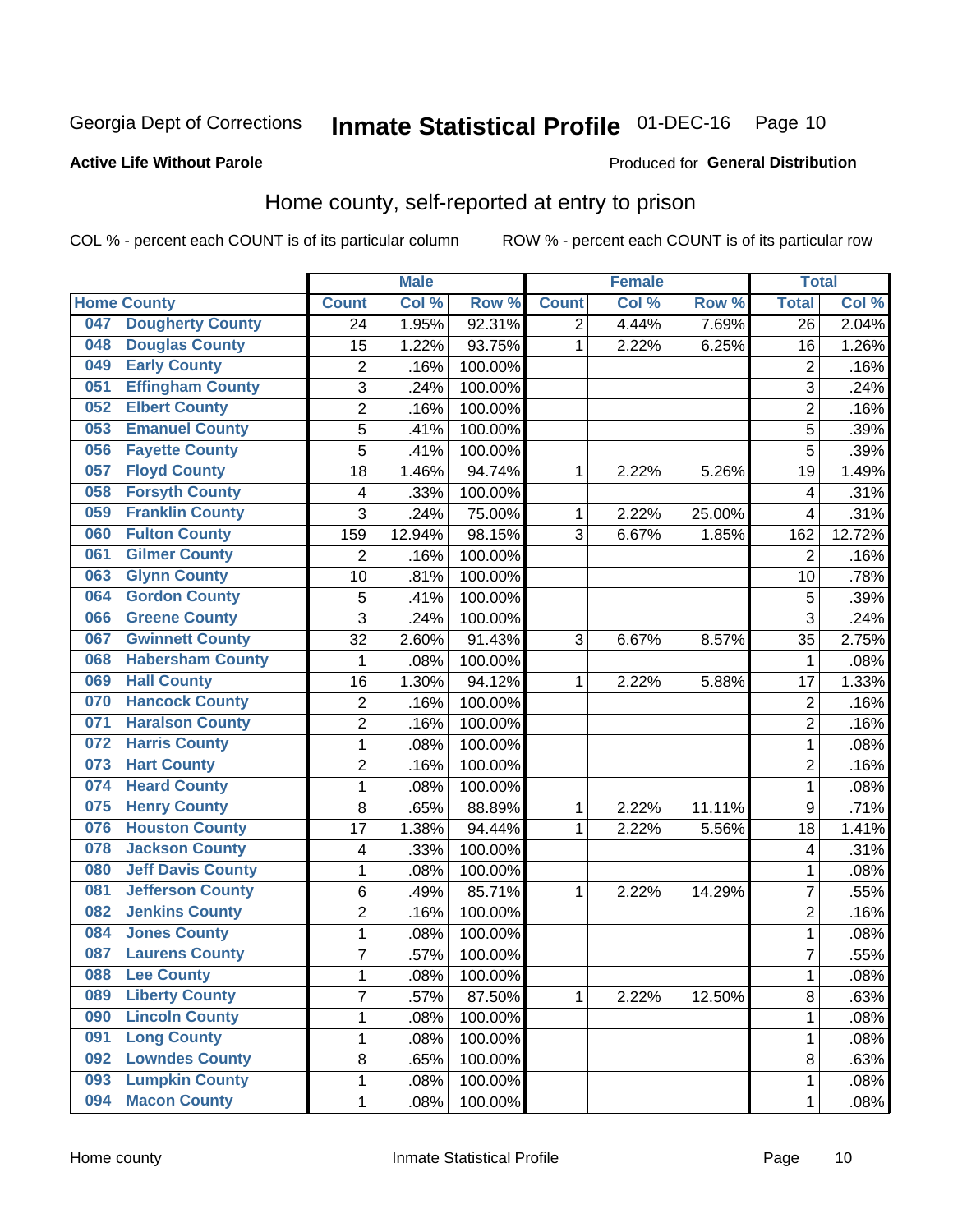# Inmate Statistical Profile 01-DEC-16 Page 11

### **Active Life Without Parole**

### Produced for General Distribution

# Home county, self-reported at entry to prison

COL % - percent each COUNT is of its particular column

|                  |                          |                          | <b>Male</b> |         |                | <b>Female</b> |        | <b>Total</b>   |       |
|------------------|--------------------------|--------------------------|-------------|---------|----------------|---------------|--------|----------------|-------|
|                  | <b>Home County</b>       | <b>Count</b>             | Col %       | Row %   | <b>Count</b>   | Col %         | Row %  | <b>Total</b>   | Col % |
| 095              | <b>Madison County</b>    | 1                        | .08%        | 100.00% |                |               |        | 1              | .08%  |
| 096              | <b>Marion County</b>     | 1                        | .08%        | 100.00% |                |               |        | 1              | .08%  |
| 097              | <b>Mcduffie County</b>   | 2                        | .16%        | 100.00% |                |               |        | 2              | .16%  |
| 098              | <b>Mcintosh County</b>   | $\mathbf{1}$             | .08%        | 100.00% |                |               |        | 1              | .08%  |
| 099              | <b>Meriwether County</b> | $\mathbf{1}$             | .08%        | 100.00% |                |               |        | 1              | .08%  |
| 100              | <b>Miller County</b>     | $\overline{2}$           | .16%        | 100.00% |                |               |        | $\overline{2}$ | .16%  |
| 101              | <b>Mitchell County</b>   | $\mathbf{1}$             | .08%        | 100.00% |                |               |        | 1              | .08%  |
| 102              | <b>Monroe County</b>     | 5                        | .41%        | 100.00% |                |               |        | 5              | .39%  |
| 103              | <b>Montgomery County</b> | 2                        | .16%        | 100.00% |                |               |        | $\overline{c}$ | .16%  |
| 104              | <b>Morgan County</b>     | $\mathbf{1}$             | .08%        | 100.00% |                |               |        | 1              | .08%  |
| 106              | <b>Muscogee County</b>   | 27                       | 2.20%       | 100.00% |                |               |        | 27             | 2.12% |
| 107              | <b>Newton County</b>     | 5                        | .41%        | 83.33%  | 1              | 2.22%         | 16.67% | 6              | .47%  |
| 109              | <b>Oglethorpe County</b> | $\overline{\mathcal{A}}$ | .33%        | 100.00% |                |               |        | 4              | .31%  |
| 110              | <b>Paulding County</b>   | 9                        | .73%        | 100.00% |                |               |        | 9              | .71%  |
| 111              | <b>Peach County</b>      | $\mathbf{1}$             | .08%        | 100.00% |                |               |        | 1              | .08%  |
| 112              | <b>Pickens County</b>    | 1                        | .08%        | 100.00% |                |               |        | 1              | .08%  |
| 113              | <b>Pierce County</b>     | $\overline{2}$           | .16%        | 100.00% |                |               |        | 2              | .16%  |
| 114              | <b>Pike County</b>       | 3                        | .24%        | 100.00% |                |               |        | 3              | .24%  |
| $\overline{115}$ | <b>Polk County</b>       | 5                        | .41%        | 100.00% |                |               |        | 5              | .39%  |
| 117              | <b>Putnam County</b>     | 5                        | .41%        | 100.00% |                |               |        | 5              | .39%  |
| 119              | <b>Rabun County</b>      | $\overline{2}$           | .16%        | 100.00% |                |               |        | 2              | .16%  |
| 120              | <b>Randolph County</b>   | $\mathbf{1}$             | .08%        | 100.00% |                |               |        | 1              | .08%  |
| 121              | <b>Richmond County</b>   | 44                       | 3.58%       | 95.65%  | $\overline{2}$ | 4.44%         | 4.35%  | 46             | 3.61% |
| 122              | <b>Rockdale County</b>   | $\,6$                    | .49%        | 100.00% |                |               |        | 6              | .47%  |
| 124              | <b>Screven County</b>    | 1                        | .08%        | 100.00% |                |               |        | 1              | .08%  |
| 125              | <b>Seminole County</b>   | $\overline{2}$           | .16%        | 100.00% |                |               |        | $\overline{2}$ | .16%  |
| 126              | <b>Spalding County</b>   | 10                       | .81%        | 100.00% |                |               |        | 10             | .78%  |
| 127              | <b>Stephens County</b>   | $\overline{2}$           | .16%        | 66.67%  | 1              | 2.22%         | 33.33% | 3              | .24%  |
| 128              | <b>Stewart County</b>    | 1                        | .08%        | 100.00% |                |               |        | 1              | .08%  |
| 129              | <b>Sumter County</b>     | $\overline{2}$           | .16%        | 100.00% |                |               |        | $\overline{2}$ | .16%  |
| 132              | <b>Tattnall County</b>   | $6\phantom{1}$           | .49%        | 85.71%  | 1              | 2.22%         | 14.29% | $\overline{7}$ | .55%  |
| 133              | <b>Taylor County</b>     | 3                        | .24%        | 100.00% |                |               |        | 3              | .24%  |
| 134              | <b>Telfair County</b>    | $\mathbf{1}$             | .08%        | 100.00% |                |               |        | 1              | .08%  |
| 136              | <b>Thomas County</b>     | 6                        | .49%        | 100.00% |                |               |        | 6              | .47%  |
| 137              | <b>Tift County</b>       | $\overline{7}$           | .57%        | 100.00% |                |               |        | $\overline{7}$ | .55%  |
| 138              | <b>Toombs County</b>     | 8                        | .65%        | 100.00% |                |               |        | 8              | .63%  |
| 140              | <b>Treutlen County</b>   | $\overline{4}$           | .33%        | 100.00% |                |               |        | 4              | .31%  |
| $\overline{141}$ | <b>Troup County</b>      | 3                        | .24%        | 100.00% |                |               |        | 3              | .24%  |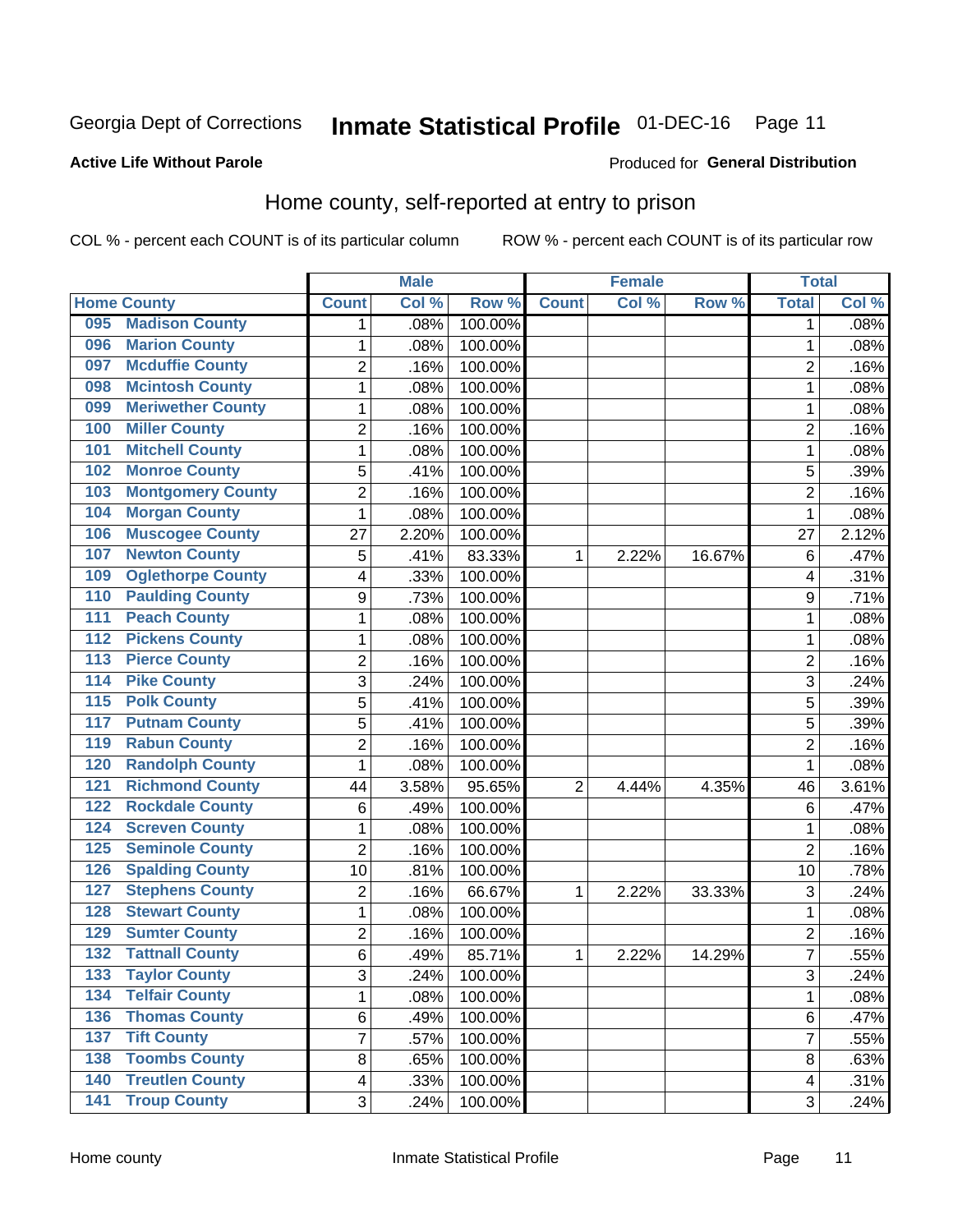# Inmate Statistical Profile 01-DEC-16 Page 12

### **Active Life Without Parole**

## **Produced for General Distribution**

# Home county, self-reported at entry to prison

COL % - percent each COUNT is of its particular column

|                                    |                | <b>Male</b> |         |              | <b>Female</b> |        | <b>Total</b> |       |
|------------------------------------|----------------|-------------|---------|--------------|---------------|--------|--------------|-------|
| <b>Home County</b>                 | <b>Count</b>   | Col %       | Row %   | <b>Count</b> | Col %         | Row %  | <b>Total</b> | Col % |
| <b>Twiggs County</b><br>143        |                | .08%        | 100.00% |              |               |        |              | .08%  |
| <b>Union County</b><br>144         | 1              | $.08\%$     | 100.00% |              |               |        |              | .08%  |
| <b>Upson County</b><br>145         | 4              | .33%        | 100.00% |              |               |        | 4            | .31%  |
| <b>Walker County</b><br>146        | 3              | .24%        | 75.00%  | 1            | 2.22%         | 25.00% | 4            | .31%  |
| <b>Walton County</b><br>147        | 14             | 1.14%       | 100.00% |              |               |        | 14           | 1.10% |
| <b>Ware County</b><br>148          | 10             | .81%        | 100.00% |              |               |        | 10           | .78%  |
| <b>Warren County</b><br>149        | 1              | $.08\%$     | 100.00% |              |               |        |              | .08%  |
| <b>Washington County</b><br>150    | 6              | .49%        | 100.00% |              |               |        | 6            | .47%  |
| <b>Wayne County</b><br>151         | 4              | .33%        | 100.00% |              |               |        | 4            | .31%  |
| <b>Webster County</b><br>152       | 1              | .08%        | 100.00% |              |               |        |              | .08%  |
| <b>White County</b><br>154         | 1              | .08%        | 100.00% |              |               |        |              | .08%  |
| <b>Whitfield County</b><br>155     | 6              | .49%        | 100.00% |              |               |        | 6            | .47%  |
| <b>Wilcox County</b><br>156        | 1              | $.08\%$     | 100.00% |              |               |        |              | .08%  |
| <b>Wilkes County</b><br>157        | $\overline{2}$ | .16%        | 100.00% |              |               |        | 2            | .16%  |
| <b>Wilkinson County</b><br>158     | 2              | .16%        | 100.00% |              |               |        | 2            | .16%  |
| <b>Worth County</b><br>159         | 1              | .08%        | 100.00% |              |               |        |              | .08%  |
| <b>Other Custody/Out Of</b><br>999 | 3              | .24%        | 100.00% |              |               |        | 3            | .24%  |
| <b>State</b>                       |                |             |         |              |               |        |              |       |
| <b>Total Rported</b>               | 1,229          | 100%        | 96.47%  | 45           | 100%          | 3.53%  | 1,274        | 100%  |

| <b>Not Reported</b> |               |                  |
|---------------------|---------------|------------------|
| Гоtal               | ההה<br>322, ا | 27/<br>4 ، 2 , ا |

| Mode (most frequent)<br><b>Gwinnett County</b><br><b>Fulton County</b> |                      |
|------------------------------------------------------------------------|----------------------|
|                                                                        | <b>Fulton County</b> |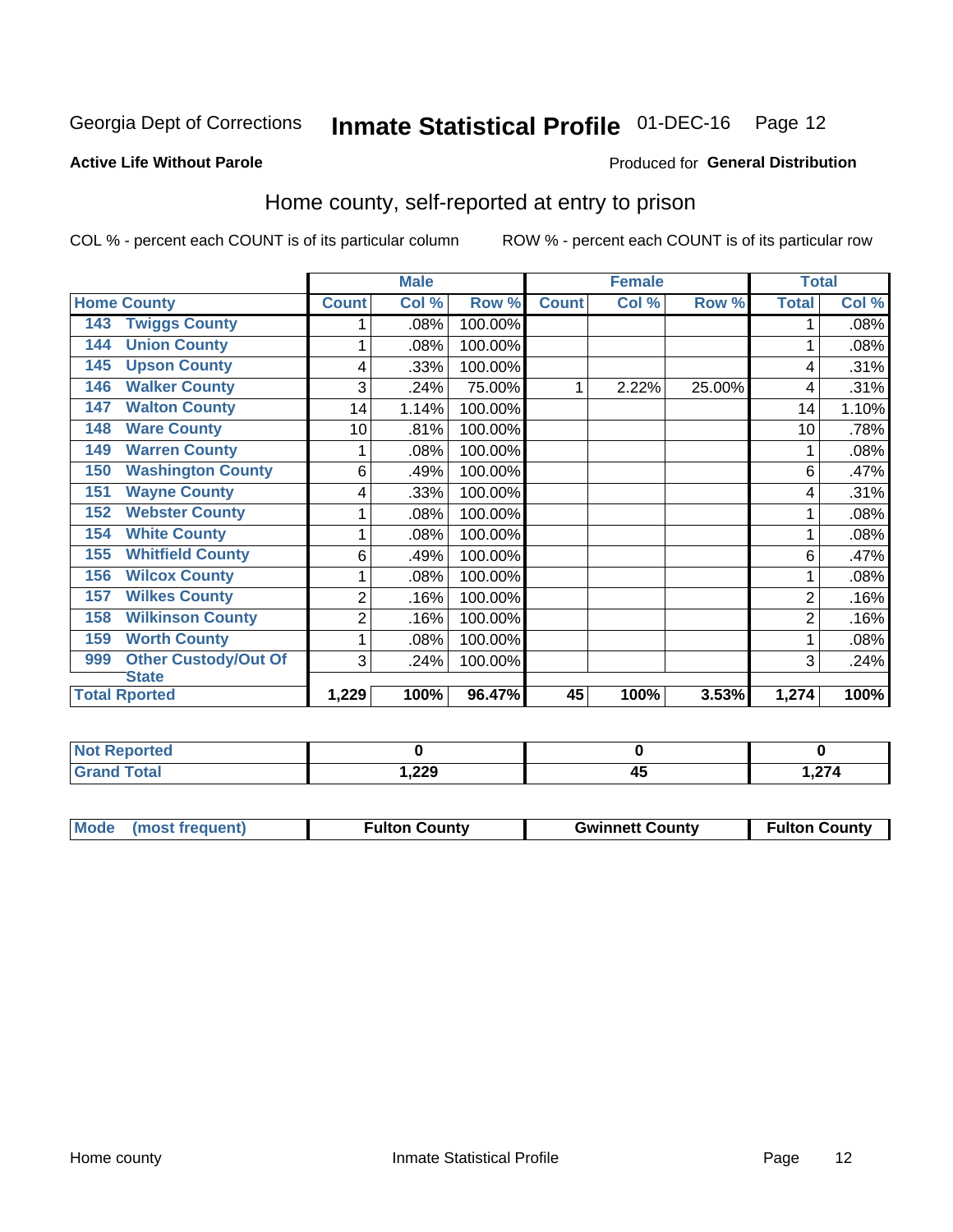#### **Inmate Statistical Profile 01-DEC-16** Page 13

## **Active Life Without Parole**

### Produced for General Distribution

# Employment status before prison, self-reported at entry to prison

COL % - percent each COUNT is of its particular column

|                           |              | <b>Male</b> |         |              | <b>Female</b> | <b>Total</b> |              |        |
|---------------------------|--------------|-------------|---------|--------------|---------------|--------------|--------------|--------|
| <b>Employment Status</b>  | <b>Count</b> | Col %       | Row %   | <b>Count</b> | Col %         | Row %        | <b>Total</b> | Col %  |
| <b>Full Time</b><br>01    | 473          | 47.21%      | 96.33%  | 18           | 45.00%        | 3.67%        | 491          | 47.12% |
| <b>Part Time</b><br>02    | 63           | 6.29%       | 100.00% |              |               |              | 63           | 6.05%  |
| Unempl $<$ 6M<br>03       | 71           | 7.09%       | 98.61%  |              | 2.50%         | 1.39%        | 72           | 6.91%  |
| Unempl > 6M<br>04         | 229          | 22.85%      | 93.85%  | $15\,$       | 37.50%        | 6.15%        | 244          | 23.42% |
| <b>Never Worked</b><br>05 | 89           | 8.88%       | 100.00% |              |               |              | 89           | 8.54%  |
| <b>Student</b><br>06      | 28           | 2.79%       | 100.00% |              |               |              | 28           | 2.69%  |
| <b>Incapable</b><br>07    | 49           | 4.89%       | 89.09%  | 6            | 15.00%        | 10.91%       | 55           | 5.28%  |
| <b>Total Reported</b>     | 1,002        | 100%        | 96.16%  | 40           | 100%          | 3.84%        | 1,042        | 100%   |

| ິ<br>--- |    | ົາາາ<br>ZJZ                               |
|----------|----|-------------------------------------------|
| 1,229    | 4. | $\sim$<br>. . <i>.</i> .<br>$\sim$ $\sim$ |

| Mc | ∴ull | ----<br>ıme<br>w |
|----|------|------------------|
|    |      |                  |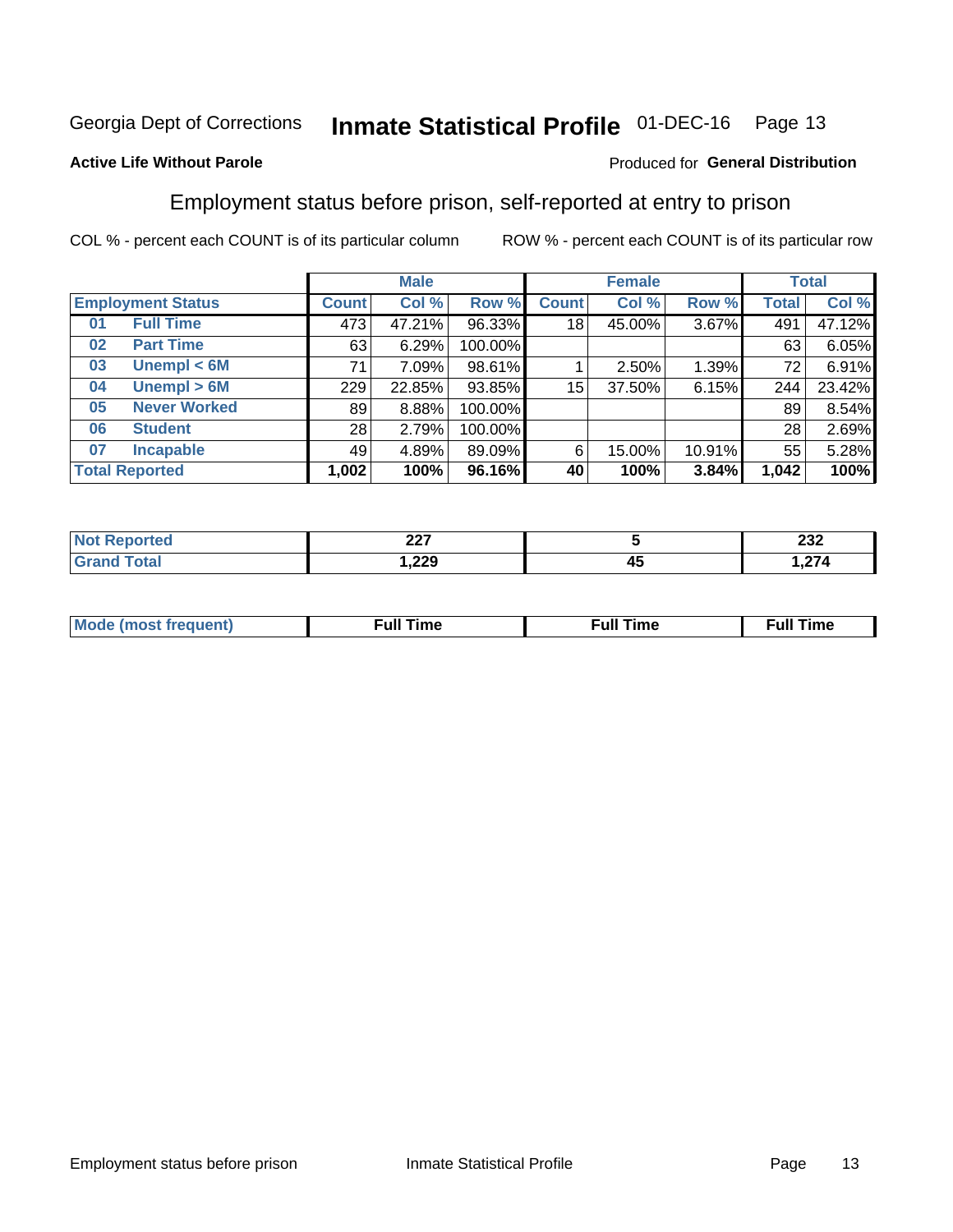## **Active Life Without Parole**

Produced for General Distribution

## Age at admission

COL % - percent each COUNT is of its particular column

|                         |                 | <b>Male</b> |         |                           | <b>Female</b> |        |              | <b>Total</b> |
|-------------------------|-----------------|-------------|---------|---------------------------|---------------|--------|--------------|--------------|
| <b>Age At Admission</b> | <b>Count</b>    | Col %       | Row %   | <b>Count</b>              | Col %         | Row %  | <b>Total</b> | Col %        |
| 15                      | $\overline{2}$  | 0.16%       | 100.00% |                           |               |        | 2            | 0.16%        |
| 16                      | 1               | 0.08%       | 100.00% |                           |               |        | $\mathbf{1}$ | 0.08%        |
| $\overline{17}$         | $6\phantom{1}6$ | 0.49%       | 100.00% |                           |               |        | 6            | 0.47%        |
| 18                      | 10              | 0.81%       | 100.00% |                           |               |        | 10           | 0.78%        |
| 19                      | 22              | 1.79%       | 100.00% |                           |               |        | 22           | 1.73%        |
| $\overline{20}$         | 25              | 2.03%       | 96.15%  | 1                         | 2.22%         | 3.85%  | 26           | 2.04%        |
| 21                      | 28              | 2.28%       | 96.55%  | 1                         | 2.22%         | 3.45%  | 29           | 2.28%        |
| $\overline{22}$         | 58              | 4.72%       | 98.31%  | 1                         | 2.22%         | 1.69%  | 59           | 4.63%        |
| 23                      | 46              | 3.74%       | 97.87%  | 1                         | 2.22%         | 2.13%  | 47           | 3.69%        |
| 24                      | 48              | 3.91%       | 96.00%  | $\overline{2}$            | 4.44%         | 4.00%  | 50           | 3.92%        |
| $\overline{25}$         | 49              | 3.99%       | 94.23%  | 3                         | 6.67%         | 5.77%  | 52           | 4.08%        |
| 26                      | 50              | 4.07%       | 98.04%  | 1                         | 2.22%         | 1.96%  | 51           | 4.00%        |
| $\overline{27}$         | 40              | 3.25%       | 93.02%  | 3                         | 6.67%         | 6.98%  | 43           | 3.38%        |
| 28                      | 51              | 4.15%       | 98.08%  | 1                         | 2.22%         | 1.92%  | 52           | 4.08%        |
| 29                      | 54              | 4.39%       | 98.18%  | 1                         | 2.22%         | 1.82%  | 55           | 4.32%        |
| 30                      | 42              | 3.42%       | 100.00% |                           |               |        | 42           | 3.30%        |
| 31                      | 56              | 4.56%       | 100.00% |                           |               |        | 56           | 4.40%        |
| 32                      | 50              | 4.07%       | 94.34%  | $\ensuremath{\mathsf{3}}$ | 6.67%         | 5.66%  | 53           | 4.16%        |
| 33                      | 41              | 3.34%       | 97.62%  | 1                         | 2.22%         | 2.38%  | 42           | 3.30%        |
| 34                      | 26              | 2.12%       | 92.86%  | $\overline{2}$            | 4.44%         | 7.14%  | 28           | 2.20%        |
| 35                      | 34              | 2.77%       | 97.14%  | 1                         | 2.22%         | 2.86%  | 35           | 2.75%        |
| 36                      | 43              | 3.50%       | 95.56%  | $\overline{2}$            | 4.44%         | 4.44%  | 45           | 3.53%        |
| $\overline{37}$         | 32              | 2.60%       | 100.00% |                           |               |        | 32           | 2.51%        |
| 38                      | 36              | 2.93%       | 100.00% |                           |               |        | 36           | 2.83%        |
| 39                      | 31              | 2.52%       | 83.78%  | 6                         | 13.33%        | 16.22% | 37           | 2.90%        |
| 40                      | 21              | 1.71%       | 91.30%  | 2                         | 4.44%         | 8.70%  | 23           | 1.81%        |
| 41                      | 32              | 2.60%       | 94.12%  | $\overline{2}$            | 4.44%         | 5.88%  | 34           | 2.67%        |
| 42                      | 32              | 2.60%       | 100.00% |                           |               |        | 32           | 2.51%        |
| 43                      | 27              | 2.20%       | 93.10%  | $\mathbf 2$               | 4.44%         | 6.90%  | 29           | 2.28%        |
| 44                      | 19              | 1.55%       | 90.48%  | $\overline{2}$            | 4.44%         | 9.52%  | 21           | 1.65%        |
| 45                      | 26              | 2.12%       | 100.00% |                           |               |        | 26           | 2.04%        |
| 46                      | 25              | 2.03%       | 89.29%  | $\sqrt{3}$                | 6.67%         | 10.71% | 28           | 2.20%        |
| 47                      | 18              | 1.46%       | 100.00% |                           |               |        | 18           | 1.41%        |
| 48                      | 21              | 1.71%       | 87.50%  | 3                         | 6.67%         | 12.50% | 24           | 1.88%        |
| 49                      | 19              | 1.55%       | 100.00% |                           |               |        | 19           | 1.49%        |
| 50                      | 19              | 1.55%       | 100.00% |                           |               |        | 19           | 1.49%        |
| $\overline{51}$         | 10              | 0.81%       | 100.00% |                           |               |        | 10           | 0.78%        |
| 52                      | 10              | 0.81%       | 100.00% |                           |               |        | 10           | 0.78%        |
| 53                      | 12              | 0.98%       | 100.00% |                           |               |        | 12           | 0.94%        |
| 54                      | $9\,$           | 0.73%       | 100.00% |                           |               |        | 9            | 0.71%        |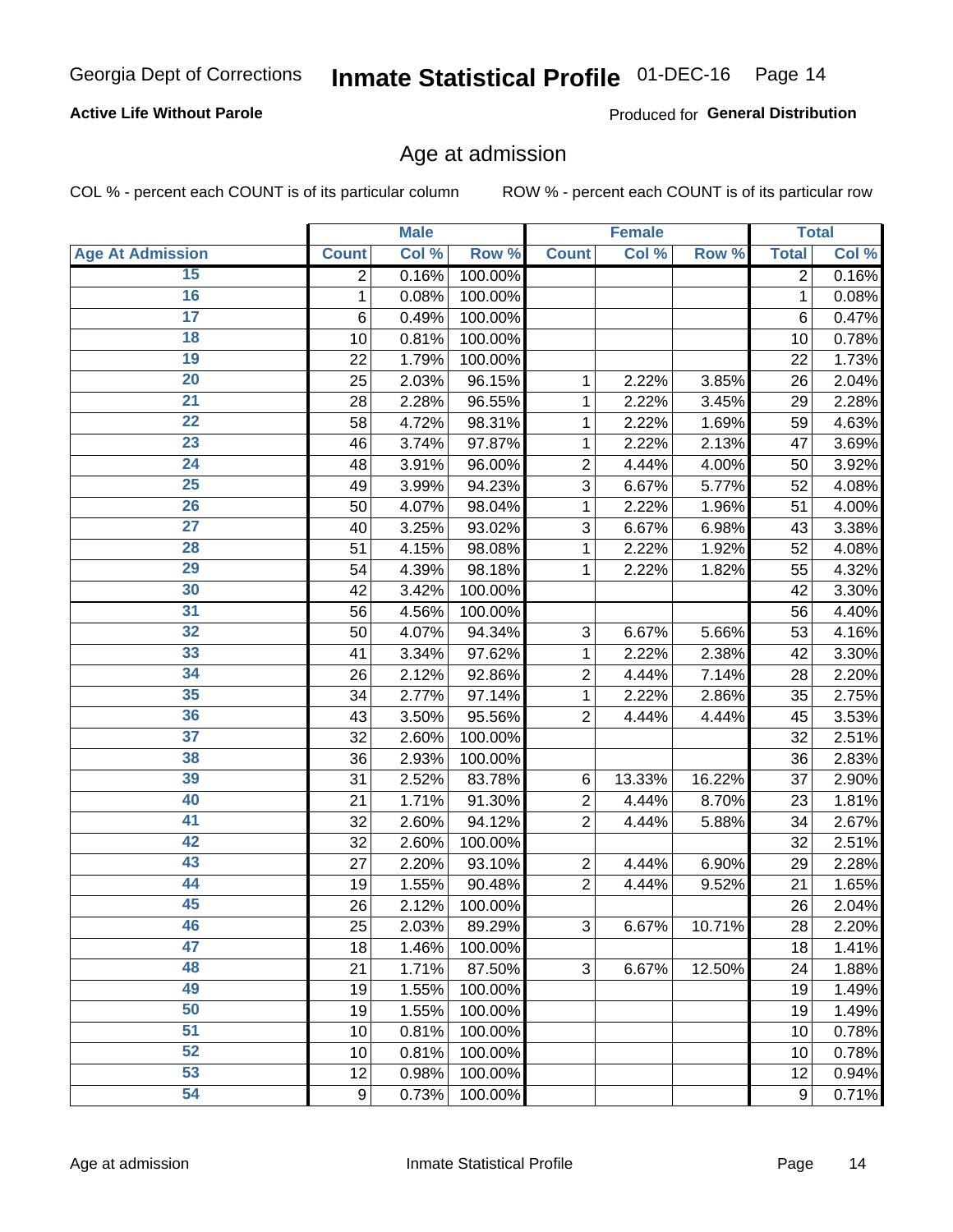# Inmate Statistical Profile 01-DEC-16 Page 15

## **Active Life Without Parole**

Produced for General Distribution

## Age at admission

COL % - percent each COUNT is of its particular column

|                         |              | <b>Male</b> |         |              | <b>Female</b> |       |                | <b>Total</b> |
|-------------------------|--------------|-------------|---------|--------------|---------------|-------|----------------|--------------|
| <b>Age At Admission</b> | <b>Count</b> | Col %       | Row %   | <b>Count</b> | Col %         | Row % | <b>Total</b>   | Col %        |
| 55                      | 10           | 0.81%       | 90.91%  |              | 2.22%         | 9.09% | 11             | 0.86%        |
| 56                      | 9            | 0.73%       | 100.00% |              |               |       | 9              | 0.71%        |
| 57                      |              | 0.57%       | 100.00% |              |               |       |                | 0.55%        |
| 58                      | 6            | 0.49%       | 100.00% |              |               |       | 6              | 0.47%        |
| 59                      |              | 0.08%       | 100.00% |              |               |       |                | 0.08%        |
| 60                      | 3            | 0.24%       | 100.00% |              |               |       | 3              | 0.24%        |
| 62                      | 2            | 0.16%       | 100.00% |              |               |       | 2              | 0.16%        |
| 64                      | 4            | 0.33%       | 100.00% |              |               |       | 4              | 0.31%        |
| 65                      | 2            | 0.16%       | 100.00% |              |               |       | $\overline{2}$ | 0.16%        |
| 66                      |              | 0.08%       | 100.00% |              |               |       |                | 0.08%        |
| 67                      |              | 0.08%       | 100.00% |              |               |       |                | 0.08%        |
| 69                      | 2            | 0.16%       | 100.00% |              |               |       | $\overline{2}$ | 0.16%        |
| <b>Total Reported</b>   | 1,229        | 100%        | 96.47%  | 45           | 100%          | 3.53% | 1,274          | 100%         |

| ported<br><b>NOT</b> |        |                |                     |
|----------------------|--------|----------------|---------------------|
| <b>otal</b><br>_____ | 229, ا | - -<br>д.<br>∼ | $\sim$<br>∽ ، ∠ , ، |

| <b>Mean</b><br>(average)       | 33.99 | 35.2 | 34.03    |
|--------------------------------|-------|------|----------|
| <b>Median (middle)</b>         | u     | 36   | າາ<br>ാച |
| <b>Mode</b><br>(most frequent) | --    | 39   | n,<br>LL |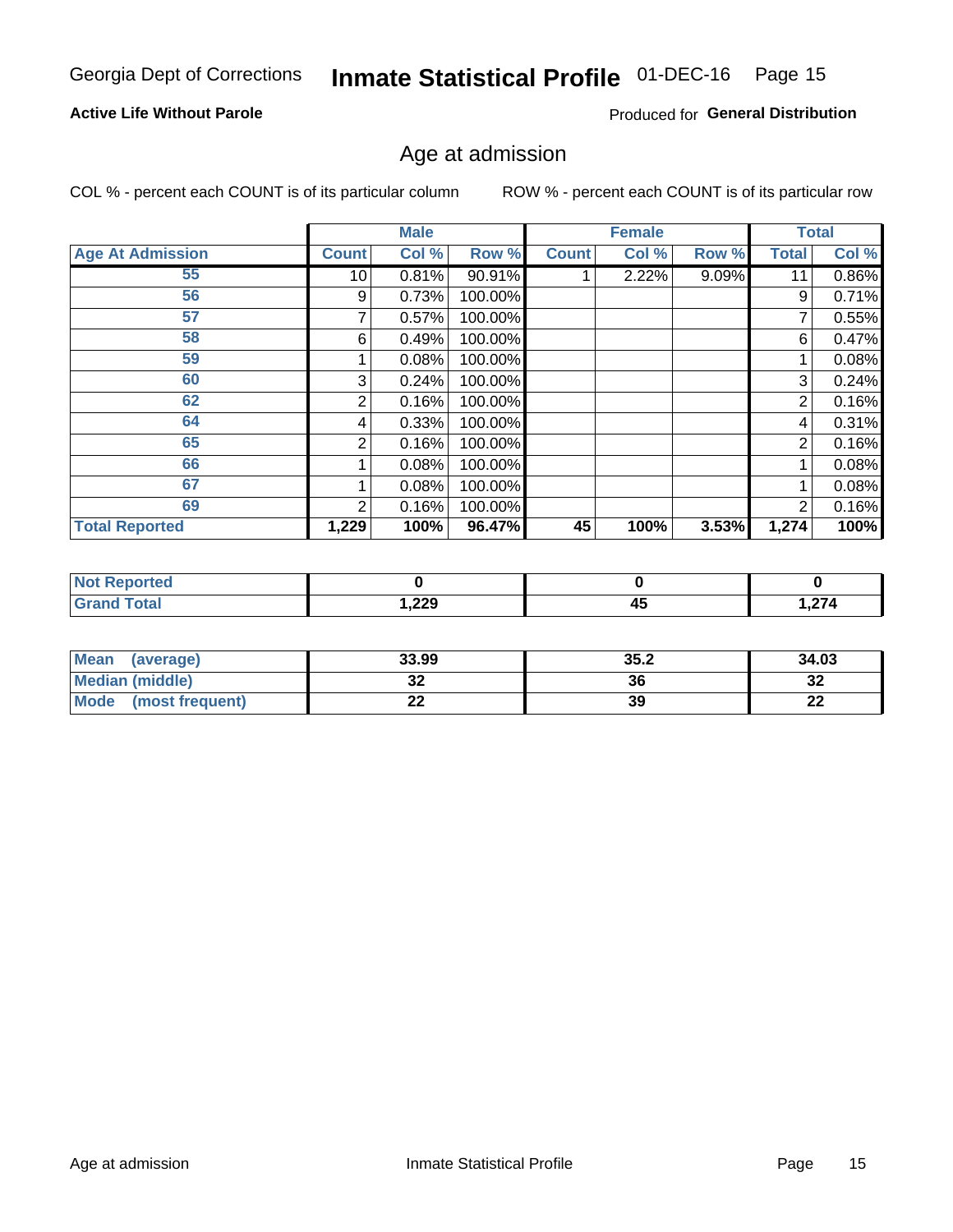## **Active Life Without Parole**

## Produced for General Distribution

## Height, measured at entry to prison

COL % - percent each COUNT is of its particular column

|                       |              | <b>Male</b> |         |                | <b>Female</b> |         |                         | <b>Total</b> |
|-----------------------|--------------|-------------|---------|----------------|---------------|---------|-------------------------|--------------|
| <b>Height</b>         | <b>Count</b> | Col %       | Row %   | <b>Count</b>   | Col %         | Row %   | <b>Total</b>            | Col %        |
| $\bf{0}$              | 4            | 0.33%       | 100.00% |                |               |         | $\overline{\mathbf{4}}$ | 0.31%        |
| 4'10''                |              |             |         | $\mathbf{1}$   | 2.22%         | 100.00% | 1                       | 0.08%        |
| 5'00''                | 1            | 0.08%       | 100.00% |                |               |         | 1                       | 0.08%        |
| 5'01"                 | 4            | 0.33%       | 66.67%  | $\overline{2}$ | 4.44%         | 33.33%  | 6                       | 0.47%        |
| 5'02"                 | 5            | 0.41%       | 83.33%  | 1              | 2.22%         | 16.67%  | $6\phantom{1}$          | 0.47%        |
| 5'03''                | 10           | 0.81%       | 58.82%  | $\overline{7}$ | 15.56%        | 41.18%  | 17                      | 1.33%        |
| 5'04"                 | 15           | 1.22%       | 53.57%  | 13             | 28.89%        | 46.43%  | 28                      | 2.20%        |
| 5'05"                 | 34           | 2.77%       | 85.00%  | 6              | 13.33%        | 15.00%  | 40                      | 3.14%        |
| 5'06''                | 89           | 7.24%       | 94.68%  | 5              | 11.11%        | 5.32%   | 94                      | 7.38%        |
| 5'07''                | 86           | 7.00%       | 94.51%  | 5              | 11.11%        | 5.49%   | 91                      | 7.14%        |
| 5'08''                | 122          | 9.93%       | 99.19%  | 1              | 2.22%         | 0.81%   | 123                     | 9.65%        |
| 5'09''                | 155          | 12.61%      | 98.73%  | $\overline{2}$ | 4.44%         | 1.27%   | 157                     | 12.32%       |
| 5'10''                | 156          | 12.69%      | 100.00% |                |               |         | 156                     | 12.24%       |
| 5'11''                | 152          | 12.37%      | 100.00% |                |               |         | 152                     | 11.93%       |
| 6'00''                | 129          | 10.50%      | 99.23%  | 1              | 2.22%         | 0.77%   | 130                     | 10.20%       |
| 6'01''                | 98           | 7.97%       | 100.00% |                |               |         | 98                      | 7.69%        |
| 6'02"                 | 85           | 6.92%       | 100.00% |                |               |         | 85                      | 6.67%        |
| 6'03''                | 39           | 3.17%       | 97.50%  | $\mathbf{1}$   | 2.22%         | 2.50%   | 40                      | 3.14%        |
| 6'04"                 | 31           | 2.52%       | 100.00% |                |               |         | 31                      | 2.43%        |
| 6'05"                 | 7            | 0.57%       | 100.00% |                |               |         | $\overline{7}$          | 0.55%        |
| 6'06''                | 4            | 0.33%       | 100.00% |                |               |         | $\overline{4}$          | 0.31%        |
| 6'07''                | 1            | 0.08%       | 100.00% |                |               |         | 1                       | 0.08%        |
| 6'09''                | 1            | 0.08%       | 100.00% |                |               |         | 1                       | 0.08%        |
| 6'11''                |              | 0.08%       | 100.00% |                |               |         |                         | 0.08%        |
| <b>Total Reported</b> | 1,229        | 100%        | 96.47%  | 45             | 100%          | 3.53%   | 1,274                   | 100%         |

| <b>eported</b><br>NOT<br>$\sim$ |       |          |      |
|---------------------------------|-------|----------|------|
| <b>ota</b>                      | 1,229 | . .<br>≁ | 274, |

| <b>Mean</b> | (average)       | 5'10" | 5'05" | 5'10" |
|-------------|-----------------|-------|-------|-------|
|             |                 |       |       |       |
| Mode        | (most frequent) | 5'10" | 5'04" | 5'09" |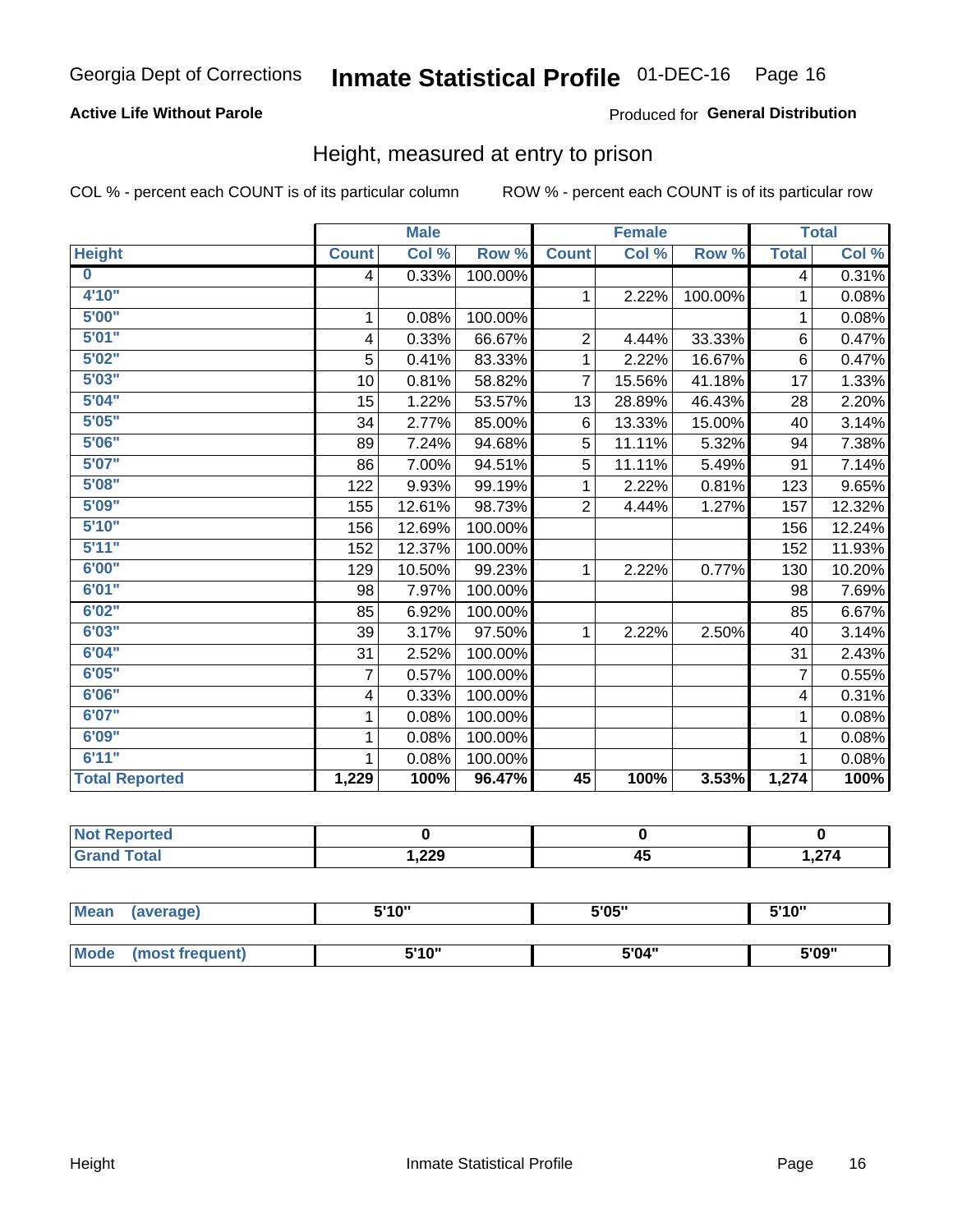### **Active Life Without Parole**

Produced for General Distribution

# Weight, measured at entry to prison

COL % - percent each COUNT is of its particular column

|                                |                          | <b>Male</b>             |         |                  | <b>Female</b>    |         |                | <b>Total</b> |  |
|--------------------------------|--------------------------|-------------------------|---------|------------------|------------------|---------|----------------|--------------|--|
| <b>Weight</b>                  | <b>Count</b>             | Col %                   | Row %   | <b>Count</b>     | Col %            | Row %   | <b>Total</b>   | Col %        |  |
| 100 - 109 pounds               |                          |                         |         | 1                | 2.22%            | 100.00% | $\mathbf 1$    | 0.08%        |  |
| 110 - 119 pounds               | $\mathbf{1}$             | 0.08%                   | 25.00%  | 3                | 6.67%            | 75.00%  | 4              | 0.32%        |  |
| 120 - 129 pounds               | $\overline{6}$           | 0.49%                   | 75.00%  | $\overline{c}$   | 4.44%            | 25.00%  | 8              | 0.63%        |  |
| 130 - 139 pounds               | 38                       | 3.10%                   | 95.00%  | $\overline{2}$   | 4.44%            | 5.00%   | 40             | 3.15%        |  |
| 140 - 149 pounds               | $\overline{79}$          | 6.45%                   | 94.05%  | $\overline{5}$   | 11.11%           | 5.95%   | 84             | 6.62%        |  |
| 150 - 159 pounds               | 114                      | 9.31%                   | 98.28%  | $\overline{2}$   | 4.44%            | 1.72%   | 116            | 9.14%        |  |
| 160 - 169 pounds               | 141                      | 11.52%                  | 97.92%  | $\overline{3}$   | 6.67%            | 2.08%   | 144            | 11.35%       |  |
| 170 - 179 pounds               | 159                      | 12.99%                  | 95.78%  | $\overline{7}$   | 15.56%           | 4.22%   | 166            | 13.08%       |  |
| 180 - 189 pounds               | 165                      | 13.48%                  | 98.80%  | $\overline{2}$   | 4.44%            | 1.20%   | 167            | 13.16%       |  |
| 190 - 199 pounds               | 107                      | 8.74%                   | 96.40%  | $\overline{4}$   | 8.89%            | 3.60%   | 111            | 8.75%        |  |
| 200 - 209 pounds               | 104                      | 8.50%                   | 98.11%  | $\overline{2}$   | 4.44%            | 1.89%   | 106            | 8.35%        |  |
| 210 - 219 pounds               | 69                       | 5.64%                   | 92.00%  | 6                | 13.33%           | 8.00%   | 75             | 5.91%        |  |
| 220 - 229 pounds               | 71                       | 5.80%                   | 98.61%  | $\mathbf{1}$     | 2.22%            | 1.39%   | 72             | 5.67%        |  |
| 230 - 239 pounds               | 50                       | 4.08%                   | 98.04%  | $\mathbf{1}$     | 2.22%            | 1.96%   | 51             | 4.02%        |  |
| 240 - 249 pounds               | 34                       | 2.78%                   | 100.00% |                  |                  |         | 34             | 2.68%        |  |
| 250 - 259 pounds               | 30                       | 2.45%                   | 100.00% |                  |                  |         | 30             | 2.36%        |  |
| 260 - 269 pounds               | 11                       | 0.90%                   | 100.00% |                  |                  |         | 11             | 0.87%        |  |
| 270 - 279 pounds               | 11                       | 0.90%                   | 100.00% |                  |                  |         | 11             | 0.87%        |  |
| 280 - 289 pounds               | 10                       | 0.82%                   | 90.91%  | $\mathbf{1}$     | 2.22%            | 9.09%   | 11             | 0.87%        |  |
| 290 - 299 pounds               | 5                        | 0.41%                   | 71.43%  | $\overline{2}$   | 4.44%            | 28.57%  | $\overline{7}$ | 0.55%        |  |
| 300 - 309 pounds               | 4                        | 0.33%                   | 100.00% |                  |                  |         | 4              | 0.32%        |  |
| 310 - 319 pounds               | 1                        | 0.08%                   | 100.00% |                  |                  |         | $\mathbf 1$    | 0.08%        |  |
| 320 - 329 pounds               | 5                        | 0.41%                   | 100.00% |                  |                  |         | 5              | 0.39%        |  |
| 330 - 339 pounds               | 5                        | 0.41%                   | 100.00% |                  |                  |         | 5              | 0.39%        |  |
| 350 - 359 pounds               | 1                        | 0.08%                   | 100.00% |                  |                  |         | $\mathbf{1}$   | 0.08%        |  |
| 360 - 369 pounds               | 1                        | 0.08%                   | 100.00% |                  |                  |         | $\mathbf{1}$   | 0.08%        |  |
| 390 - 399 pounds               | 1                        | 0.08%                   | 50.00%  | 1                | 2.22%            | 50.00%  | $\overline{2}$ | 0.16%        |  |
| 400 pounds and over            | $\mathbf{1}$             | 0.08%                   | 100.00% |                  |                  |         | $\mathbf{1}$   | 0.08%        |  |
| <b>Total Reported</b>          | 1,224                    | 100%                    | 96.45%  | 45               | 100%             | 3.55%   | 1,269          | 100.0%       |  |
| <b>Not Reported</b>            |                          | $\overline{\mathbf{5}}$ |         |                  | $\pmb{0}$        |         |                | 5            |  |
| <b>Grand Total</b>             | 1,229<br>$\overline{45}$ |                         |         |                  | 1,274            |         |                |              |  |
|                                |                          |                         |         |                  |                  |         |                |              |  |
| <b>Mean</b><br>(average)       |                          | 189                     |         |                  | 182              |         |                | 189          |  |
| <b>Median (middle)</b>         |                          | $\overline{181}$        |         |                  | $\overline{174}$ |         |                | 180          |  |
| <b>Mode</b><br>(most frequent) |                          | <b>180</b>              |         | $\overline{210}$ |                  |         | 180            |              |  |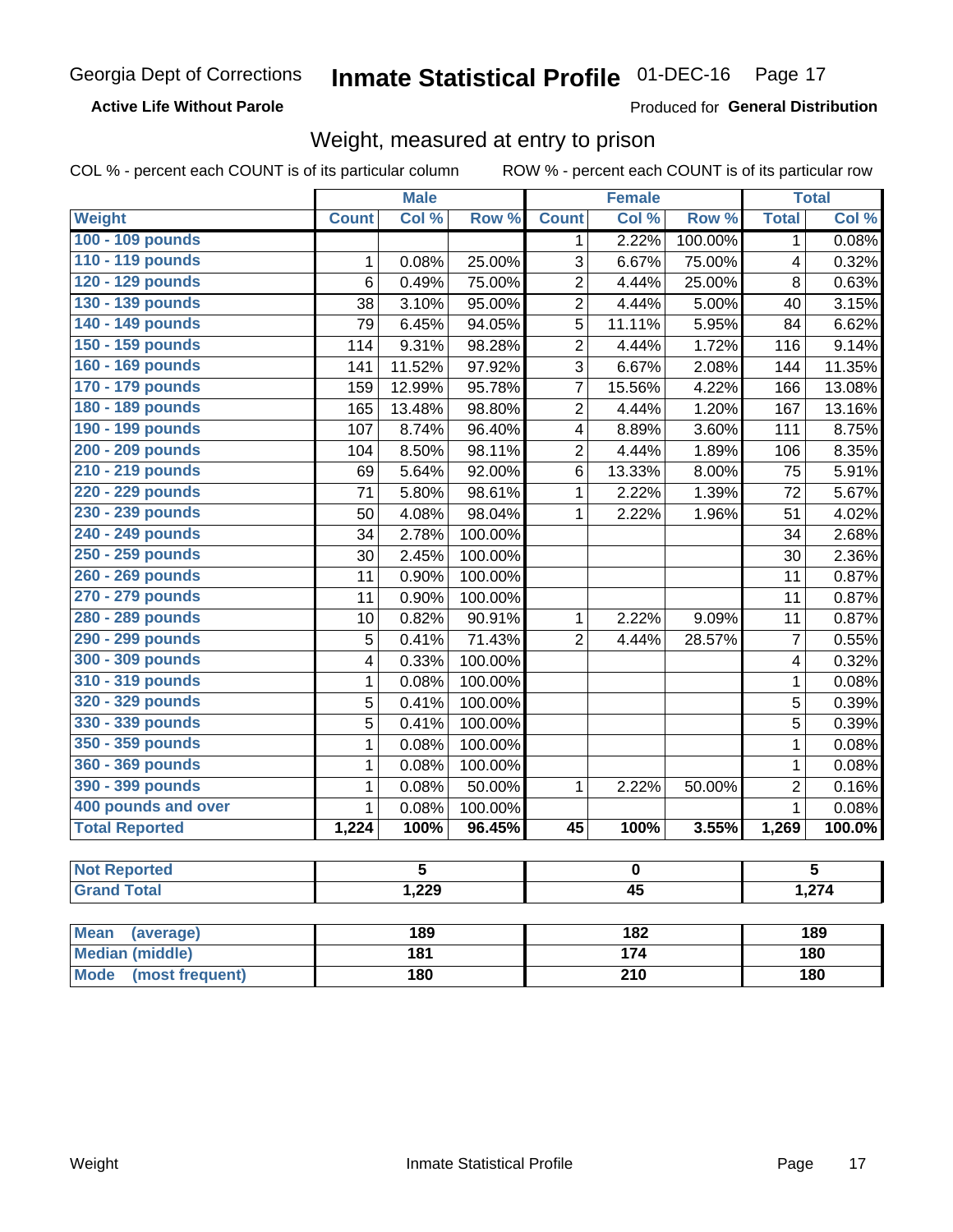# Inmate Statistical Profile 01-DEC-16 Page 18

### **Active Life Without Parole**

### Produced for General Distribution

# Veterans validated by Veteran's Administration

COL % - percent each COUNT is of its particular column

|                          |              | <b>Male</b> |                    | <b>Female</b> |       |       | <b>Total</b> |
|--------------------------|--------------|-------------|--------------------|---------------|-------|-------|--------------|
| <b>Military service</b>  | <b>Count</b> | Col %       | <b>Row % Count</b> | Col %         | Row % | Total | Col %        |
| <b>Others</b><br>0       | 47           | 44.34%      | 100.00%            |               |       | 47    | 43.93%       |
| <b>Air Force</b>         | 42           | 39.62%      | 97.67%             | 100.00%       | 2.33% | 43    | 40.19%       |
| Army                     | 5            | 4.72%       | 100.00%            |               |       | 5     | 4.67%        |
| <b>Navy</b><br>3         | 3            | 2.83%       | 100.00%            |               |       | 3     | 2.80%        |
| <b>Coast Guard</b><br>5. | 9            | $8.49\%$    | 100.00%            |               |       | 9     | 8.41%        |
| <b>Total Reported</b>    | 106          | 100%        | 99.07%             | 100%          | .93%  | 107   | 100%         |

| rteo        | ィっっ   | 44        | 167                          |
|-------------|-------|-----------|------------------------------|
| N           | , 12J |           |                              |
| $C = 4 - 7$ | ,229  | . .<br>4. | $\sim$ $\sim$ $\sim$<br>,,,, |

| <b>Moo.</b> |
|-------------|
|-------------|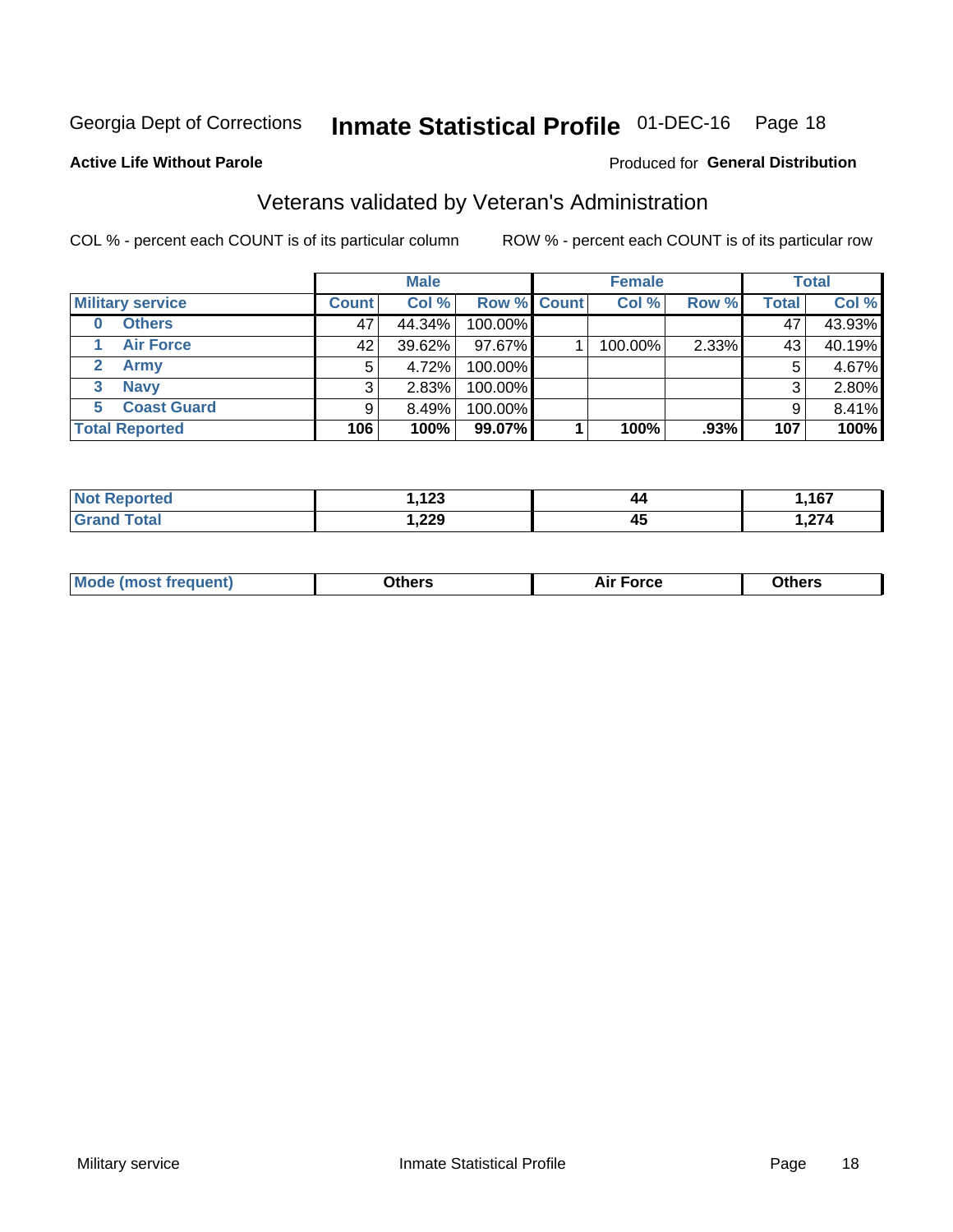#### **Inmate Statistical Profile 01-DEC-16** Page 19

**Active Life Without Parole** 

Produced for General Distribution

# Type of admission to prison

COL % - percent each COUNT is of its particular column

|                                      |              | <b>Male</b> |                    |    | <b>Female</b> |       |              | <b>Total</b> |
|--------------------------------------|--------------|-------------|--------------------|----|---------------|-------|--------------|--------------|
| <b>Type of Admission</b>             | <b>Count</b> | Col %       | <b>Row % Count</b> |    | Col %         | Row % | <b>Total</b> | Col %        |
| <b>New Sentence</b><br>52            | 1,170        | 95.20%      | 96.30%             | 45 | 100.00%       | 3.70% | 1,215        | 95.37%       |
| <b>Probation Rev Partial</b><br>53   | 4            | .33%        | 100.00%            |    |               |       | 4            | .31%         |
| <b>Probation Rev Remainder</b><br>54 |              | .57%        | 100.00%            |    |               |       |              | .55%         |
| <b>Parole Rev New Sentence</b><br>55 | 19           | 1.55%       | 100.00%            |    |               |       | 19           | 1.49%        |
| <b>Parole Rev No New</b><br>56       | 15           | 1.22%       | 100.00%            |    |               |       | 15           | 1.18%        |
| <b>Sentence</b>                      |              |             |                    |    |               |       |              |              |
| <b>Life W/O Parole</b><br>70         | 13           | 1.06%       | 100.00%            |    |               |       | 13           | 1.02%        |
| <b>Unknown</b><br>82                 |              | $.08\%$     | 100.00%            |    |               |       |              | .08%         |
| <b>Total Reported</b>                | 1,229        | 100%        | 96.47%             | 45 | 100%          | 3.53% | 1,274        | 100%         |

| Reported<br><b>NOT</b>             |               |    |       |
|------------------------------------|---------------|----|-------|
| <b>Total</b><br>"Gran <sub>"</sub> | າາດ<br>I .ZZJ | ᠇᠊ | 1,274 |

| Mode (most frequent) | <b>New Sentence</b> | <b>New Sentence</b> | <b>New Sentence</b> |
|----------------------|---------------------|---------------------|---------------------|
|                      |                     |                     |                     |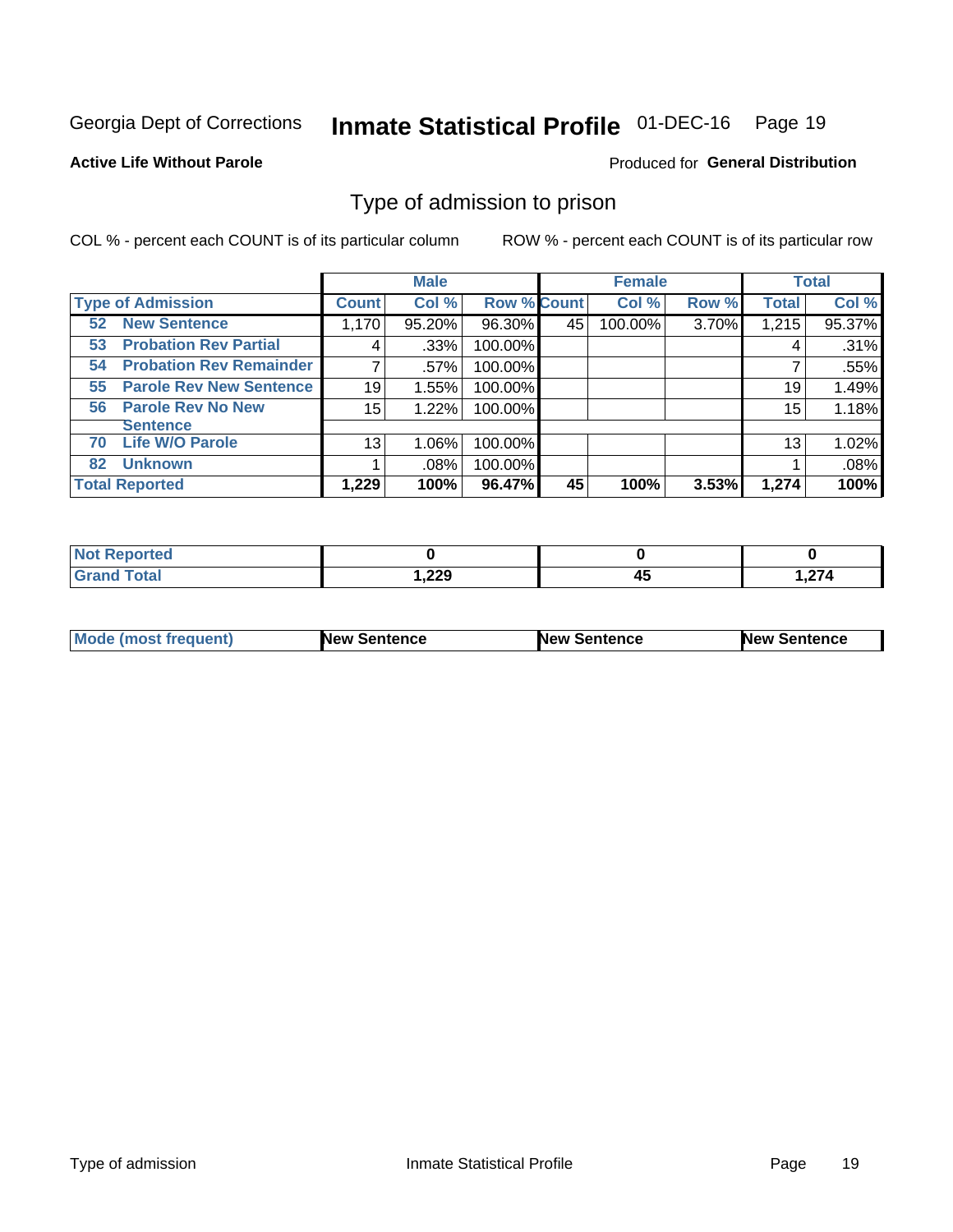# Inmate Statistical Profile 01-DEC-16 Page 20

**Active Life Without Parole** 

## **Produced for General Distribution**

# Current / last supervision level

COL % - percent each COUNT is of its particular column

|                        |              | <b>Male</b> |                    |    | <b>Female</b> |          |       | Total  |
|------------------------|--------------|-------------|--------------------|----|---------------|----------|-------|--------|
| <b>Security Status</b> | <b>Count</b> | Col%        | <b>Row % Count</b> |    | Col %         | Row %    | Total | Col %  |
| 4 Medium               |              | .41%        | 100.00%            |    | .00% '        |          |       | .39%   |
| 5 Close                | 1,224        | 99.59%      | 96.45%             | 45 | 100.00%       | 3.55%    | 1,269 | 99.61% |
| <b>Total Reported</b>  | 1,229        | 100%        | 96.47%             | 45 | 100%          | $3.53\%$ | 1,274 | 100%   |

| <b>Still being diagnosed</b> |        |    |       |
|------------------------------|--------|----|-------|
| <b>Not Reported</b>          |        |    |       |
| <b>Grand Total</b>           | 229. ا | 45 | 1,274 |

| <b>Mode (most frequent)</b> | Close | ∵lose | Close |
|-----------------------------|-------|-------|-------|
|                             |       |       |       |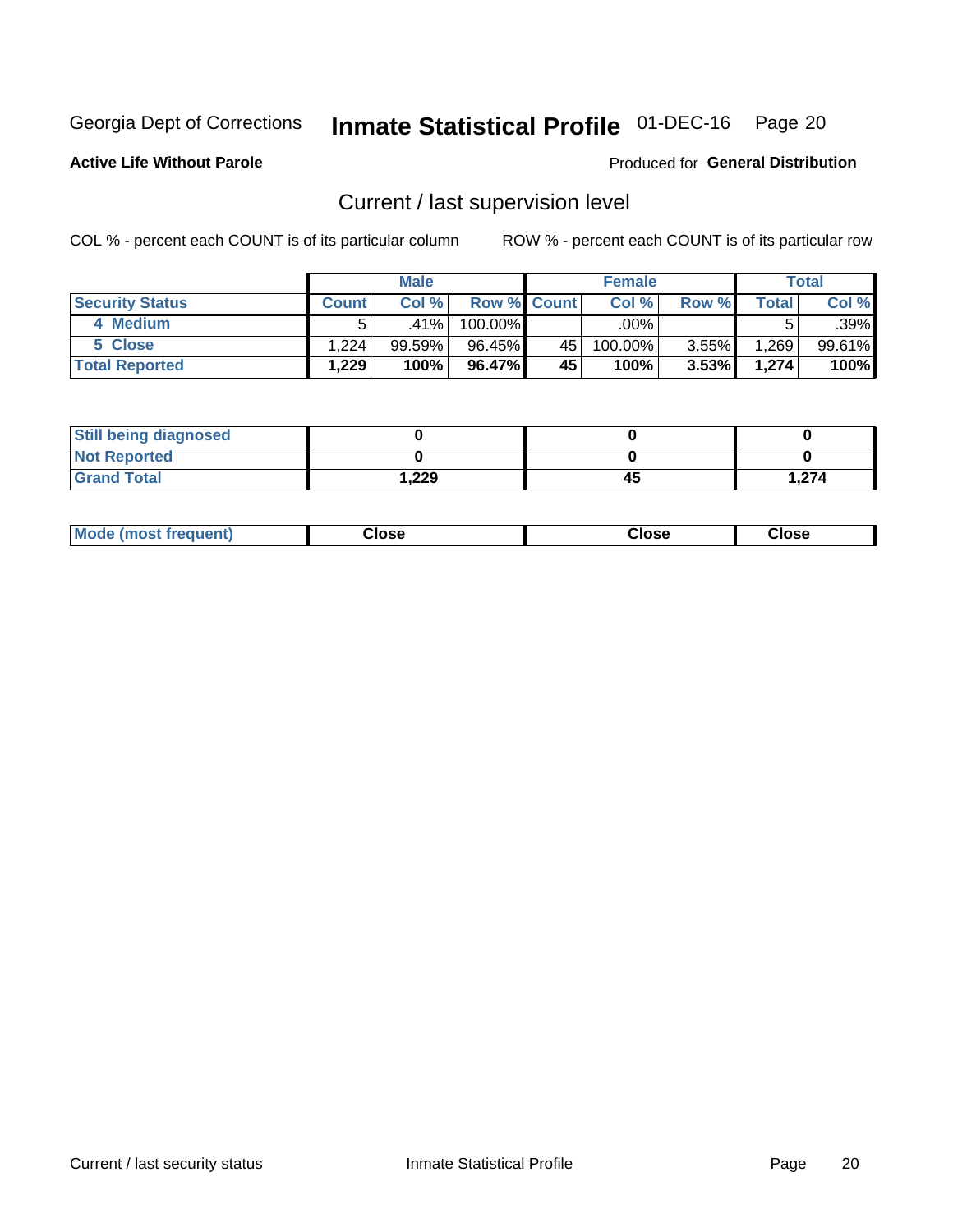# Inmate Statistical Profile 01-DEC-16 Page 21

**Active Life Without Parole** 

Produced for General Distribution

# Current / last type of institution

COL % - percent each COUNT is of its particular column

|                            |              | <b>Male</b> |                    |    | <b>Female</b> |          |              | <b>Total</b> |
|----------------------------|--------------|-------------|--------------------|----|---------------|----------|--------------|--------------|
| <b>Type of Institution</b> | <b>Count</b> | Col%        | <b>Row % Count</b> |    | Col %         | Row %    | <b>Total</b> | Col %        |
| <b>State Prison</b>        | 1.229        | 100.00%     | 96.47%             | 45 | 100.00%       | $3.53\%$ | 1.274        | 100.00%      |
| <b>Total Reported</b>      | 1,229        | 100%        | 96.47%             | 45 | $100\%$ .     | $3.53\%$ | 1.274        | 100%         |

| rted<br>. |        |    |             |
|-----------|--------|----|-------------|
|           | 229, ا | 45 | 27/<br>,214 |

|  | <b>Mode (most frequent)</b> | State Prison | <b>State Prison</b> | <b>State Prison</b> |
|--|-----------------------------|--------------|---------------------|---------------------|
|--|-----------------------------|--------------|---------------------|---------------------|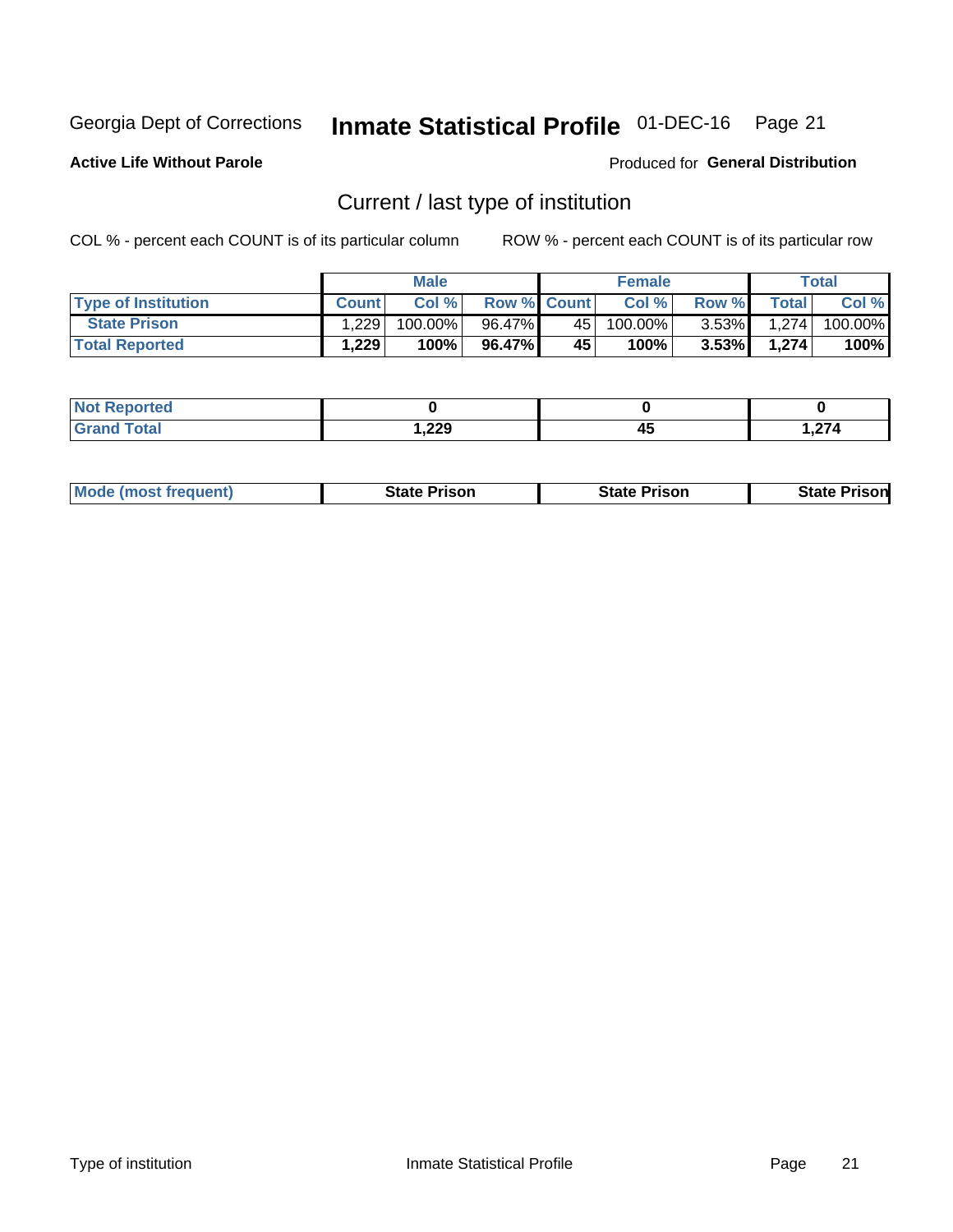# Inmate Statistical Profile 01-DEC-16 Page 22

## **Active Life Without Parole**

### Produced for General Distribution

# Institution type - transitional centers

COL % - percent each COUNT is of its particular column

|                                                  | <b>Male</b> |                    | <b>Female</b> |             | Total |
|--------------------------------------------------|-------------|--------------------|---------------|-------------|-------|
| <b>Institution Type - Trans. Centers Count  </b> | Col%        | <b>Row % Count</b> | Col %         | Row % Total | Col % |
| <b>Total Reported</b>                            |             |                    |               |             |       |

| <b>Reported</b><br><b>NOT</b><br>$\sim$            |  |  |
|----------------------------------------------------|--|--|
| $f$ $f \circ f \circ f$<br>$C = 1$<br><b>TULAI</b> |  |  |

| Mode (most frequent) | <b>Null</b> | <b>Null</b> | <b>Null</b> |
|----------------------|-------------|-------------|-------------|
|                      |             |             |             |
|                      |             |             |             |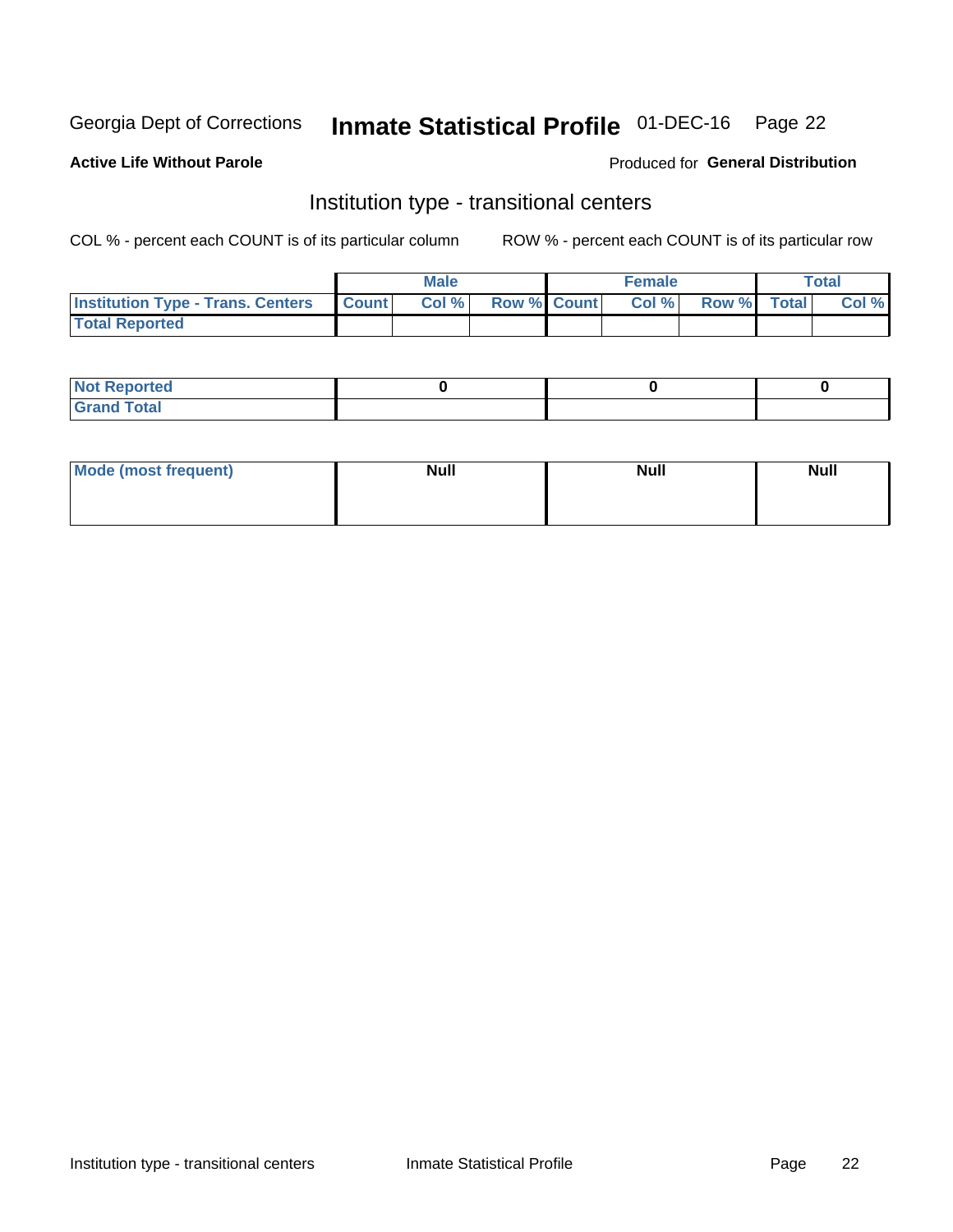# Inmate Statistical Profile 01-DEC-16 Page 23

**Active Life Without Parole** 

**Produced for General Distribution** 

## Institution type - county prisons

COL % - percent each COUNT is of its particular column

|                                                    | <b>Male</b> |       |  | <b>Female</b> |                          |             | <b>Total</b> |       |
|----------------------------------------------------|-------------|-------|--|---------------|--------------------------|-------------|--------------|-------|
| <b>Institution Type - County Prisons   Count  </b> |             | Col % |  |               | <b>Row % Count Col %</b> | Row % Total |              | Col % |
| <b>Total Reported</b>                              |             |       |  |               |                          |             |              |       |

| <b>Not</b><br>: Reported<br>$\cdots$ |  |  |
|--------------------------------------|--|--|
| <b>Total</b><br>---                  |  |  |

| Mode (most frequent) | <b>Null</b> | <b>Null</b><br><b>Null</b> |
|----------------------|-------------|----------------------------|
|                      |             |                            |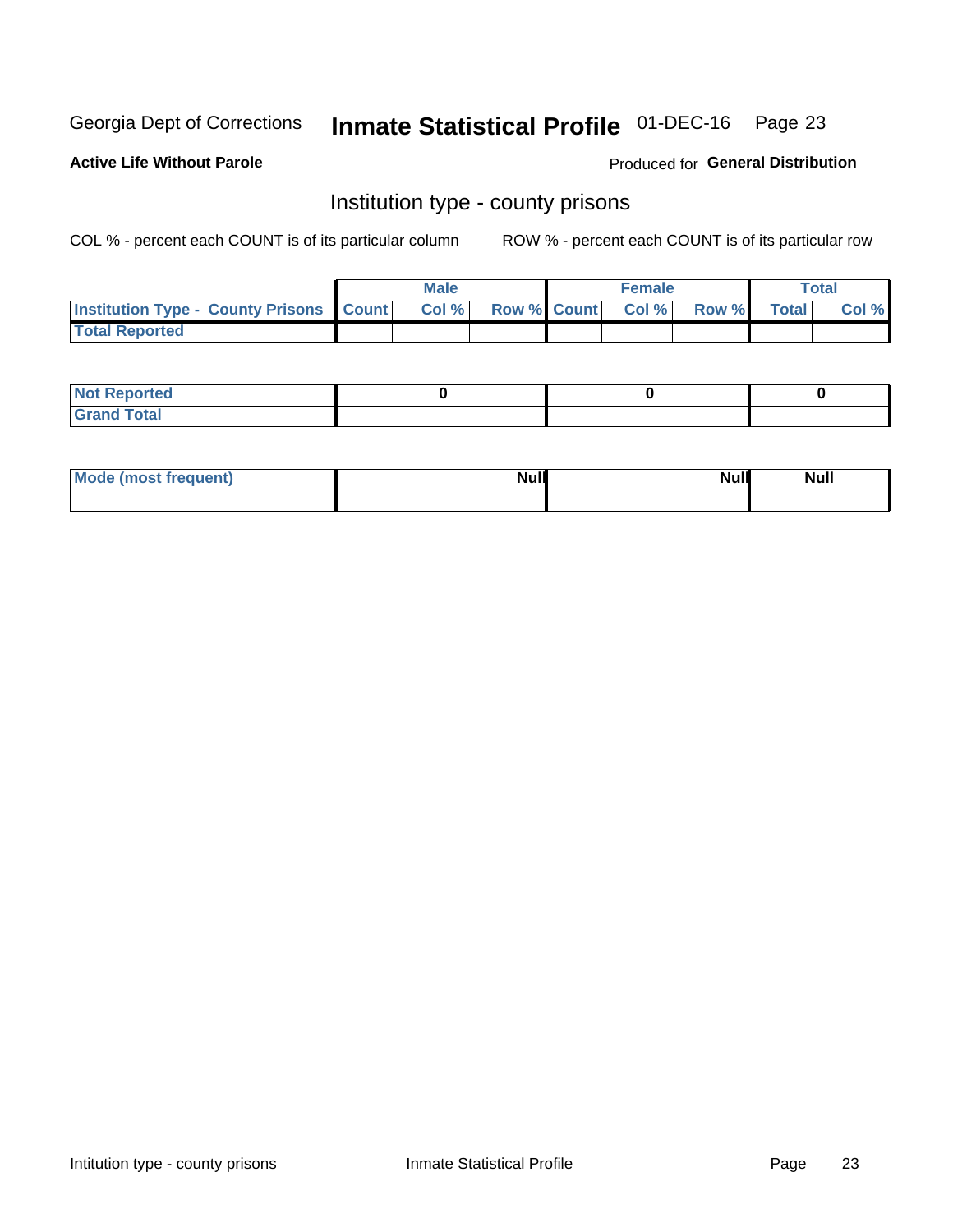# Inmate Statistical Profile 01-DEC-16 Page 24

### **Active Life Without Parole**

## **Produced for General Distribution**

# Institution type - state prisons

COL % - percent each COUNT is of its particular column

ROW % - percent each COUNT is of its particular row

|                                         | <b>Male</b>  |                           |         | <b>Female</b> |                             |         | <b>Total</b> |                    |  |
|-----------------------------------------|--------------|---------------------------|---------|---------------|-----------------------------|---------|--------------|--------------------|--|
| <b>Institution Type - State Prisons</b> | <b>Count</b> | Col %                     | Row %   | <b>Count</b>  | Col %                       | Row %   | <b>Total</b> | Col %              |  |
| <b>Arrendale State Prison</b>           |              |                           |         | 22            | 48.89%                      | 100.00% | 22           | 1.73%              |  |
| <b>Augusta State Med. Prison</b>        | 63           | 5.13%                     | 100.00% |               |                             |         | 63           | 4.95%              |  |
| <b>Autry State Prison</b>               |              | .08%                      | 100.00% |               |                             |         |              | .08%               |  |
| <b>Baldwin State Prison</b>             | 27           | 2.20%                     | 100.00% |               |                             |         | 27           | 2.12%              |  |
| <b>Central State Prison</b>             | 2            | .16%                      | 100.00% |               |                             |         | 2            | .16%               |  |
| <b>Coastal State Prison</b>             | 4            | .33%                      | 100.00% |               |                             |         | 4            | .31%               |  |
| <b>Ga Diag Class Prison</b>             | 40           | 3.25%                     | 100.00% |               |                             |         | 40           | 3.14%              |  |
| <b>Ga State Prison</b>                  | 26           | 2.12%                     | 100.00% |               |                             |         | 26           | 2.04%              |  |
| <b>Hancock State Prison</b>             | 135          | 10.98%                    | 100.00% |               |                             |         | 135          | 10.60%             |  |
| <b>Hays State Prison</b>                | 132          | 10.74%                    | 100.00% |               |                             |         | 132          | 10.36%             |  |
| <b>Macon State Prison</b>               | 222          | 18.06%                    | 100.00% |               |                             |         | 222          | 17.43%             |  |
| <b>Phillips State Prison</b>            | 15           | 1.22%                     | 100.00% |               |                             |         | 15           | 1.18%              |  |
| <b>Pulaski State Prison</b>             |              |                           |         | 23            | 51.11%                      | 100.00% | 23           | 1.81%              |  |
| <b>Smith State Prison</b>               | 158          | 12.86%                    | 100.00% |               |                             |         | 158          | 12.40%             |  |
| <b>Telfair State Prison</b>             | 169          | 13.75%                    | 100.00% |               |                             |         | 169          | 13.27%             |  |
| <b>Valdosta State Prison</b>            | 119          | 9.68%                     | 100.00% |               |                             |         | 119          | 9.34%              |  |
| <b>Ware State Prison</b>                | 116          | 9.44%                     | 100.00% |               |                             |         | 116          | 9.11%              |  |
| <b>Total Reported</b>                   | 1,229        | 100%                      | 96.47%  | 45            | 100%                        | 3.53%   | 1,274        | 100%               |  |
|                                         |              |                           |         |               |                             |         |              |                    |  |
| <b>Not Reported</b>                     |              | $\bf{0}$                  |         | $\bf{0}$      |                             |         | $\bf{0}$     |                    |  |
| <b>Grand Total</b>                      |              | 1,229                     |         |               | 45                          |         | 1,274        |                    |  |
| <b>Mode (most frequent)</b>             |              | <b>Macon State Prison</b> |         |               | <b>Pulaski State Prison</b> |         |              | <b>Macon State</b> |  |

Prison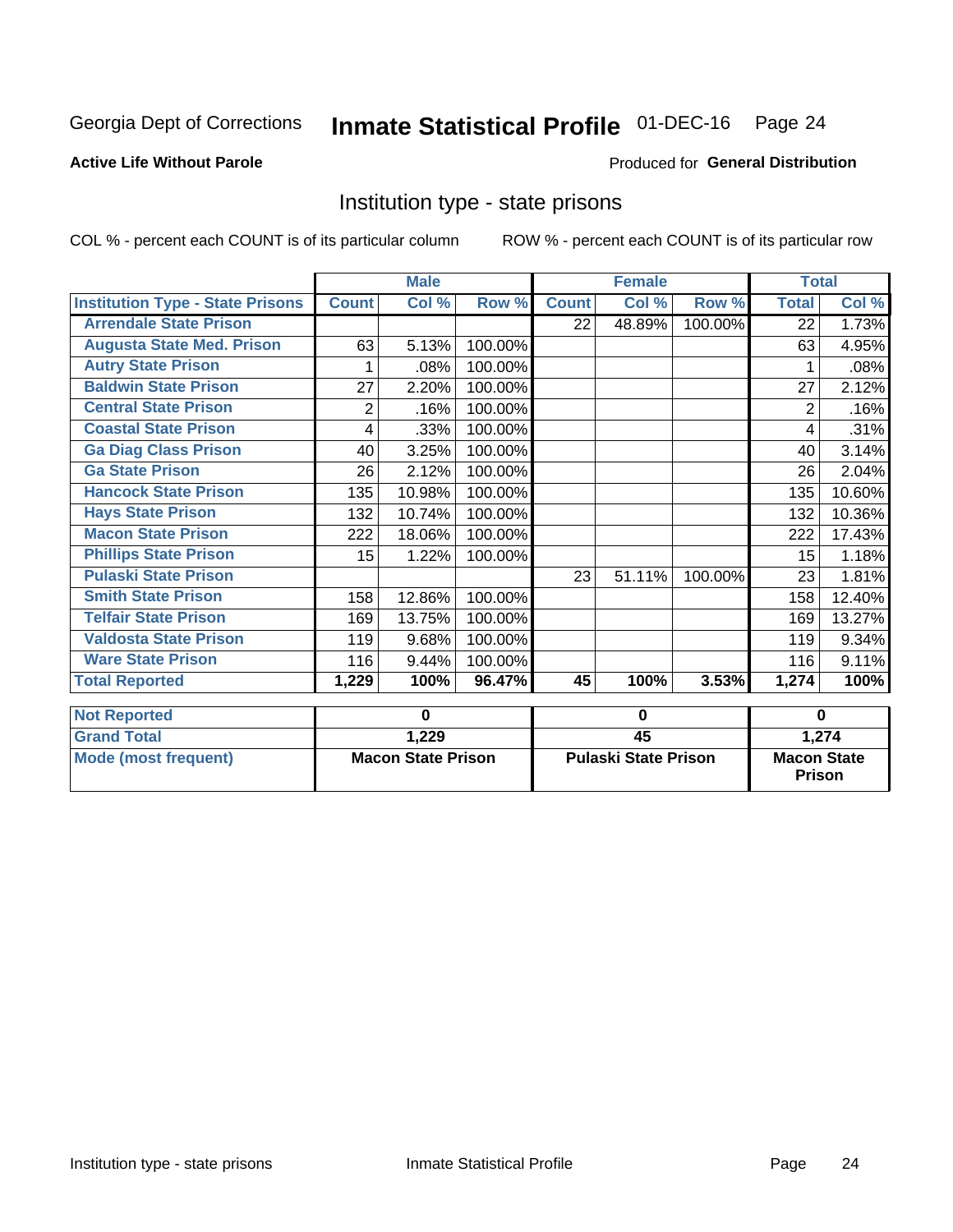# Inmate Statistical Profile 01-DEC-16 Page 25

## **Active Life Without Parole**

### Produced for General Distribution

# Institution type - private prisons

COL % - percent each COUNT is of its particular column

|                                                     | <b>Male</b> |       |                    | <b>Female</b> |       |             | Total |       |
|-----------------------------------------------------|-------------|-------|--------------------|---------------|-------|-------------|-------|-------|
| <b>Institution Type - Private Prisons   Count  </b> |             | Col % | <b>Row % Count</b> |               | Col % | Row % Total |       | Col % |
| <b>Total Reported</b>                               |             |       |                    |               |       |             |       |       |

| Not Reported          |  |  |
|-----------------------|--|--|
| <b>Cotal</b><br>_____ |  |  |

| <b>Mo</b><br>frequent) | <b>Null</b> | <b>Null</b> | . . I *<br><b>IVUII</b> |
|------------------------|-------------|-------------|-------------------------|
|                        |             |             |                         |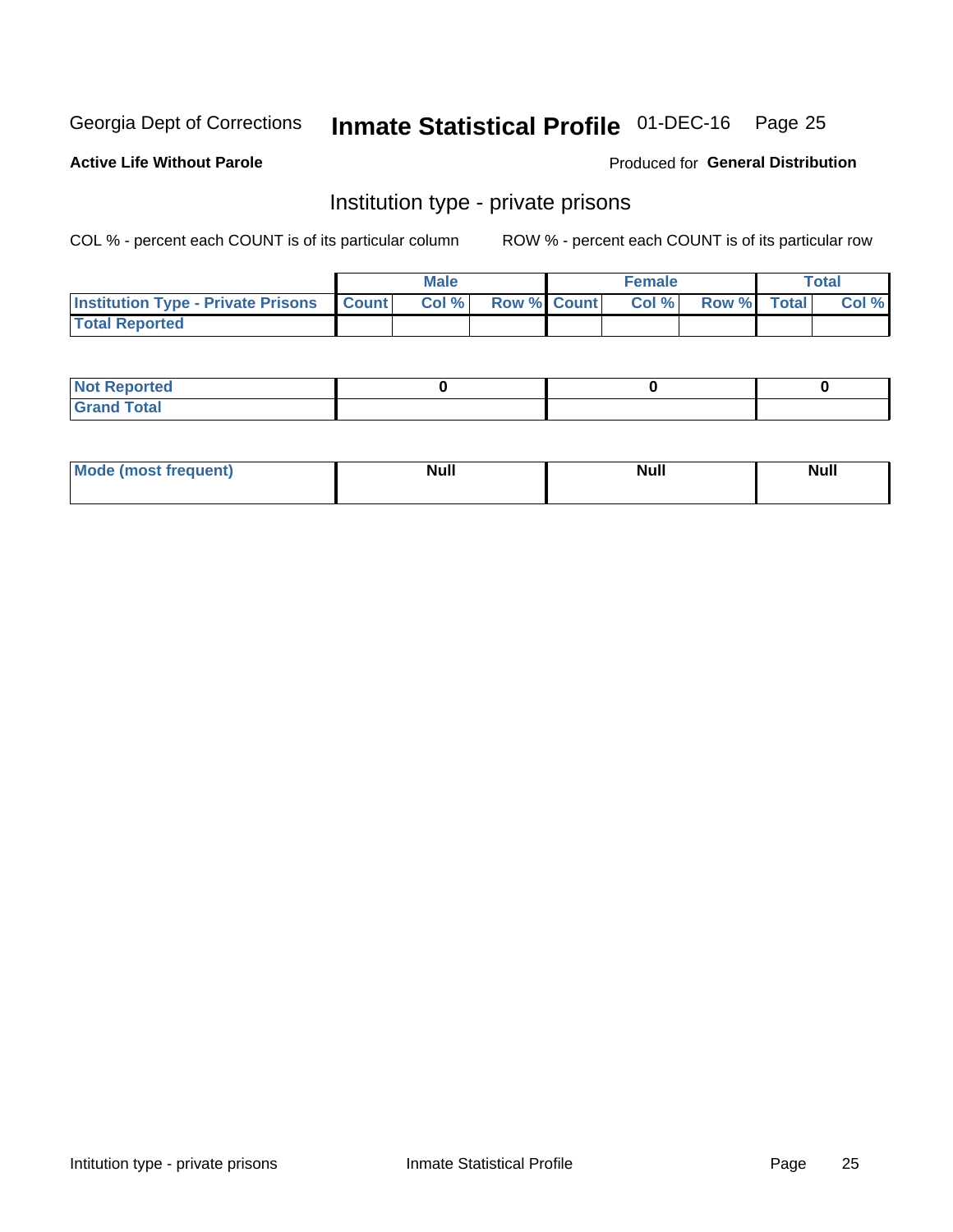# Inmate Statistical Profile 01-DEC-16 Page 26

### **Active Life Without Parole**

## **Produced for General Distribution**

# Institution type - inmate boot camp

COL % - percent each COUNT is of its particular column

|                                      | <b>Male</b>  |       |               |              | <b>Female</b> | <b>Total</b> |  |       |
|--------------------------------------|--------------|-------|---------------|--------------|---------------|--------------|--|-------|
| <b>Institution Type - Boot Camps</b> | <b>Count</b> | Col % | <b>Row %I</b> | <b>Count</b> | Col %         | Row % Total  |  | Col % |
| <b>Total Rported</b>                 |              |       |               |              |               |              |  |       |

| <b>Not Reported</b>            |  |  |
|--------------------------------|--|--|
| <b>Total</b><br>C <sub>r</sub> |  |  |

| Mod<br>uamo | Nul.<br>$- - - - - -$ | <b>Null</b> | . .<br>uu.<br>------ |
|-------------|-----------------------|-------------|----------------------|
|             |                       |             |                      |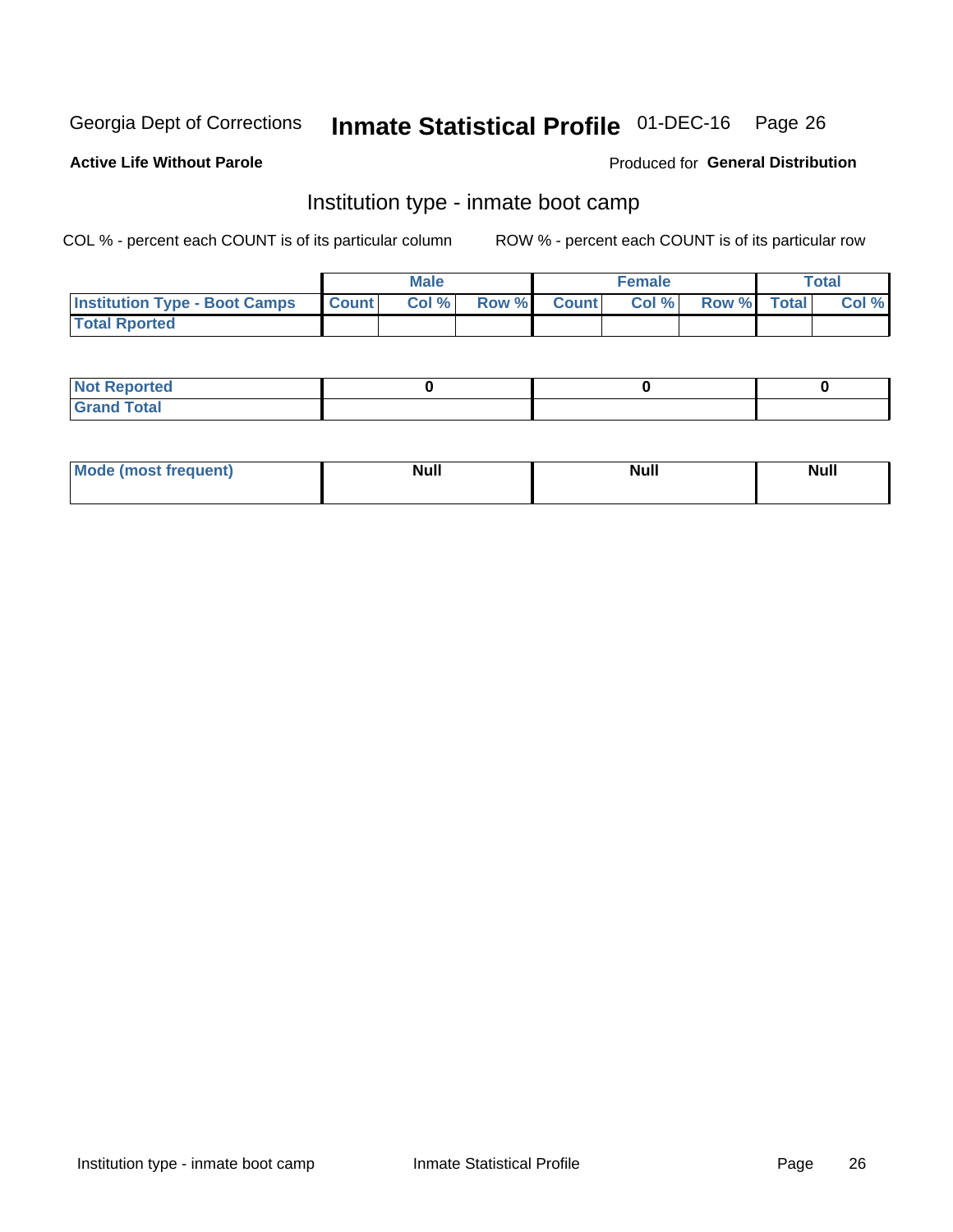# Inmate Statistical Profile 01-DEC-16 Page 27

## **Active Life Without Parole**

## **Produced for General Distribution**

# Number of disciplinary reports

COL % - percent each COUNT is of its particular column

|                                       | <b>Male</b>  |        |         | <b>Female</b> |        |       | <b>Total</b> |        |
|---------------------------------------|--------------|--------|---------|---------------|--------|-------|--------------|--------|
| <b>Number of Disciplinary Reports</b> | <b>Count</b> | Col %  | Row %   | <b>Count</b>  | Col %  | Row % | <b>Total</b> | Col %  |
|                                       | 329          | 26.77% | 93.73%  | 22            | 48.89% | 6.27% | 351          | 27.55% |
|                                       | 165          | 13.43% | 97.06%  | 5             | 11.11% | 2.94% | 170          | 13.34% |
| $\mathbf{2}$                          | 113          | 9.19%  | 94.17%  | 7             | 15.56% | 5.83% | 120          | 9.42%  |
| 3                                     | 92           | 7.49%  | 97.87%  | 2             | 4.44%  | 2.13% | 94           | 7.38%  |
|                                       | 69           | 5.61%  | 97.18%  | 2             | 4.44%  | 2.82% | 71           | 5.57%  |
| 5                                     | 52           | 4.23%  | 100.00% |               |        |       | 52           | 4.08%  |
| <b>More Than 5</b>                    | 409          | 33.28% | 98.32%  | 7             | 15.56% | 1.68% | 416          | 32.65% |
| <b>Total Reported</b>                 | 1,229        | 100%   | 96.47%  | 45            | 100%   | 3.53% | 1,274        | 100%   |

| тео<br>NO |        |   |      |
|-----------|--------|---|------|
| Гоtal     | 229, ا | ⊶ | ,274 |

| Mean (average)       | ר ר<br>$\mathbf{L}$ | 3.96 | 7.10 |
|----------------------|---------------------|------|------|
| Median (middle)      |                     |      |      |
| Mode (most frequent) |                     |      |      |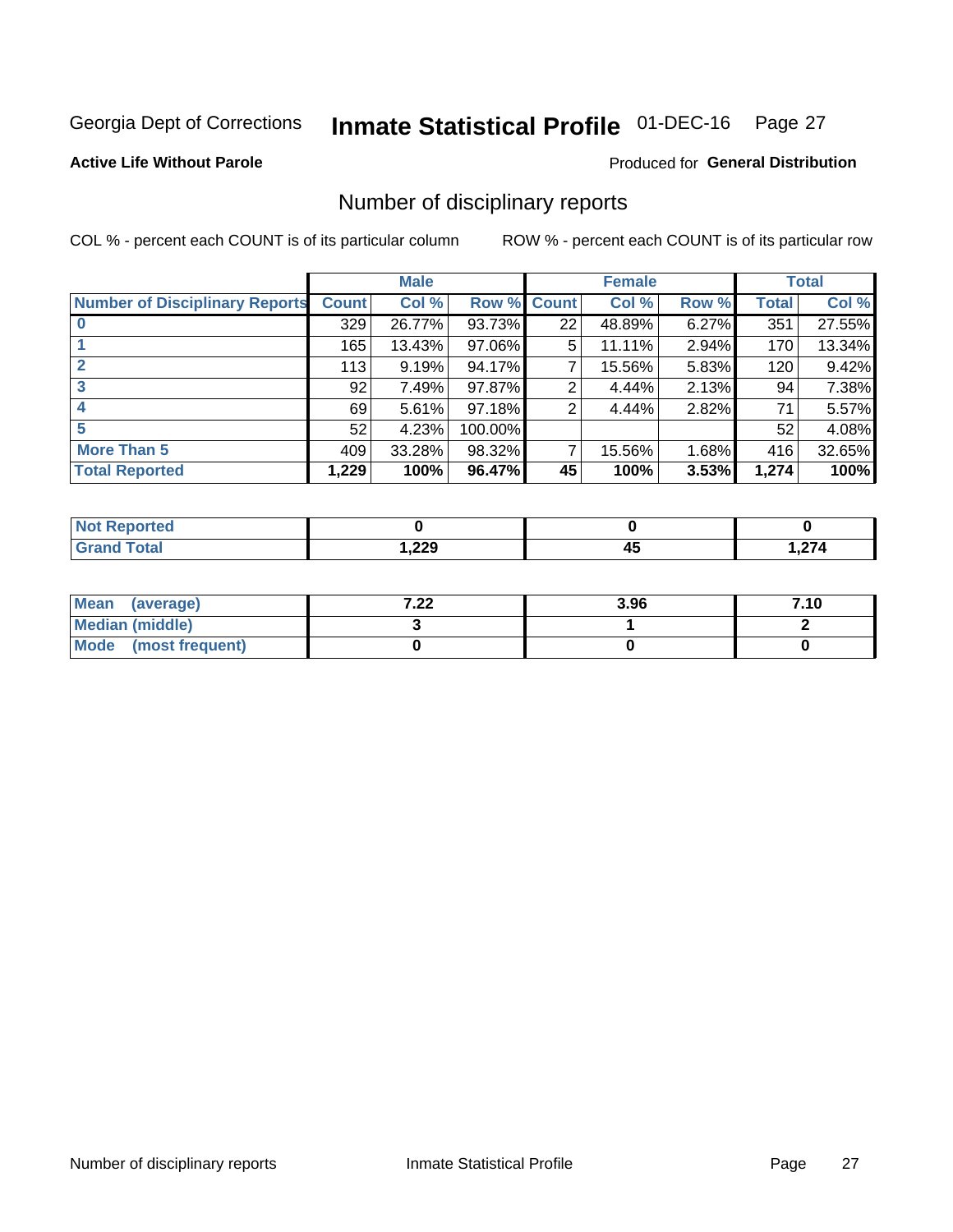# Inmate Statistical Profile 01-DEC-16 Page 28

## **Active Life Without Parole**

## **Produced for General Distribution**

# Number of transfers

COL % - percent each COUNT is of its particular column

|                            |              | <b>Male</b> |        |              | <b>Female</b> |        |              | <b>Total</b> |
|----------------------------|--------------|-------------|--------|--------------|---------------|--------|--------------|--------------|
| <b>Number of Transfers</b> | <b>Count</b> | Col %       | Row %  | <b>Count</b> | Col %         | Row %  | <b>Total</b> | Col %        |
|                            | 25           | 2.03%       | 75.76% | 8            | 17.78%        | 24.24% | 33           | 2.59%        |
|                            | 349          | 28.40%      | 94.58% | 20           | 44.44%        | 5.42%  | 369          | 28.96%       |
| $\mathbf{2}$               | 165          | 13.43%      | 95.38% | 8            | 17.78%        | 4.62%  | 173          | 13.58%       |
| 3                          | 114          | 9.28%       | 97.44% | 3            | 6.67%         | 2.56%  | 117          | 9.18%        |
|                            | 79           | 6.43%       | 98.75% |              | 2.22%         | 1.25%  | 80           | 6.28%        |
| 5                          | 59           | 4.80%       | 98.33% |              | 2.22%         | 1.67%  | 60           | 4.71%        |
| <b>More Than 5</b>         | 438          | 35.64%      | 99.10% | 4            | 8.89%         | 0.90%  | 442          | 34.69%       |
| <b>Total Reported</b>      | 1,229        | 100%        | 96.47% | 45           | 100%          | 3.53%  | 1,274        | 100%         |

| neo |        |                |      |
|-----|--------|----------------|------|
|     | 229, ا | ,,,<br>−<br>__ | ,274 |

| Mean (average)       | 5.78 | 1.84 | 5.64 |
|----------------------|------|------|------|
| Median (middle)      |      |      |      |
| Mode (most frequent) |      |      |      |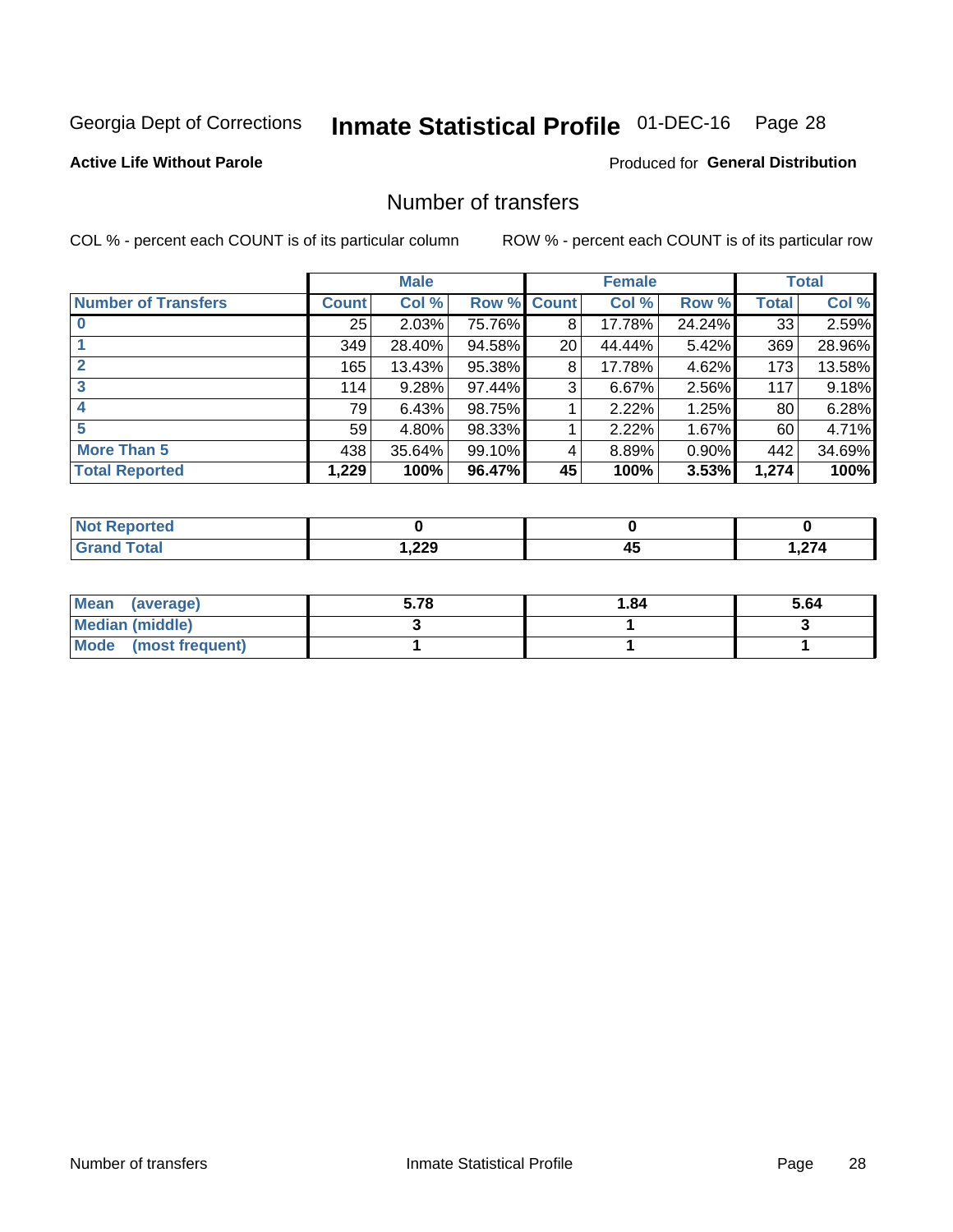# Inmate Statistical Profile 01-DEC-16 Page 29

**Active Life Without Parole** 

**Produced for General Distribution** 

# Number of escapes

COL % - percent each COUNT is of its particular column

|                          | <b>Male</b>  |           |                    | <b>Female</b> |            |          | Total |        |
|--------------------------|--------------|-----------|--------------------|---------------|------------|----------|-------|--------|
| <b>Number of Escapes</b> | <b>Count</b> | Col %     | <b>Row % Count</b> |               | Col %      | Row %    | Total | Col %  |
|                          | .225         | $99.67\%$ | 96.46%             | 45            | $100.00\%$ | 3.54%    | 1,270 | 99.69% |
|                          |              | 0.16%     | 100.00%            |               |            |          |       | 0.16%  |
|                          |              | 0.16%     | 100.00%            |               |            |          |       | 0.16%  |
| <b>Total Reported</b>    | ∃229.        | 100%      | $96.47\%$          | 45            | 100%       | $3.53\%$ | 1.274 | 100.0% |

| <b>rted</b><br><b>NOT</b> |        |          |        |
|---------------------------|--------|----------|--------|
| <b>Total</b><br>Grand     | 229, ا | ,,,<br>∼ | $\sim$ |

| Mean (average)       |  |  |
|----------------------|--|--|
| Median (middle)      |  |  |
| Mode (most frequent) |  |  |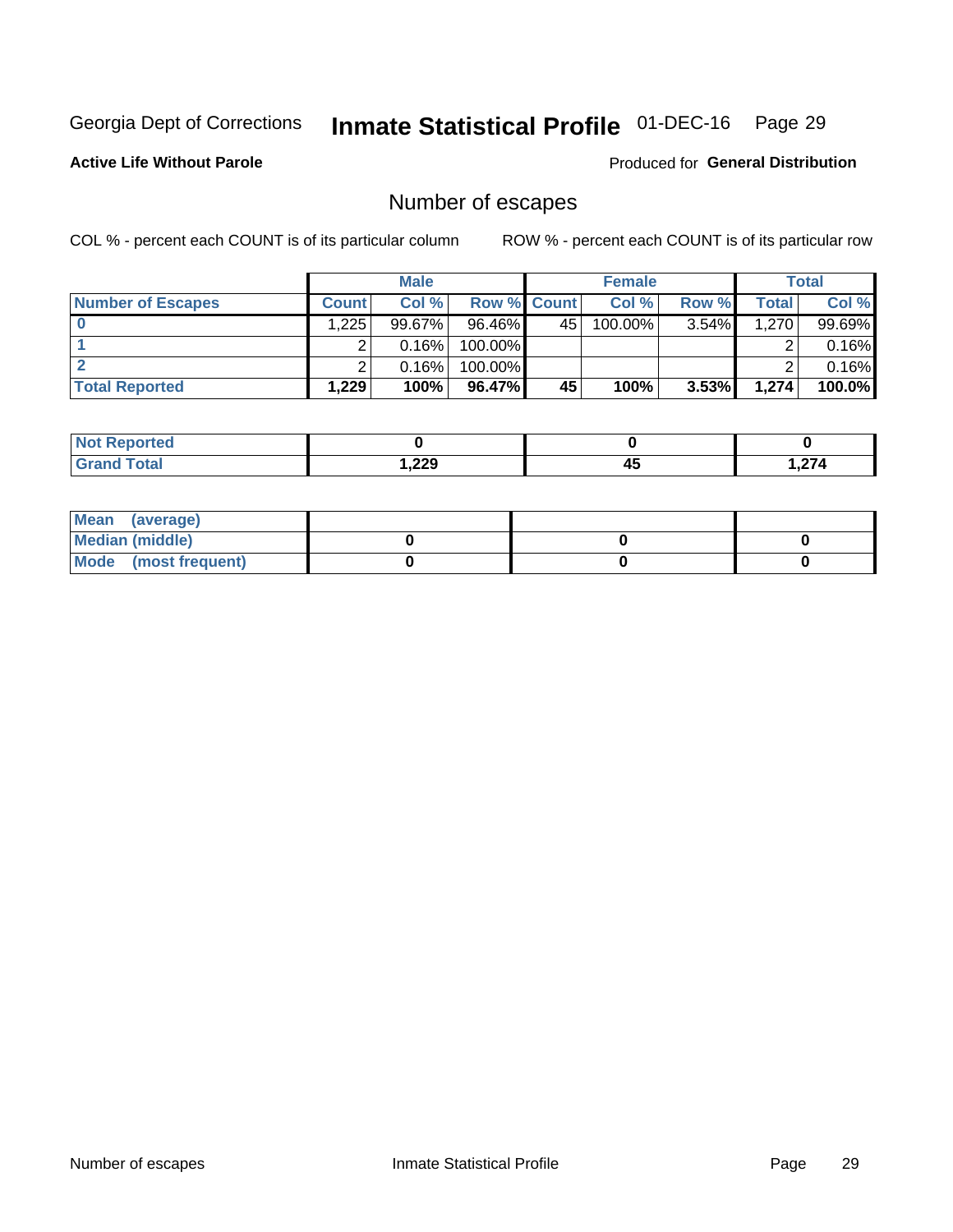## **Active Life Without Parole**

## Produced for General Distribution

## Time served in current (or last) institution

COL % - percent each COUNT is of its particular column

|                              |              | <b>Male</b> |         |              | <b>Female</b> |        |              | <b>Total</b> |
|------------------------------|--------------|-------------|---------|--------------|---------------|--------|--------------|--------------|
| <b>Time In Institution</b>   | <b>Count</b> | Col %       | Row %   | <b>Count</b> | Col %         | Row %  | <b>Total</b> | Col %        |
| 0 to 3 months                | 165          | 13.43%      | 98.21%  | 3            | 6.67%         | 1.79%  | 168          | 13.19%       |
| 3.01 to 6 months             | 88           | 7.16%       | 94.62%  | 5            | 11.11%        | 5.38%  | 93           | 7.30%        |
| 6.01 to 9 months             | 84           | 6.83%       | 93.33%  | 6            | 13.33%        | 6.67%  | 90           | 7.06%        |
| 9.01 to 12 months            | 87           | 7.08%       | 95.60%  | 4            | 8.89%         | 4.40%  | 91           | 7.14%        |
| <b>12.01 to 18 months</b>    | 123          | 10.01%      | 96.09%  | 5            | 11.11%        | 3.91%  | 128          | 10.05%       |
| <b>18.01 to 24 months</b>    | 100          | 8.14%       | 96.15%  | 4            | 8.89%         | 3.85%  | 104          | 8.16%        |
| $2.01$ to 3 years            | 158          | 12.86%      | 96.93%  | 5            | 11.11%        | 3.07%  | 163          | 12.79%       |
| 3.01 to 4 years              | 127          | 10.33%      | 96.21%  | 5            | 11.11%        | 3.79%  | 132          | 10.36%       |
| $4.01$ to 5 years            | 76           | 6.18%       | 100.00% |              |               |        | 76           | 5.97%        |
| $\overline{5.01}$ to 6 years | 51           | 4.15%       | 87.93%  | 7            | 15.56%        | 12.07% | 58           | 4.55%        |
| 6.01 to 7 years              | 37           | 3.01%       | 100.00% |              |               |        | 37           | 2.90%        |
| $7.01$ to 8 years            | 41           | 3.34%       | 100.00% |              |               |        | 41           | 3.22%        |
| 8.01 to 9 years              | 25           | 2.03%       | 100.00% |              |               |        | 25           | 1.96%        |
| 9.01 to 10 years             | 8            | 0.65%       | 100.00% |              |               |        | 8            | 0.63%        |
| Over 10 years                | 59           | 4.80%       | 98.33%  | 1            | 2.22%         | 1.67%  | 60           | 4.71%        |
| <b>Total Reported</b>        | 1,229        | 100%        | 96.47%  | 45           | 100%          | 3.53%  | 1,274        | 100%         |

| <b>roorted</b><br><b>NOT</b> |              |                |                 |
|------------------------------|--------------|----------------|-----------------|
| $f \wedge f \wedge f$        | ാറ<br>532, ، | --<br>л.<br>≖∾ | - 274<br>1,Z 14 |

| <b>Mean</b><br>(average) | 35 months | 28 months | 34 months |
|--------------------------|-----------|-----------|-----------|
| Median (middle)          | 22 months | 17 months | 22 months |
| Mode (most frequent)     | 0 months  | 3 months  | l months  |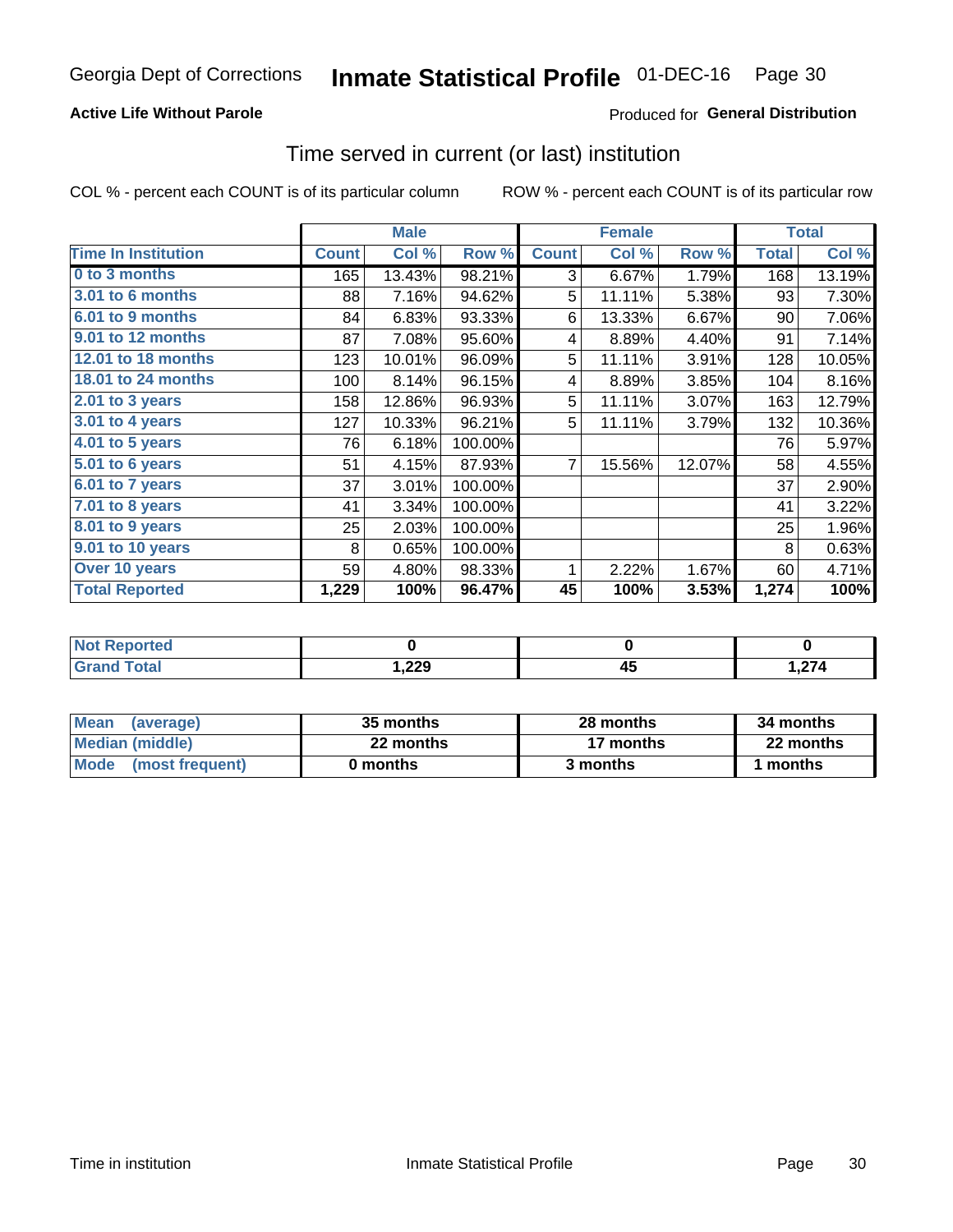#### **Inmate Statistical Profile 01-DEC-16** Page 31

## **Active Life Without Parole**

### Produced for General Distribution

# Highest grade level attained

COL % - percent each COUNT is of its particular column

|                              |                         | <b>Male</b> |         |                 | <b>Female</b> |        |                         | <b>Total</b> |
|------------------------------|-------------------------|-------------|---------|-----------------|---------------|--------|-------------------------|--------------|
| <b>Grade Level</b>           | <b>Count</b>            | Col %       | Row %   | <b>Count</b>    | Col %         | Row %  | <b>Total</b>            | Col %        |
| No school at all             | 2                       | 0.21%       | 100.00% |                 |               |        | 2                       | 0.20%        |
| Grade 1                      | 1                       | 0.10%       | 100.00% |                 |               |        | 1                       | 0.10%        |
| <b>Grade 2</b>               | 1                       | 0.10%       | 100.00% |                 |               |        | $\mathbf{1}$            | 0.10%        |
| Grade 3                      | 3                       | 0.31%       | 100.00% |                 |               |        | 3                       | 0.30%        |
| <b>Grade 4</b>               | 3                       | 0.31%       | 100.00% |                 |               |        | 3                       | 0.30%        |
| Grade 5                      | 1                       | 0.10%       | 100.00% |                 |               |        | $\mathbf{1}$            | 0.10%        |
| Grade 6                      | 9                       | 0.92%       | 100.00% |                 |               |        | 9                       | 0.90%        |
| Grade 7                      | 36                      | 3.70%       | 100.00% |                 |               |        | 36                      | 3.61%        |
| Grade 8                      | 70                      | 7.19%       | 98.59%  | 1               | 4.17%         | 1.41%  | 71                      | 7.11%        |
| Grade 9                      | 128                     | 13.14%      | 97.71%  | 3               | 12.50%        | 2.29%  | 131                     | 13.13%       |
| Grade 10                     | 188                     | 19.30%      | 96.91%  | 6               | 25.00%        | 3.09%  | 194                     | 19.44%       |
| Grade 11                     | 162                     | 16.63%      | 98.78%  | $\overline{2}$  | 8.33%         | 1.22%  | 164                     | 16.43%       |
| <b>Grade 12 or GED</b>       | 234                     | 24.02%      | 96.69%  | 8               | 33.33%        | 3.31%  | 242                     | 24.25%       |
| Some tech school             | 12                      | 1.23%       | 92.31%  | 1               | 4.17%         | 7.69%  | 13                      | 1.30%        |
| <b>Completed tech school</b> | 15                      | 1.54%       | 100.00% |                 |               |        | 15                      | 1.50%        |
| College, 1 year              | 34                      | 3.49%       | 97.14%  | 1               | 4.17%         | 2.86%  | 35                      | 3.51%        |
| College, 2 year              | 37                      | 3.80%       | 97.37%  | 1               | 4.17%         | 2.63%  | 38                      | 3.81%        |
| College, 3 year              | 14                      | 1.44%       | 100.00% |                 |               |        | 14                      | 1.40%        |
| <b>Bachelor's degree</b>     | 16                      | 1.64%       | 100.00% |                 |               |        | 16                      | 1.60%        |
| <b>Master's degree</b>       | $\overline{\mathbf{4}}$ | 0.41%       | 100.00% |                 |               |        | $\overline{\mathbf{4}}$ | 0.40%        |
| Ph.D. degree                 | 1                       | 0.10%       | 50.00%  | 1               | 4.17%         | 50.00% | $\overline{2}$          | 0.20%        |
| Law degree                   | $\overline{2}$          | 0.21%       | 100.00% |                 |               |        | $\overline{2}$          | 0.20%        |
| <b>Medical degree</b>        | 1                       | 0.10%       | 100.00% |                 |               |        | 1                       | 0.10%        |
| <b>Total Reported</b>        | 974                     | 100%        | 97.60%  | $\overline{24}$ | 100.0%        | 2.40%  | 998                     | 100%         |

| 1412101         | 255   | п.<br>- -       | ---<br>21 V                            |
|-----------------|-------|-----------------|----------------------------------------|
| $\sim$ . $\sim$ | 229,، | - -<br>л і<br>™ | $\sim$<br>$\rightarrow$ $ \rightarrow$ |

| <b>Mean</b><br>(average) | 10.74           | 11.38           | 10.76             |
|--------------------------|-----------------|-----------------|-------------------|
| Median (middle)          | Grade 11        | Other           | Grade 11          |
| Mode<br>(most frequent)  | Grade 12 or GED | Grade 12 or GED | I Grade 12 or GED |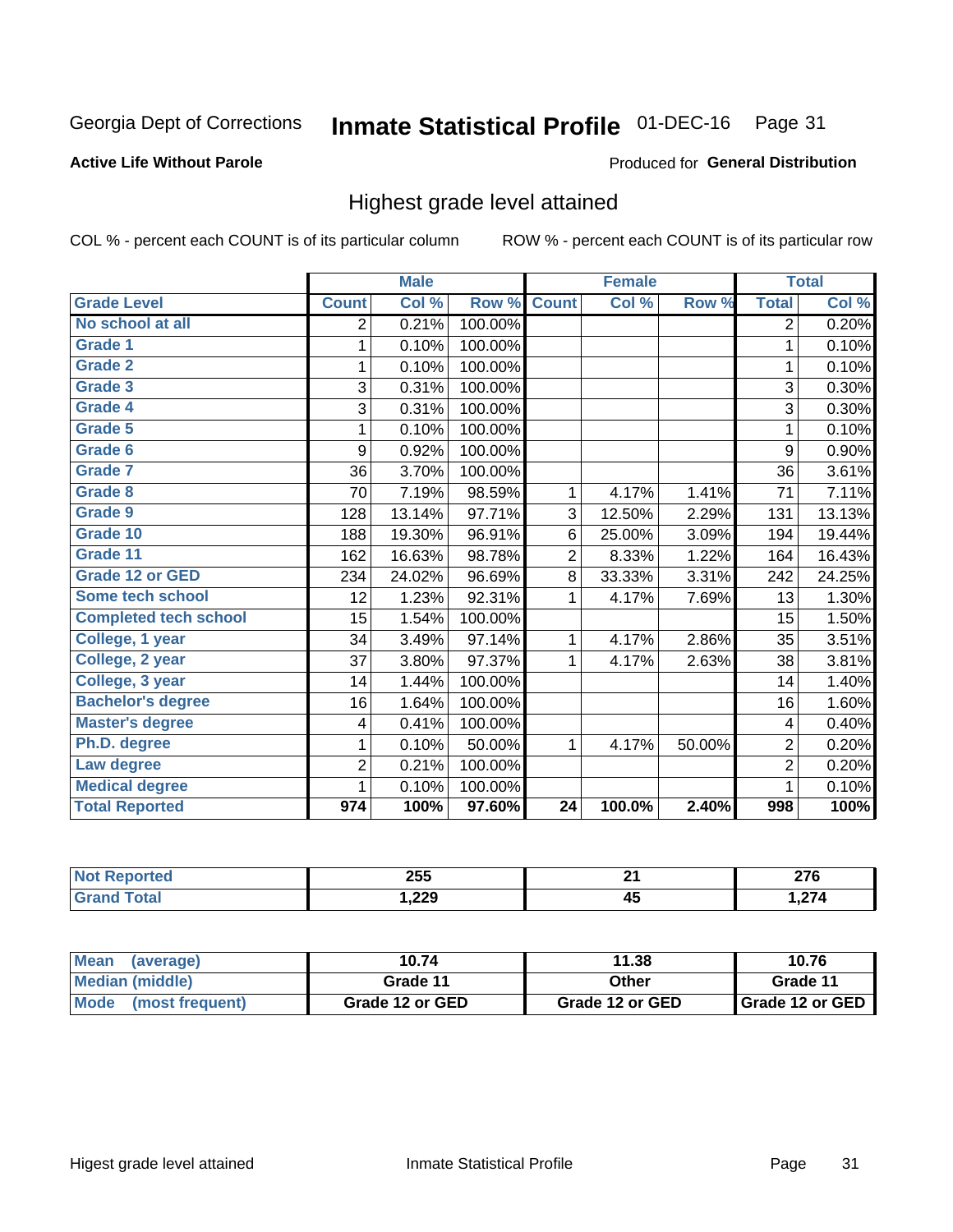# Inmate Statistical Profile 01-DEC-16 Page 32

### **Active Life Without Parole**

## **Produced for General Distribution**

# Culture fair IQ scores

COL % - percent each COUNT is of its particular column

|                       | <b>Male</b>  |        |                    |    | <b>Female</b> | <b>Total</b> |              |        |
|-----------------------|--------------|--------|--------------------|----|---------------|--------------|--------------|--------|
| <b>IQ Scores</b>      | <b>Count</b> | Col %  | <b>Row % Count</b> |    | Col %         | Row %        | <b>Total</b> | Col %  |
| $60 - 69$             | 37           | 3.39%  | 97.37%             |    | 2.94%         | 2.63%        | 38           | 3.38%  |
| $70 - 79$             | 84           | 7.70%  | 97.67%             | 2  | 5.88%         | 2.33%        | 86           | 7.64%  |
| $80 - 89$             | 151          | 13.84% | 96.18%             | 6  | 17.65%        | $3.82\%$     | 157          | 13.96% |
| $90 - 99$             | 268          | 24.56% | 95.71%             | 12 | 35.29%        | 4.29%        | 280          | 24.89% |
| $100 - 109$           | 301          | 27.59% | 98.05%             | 6  | 17.65%        | 1.95%        | 307          | 27.29% |
| $110 - 119$           | 207          | 18.97% | 98.57%             | 3  | 8.82%         | 1.43%        | 210          | 18.67% |
| $120 - 129$           | 41           | 3.76%  | 93.18%             | 3  | 8.82%         | 6.82%        | 44           | 3.91%  |
| $130 - 139$           | 2            | 0.18%  | 66.67%             | 1  | 2.94%         | 33.33%       | 3            | 0.27%  |
| <b>Total Reported</b> | 1,091        | 100%   | 96.98%             | 34 | 100%          | 3.02%        | 1,125        | 100.0% |

| <b>Not Reported</b>  | 1 2 7<br>I 41 |    | 134   |
|----------------------|---------------|----|-------|
| Not Valid (under 60) |               |    | 15    |
| <b>Grand Total</b>   | 229,          | 45 | 1,274 |

| <b>Mean</b><br>(average) | 98  | 98  | 98  |
|--------------------------|-----|-----|-----|
| Median (middle)          | 100 | 96  | 100 |
| Mode (most frequent)     | 99  | 102 | 99  |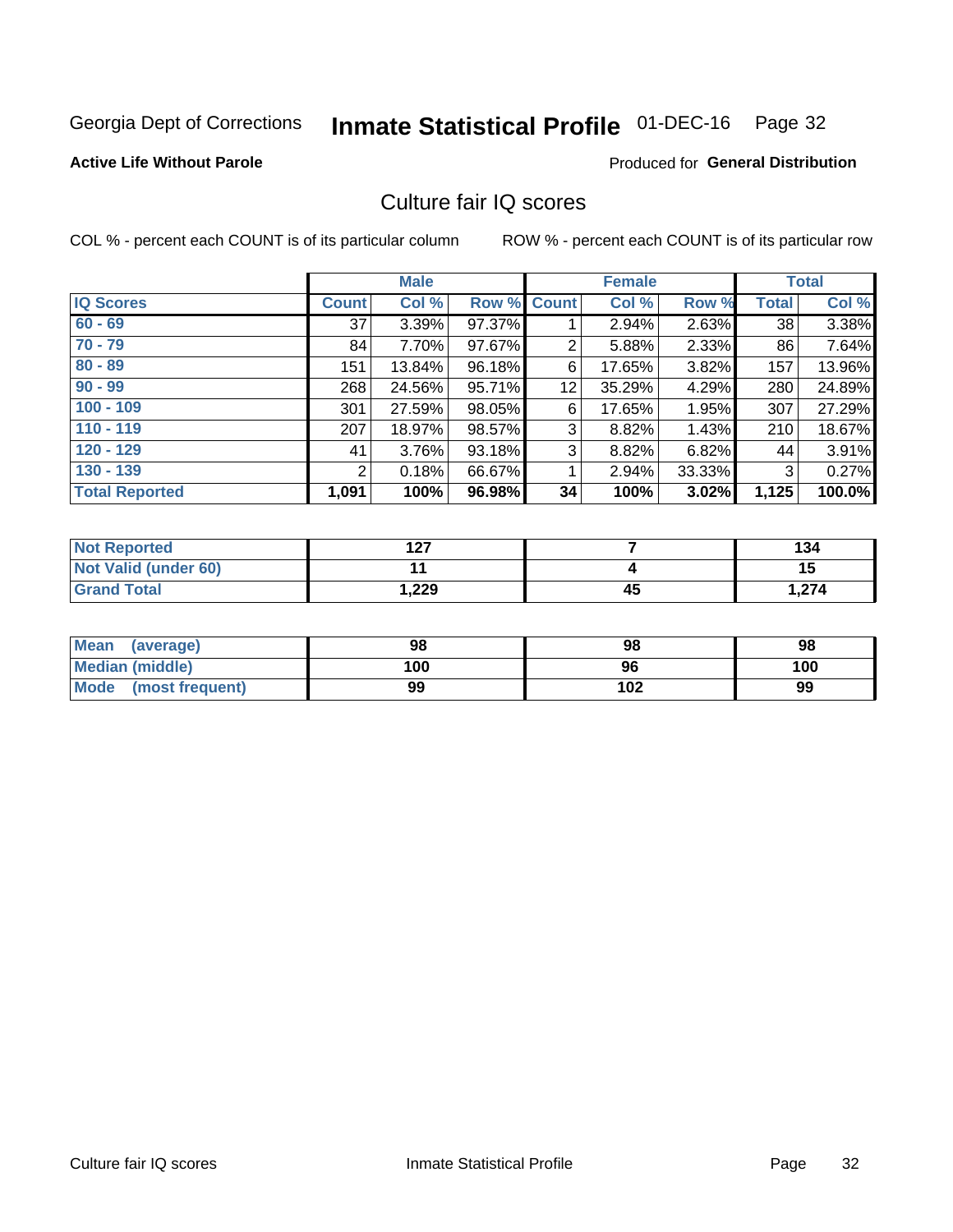# Inmate Statistical Profile 01-DEC-16 Page 33

### **Active Life Without Parole**

### Produced for General Distribution

# Wide Range Achievement Test (WRAT) reading score

COL % - percent each COUNT is of its particular column

|                           |              | <b>Male</b> |         |                           | <b>Female</b> |       |              | <b>Total</b> |  |  |
|---------------------------|--------------|-------------|---------|---------------------------|---------------|-------|--------------|--------------|--|--|
| <b>WRAT Reading Score</b> | <b>Count</b> | Col %       | Row %   | <b>Count</b>              | Col %         | Row % | <b>Total</b> | Col %        |  |  |
| 0.1 to 0.9                | 24           | 2.15%       | 100.00% |                           |               |       | 24           | 2.08%        |  |  |
| 1.0 to 1.9                | 17           | 1.52%       | 100.00% |                           |               |       | 17           | 1.47%        |  |  |
| 2.0 to 2.9                | 39           | 3.49%       | 95.12%  | $\overline{2}$            | 5.26%         | 4.88% | 41           | 3.55%        |  |  |
| 3.0 to 3.9                | 73           | 6.53%       | 96.05%  | $\ensuremath{\mathsf{3}}$ | 7.89%         | 3.95% | 76           | 6.57%        |  |  |
| 4.0 to 4.9                | 88           | 7.87%       | 96.70%  | 3                         | 7.89%         | 3.30% | 91           | 7.87%        |  |  |
| 5.0 t0 5.9                | 104          | 9.30%       | 98.11%  | $\overline{2}$            | 5.26%         | 1.89% | 106          | 9.17%        |  |  |
| 6.0 to 6.9                | 98           | 8.77%       | 98.00%  | $\overline{2}$            | 5.26%         | 2.00% | 100          | 8.65%        |  |  |
| 7.0 to 7.9                | 31           | 2.77%       | 100.00% |                           |               |       | 31           | 2.68%        |  |  |
| 8.0 to 8.9                | 82           | 7.33%       | 97.62%  | $\overline{c}$            | 5.26%         | 2.38% | 84           | 7.27%        |  |  |
| 9.0 to 9.9                | 67           | 5.99%       | 97.10%  | $\overline{2}$            | 5.26%         | 2.90% | 69           | 5.97%        |  |  |
| 10.0 to 10.9              | 59           | 5.28%       | 98.33%  | 1                         | 2.63%         | 1.67% | 60           | 5.19%        |  |  |
| 11.0 to 11.9              | 116          | 10.38%      | 95.08%  | 6                         | 15.79%        | 4.92% | 122          | 10.55%       |  |  |
| 12.0 to 12.9              | 266          | 23.79%      | 95.68%  | 12                        | 31.58%        | 4.32% | 278          | 24.05%       |  |  |
| 13                        | 54           | 4.83%       | 94.74%  | 3                         | 7.89%         | 5.26% | 57           | 4.93%        |  |  |
| <b>Total Reported</b>     | 1,118        | 100%        | 96.71%  | 38                        | 100%          | 3.29% | 1,156        | 100%         |  |  |
|                           |              |             |         |                           |               |       |              |              |  |  |
| <b>Not Reported</b>       |              | 111         |         | 7                         |               |       | 118          |              |  |  |
| <b>Grand Total</b>        |              | 1,229       |         |                           | 45            |       |              | 1,274        |  |  |

| <b>Mean</b><br>(average)       | 8.57       | 9.49         | 8.60 |
|--------------------------------|------------|--------------|------|
| <b>Median (middle)</b>         | י י<br>J.Z | 112<br>. . Z | 9.2  |
| <b>Mode</b><br>(most frequent) | 12.9       | 12.9         | 12.9 |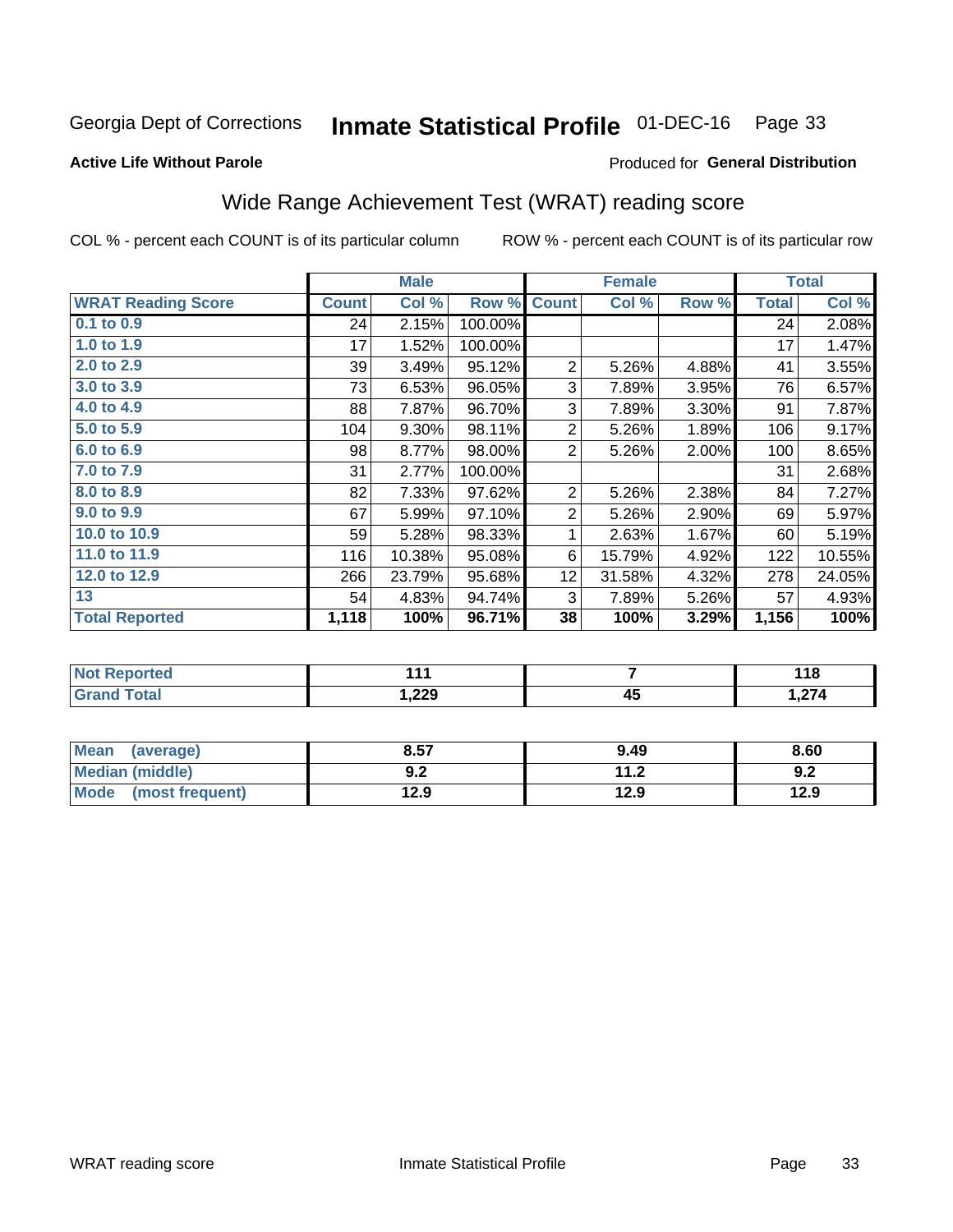# Inmate Statistical Profile 01-DEC-16 Page 34

### **Active Life Without Parole**

## **Produced for General Distribution**

# Wide Range Achievement Test (WRAT) math score

COL % - percent each COUNT is of its particular column

|                              |              | <b>Male</b> |         |                 | <b>Female</b> |        |              | <b>Total</b> |  |
|------------------------------|--------------|-------------|---------|-----------------|---------------|--------|--------------|--------------|--|
| <b>WRAT Mathematic Score</b> | <b>Count</b> | Col %       | Row %   | <b>Count</b>    | Col %         | Row %  | <b>Total</b> | Col %        |  |
| 0.1 to 0.9                   | 3            | 0.27%       | 100.00% |                 |               |        | 3            | 0.26%        |  |
| 1.0 to 1.9                   | 8            | 0.72%       | 100.00% |                 |               |        | 8            | 0.69%        |  |
| 2.0 to 2.9                   | 25           | 2.24%       | 96.15%  | 1               | 2.63%         | 3.85%  | 26           | 2.25%        |  |
| 3.0 to 3.9                   | 62           | 5.55%       | 96.88%  | $\overline{2}$  | 5.26%         | 3.13%  | 64           | 5.54%        |  |
| 4.0 to 4.9                   | 117          | 10.47%      | 96.69%  | 4               | 10.53%        | 3.31%  | 121          | 10.47%       |  |
| 5.0 to 5.9                   | 154          | 13.77%      | 98.09%  | 3               | 7.89%         | 1.91%  | 157          | 13.58%       |  |
| 6.0 to 6.9                   | 247          | 22.09%      | 97.63%  | 6               | 15.79%        | 2.37%  | 253          | 21.89%       |  |
| 7.0 to 7.9                   | 114          | 10.20%      | 97.44%  | 3               | 7.89%         | 2.56%  | 117          | 10.12%       |  |
| 8.0 to 8.9                   | 111          | 9.93%       | 97.37%  | 3               | 7.89%         | 2.63%  | 114          | $9.86\%$     |  |
| 9.0 to 9.9                   | 87           | 7.78%       | 95.60%  | 4               | 10.53%        | 4.40%  | 91           | 7.87%        |  |
| 10.0 to 10.9                 | 26           | 2.33%       | 100.00% |                 |               |        | 26           | 2.25%        |  |
| 11.0 to 11.9                 | 37           | 3.31%       | 97.37%  | 1               | 2.63%         | 2.63%  | 38           | 3.29%        |  |
| 12.0 to 12.9                 | 120          | 10.73%      | 92.31%  | 10 <sup>1</sup> | 26.32%        | 7.69%  | 130          | 11.25%       |  |
| 13                           | 7            | 0.63%       | 87.50%  | 1               | 2.63%         | 12.50% | 8            | 0.69%        |  |
| <b>Total Reported</b>        | 1,118        | 100%        | 96.71%  | 38              | 100%          | 3.29%  | 1,156        | 100.0%       |  |
|                              |              |             |         |                 |               |        |              |              |  |
| <b>Not Reported</b>          |              | 111         |         | $\overline{7}$  |               |        | 118          |              |  |
| <b>Grand Total</b>           |              | 1,229       |         | 45              |               |        | 1,274        |              |  |

| <b>Mean</b><br>(average) | 7.35 | 8.42 | 7.39 |
|--------------------------|------|------|------|
| <b>Median (middle)</b>   | 6.9  | 7.9  | 6.9  |
| Mode (most frequent)     | 12.9 | 12.9 | 12.9 |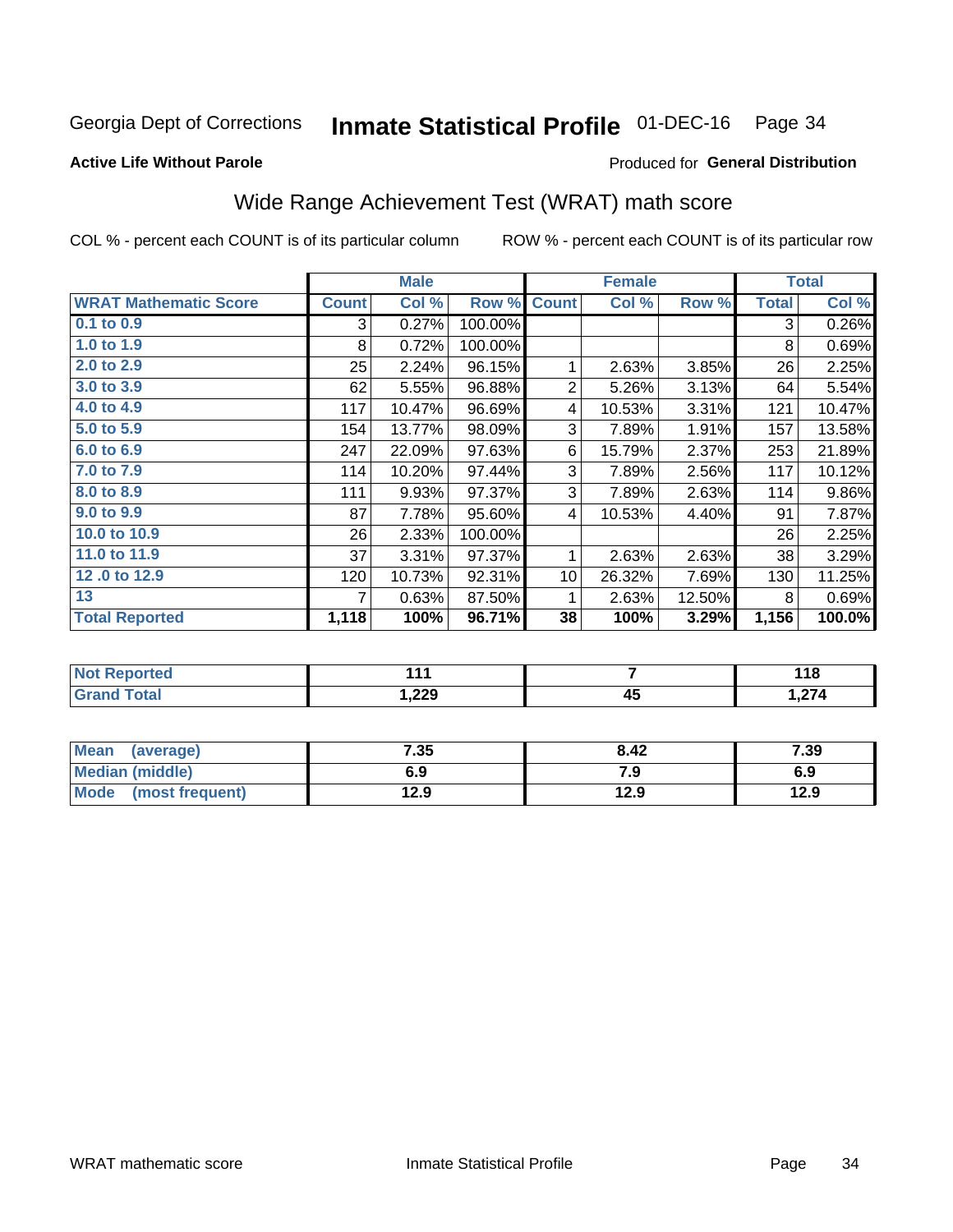#### **Inmate Statistical Profile 01-DEC-16** Page 35

## **Active Life Without Parole**

## **Produced for General Distribution**

# Wide Range Achievement Test (WRAT) spelling score

COL % - percent each COUNT is of its particular column

|                            |              | <b>Male</b> |         | <b>Female</b>  |        |       | <b>Total</b> |        |  |  |
|----------------------------|--------------|-------------|---------|----------------|--------|-------|--------------|--------|--|--|
| <b>WRAT Spelling Score</b> | <b>Count</b> | Col %       | Row %   | <b>Count</b>   | Col %  | Row % | <b>Total</b> | Col %  |  |  |
| $0.1$ to $0.9$             | 19           | 1.70%       | 100.00% |                |        |       | 19           | 1.65%  |  |  |
| 1.0 to 1.9                 | 30           | 2.69%       | 100.00% |                |        |       | 30           | 2.60%  |  |  |
| 2.0 to 2.9                 | 52           | 4.66%       | 96.30%  | 2              | 5.26%  | 3.70% | 54           | 4.68%  |  |  |
| 3.0 to 3.9                 | 68           | 6.09%       | 97.14%  | $\overline{2}$ | 5.26%  | 2.86% | 70           | 6.07%  |  |  |
| 4.0 to 4.9                 | 68           | 6.09%       | 98.55%  | 1              | 2.63%  | 1.45% | 69           | 5.98%  |  |  |
| 5.0 to 5.9                 | 127          | 11.38%      | 99.22%  | 1              | 2.63%  | 0.78% | 128          | 11.09% |  |  |
| 6.0 to 6.9                 | 103          | 9.23%       | 99.04%  | 1              | 2.63%  | 0.96% | 104          | 9.01%  |  |  |
| 7.0 to 7.9                 | 99           | 8.87%       | 97.06%  | 3              | 7.89%  | 2.94% | 102          | 8.84%  |  |  |
| 8.0 to 8.9                 | 97           | 8.69%       | 97.00%  | 3              | 7.89%  | 3.00% | 100          | 8.67%  |  |  |
| 9.0 to 9.9                 | 62           | 5.56%       | 100.00% |                |        |       | 62           | 5.37%  |  |  |
| 10.0 to 10.9               | 55           | 4.93%       | 100.00% |                |        |       | 55           | 4.77%  |  |  |
| 11.0 to 11.9               | 79           | 7.08%       | 94.05%  | 5              | 13.16% | 5.95% | 84           | 7.28%  |  |  |
| 12.0 to 12.9               | 229          | 20.52%      | 92.34%  | 19             | 50.00% | 7.66% | 248          | 21.49% |  |  |
| 13                         | 28           | 2.51%       | 96.55%  | 1              | 2.63%  | 3.45% | 29           | 2.51%  |  |  |
| <b>Total Reported</b>      | 1,116        | 100%        | 96.71%  | 38             | 100%   | 3.29% | 1,154        | 100.0% |  |  |
|                            |              |             |         |                |        |       |              |        |  |  |
| <b>Not Reported</b>        |              | 113         |         | $\overline{7}$ |        |       | 120          |        |  |  |
| <b>Grand Total</b>         |              | 1,229       |         |                | 45     |       |              | 1,274  |  |  |

| Mean<br>(average)              | 8.07 | 10.22 | 8.14 |
|--------------------------------|------|-------|------|
| <b>Median (middle)</b>         | ه. ' | 12.3  | 8.05 |
| <b>Mode</b><br>(most frequent) | 12.9 | 12.9  | 12.9 |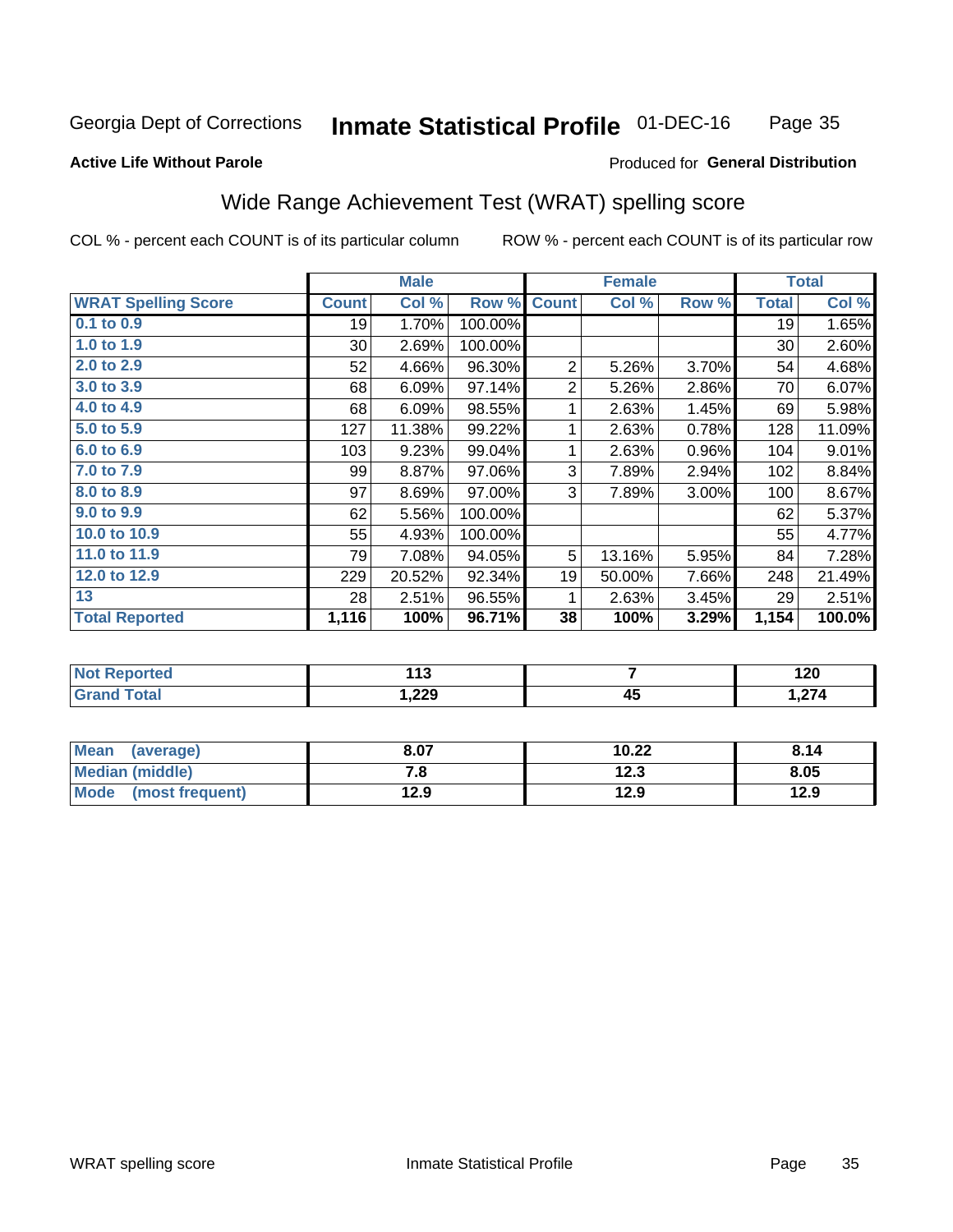# Inmate Statistical Profile 01-DEC-16 Page 36

### **Active Life Without Parole**

### Produced for General Distribution

# Current / last mental health treatment level

COL % - percent each COUNT is of its particular column

|                                    | <b>Male</b>  |        |         |              | <b>Female</b> | <b>Total</b> |                 |        |
|------------------------------------|--------------|--------|---------|--------------|---------------|--------------|-----------------|--------|
| <b>Mental Health Treatment Lev</b> | <b>Count</b> | Col%   | Row %   | <b>Count</b> | Col %         | Row %        | Total           | Col %  |
| 1 No problem at current time       | 239          | 44.26% | 96.76%  | 8            | 21.62%        | 3.24%        | 247             | 42.81% |
| 2 Receiving outpatient             | 222          | 41.11% | 89.52%  | 26           | 70.27%        | 10.48%       | 248             | 42.98% |
| Treatment                          |              |        |         |              |               |              |                 |        |
| 3 Inpatient, moderate              | 66           | 12.22% | 95.65%  | 3            | 8.11%         | 4.35%        | 69              | 11.96% |
| Treatment                          |              |        |         |              |               |              |                 |        |
| 4 Inpatient, intensive             | 13           | 2.41%  | 100.00% |              |               |              | 13 <sub>1</sub> | 2.25%  |
| <b>Treatment</b>                   |              |        |         |              |               |              |                 |        |
| <b>Total Evaluated</b>             | 540          | 100%   | 93.59%  | 37           | 100%          | 6.41%        | 577             | 100%   |

| Never had MH evaluation | 689    | 697  |
|-------------------------|--------|------|
| Total                   | 229. ا | .274 |

| <b>Median (middle)</b>         | <b>Receiving outpatient</b><br>treatment | <b>Receiving outpatient</b><br>treatment | <b>Receiving</b><br>outpatient<br>treatment |  |
|--------------------------------|------------------------------------------|------------------------------------------|---------------------------------------------|--|
| <b>Mode</b><br>(most frequent) | No problem at current time               | <b>Receiving outpatient</b><br>treatment | Receiving<br>outpatient<br>treatment        |  |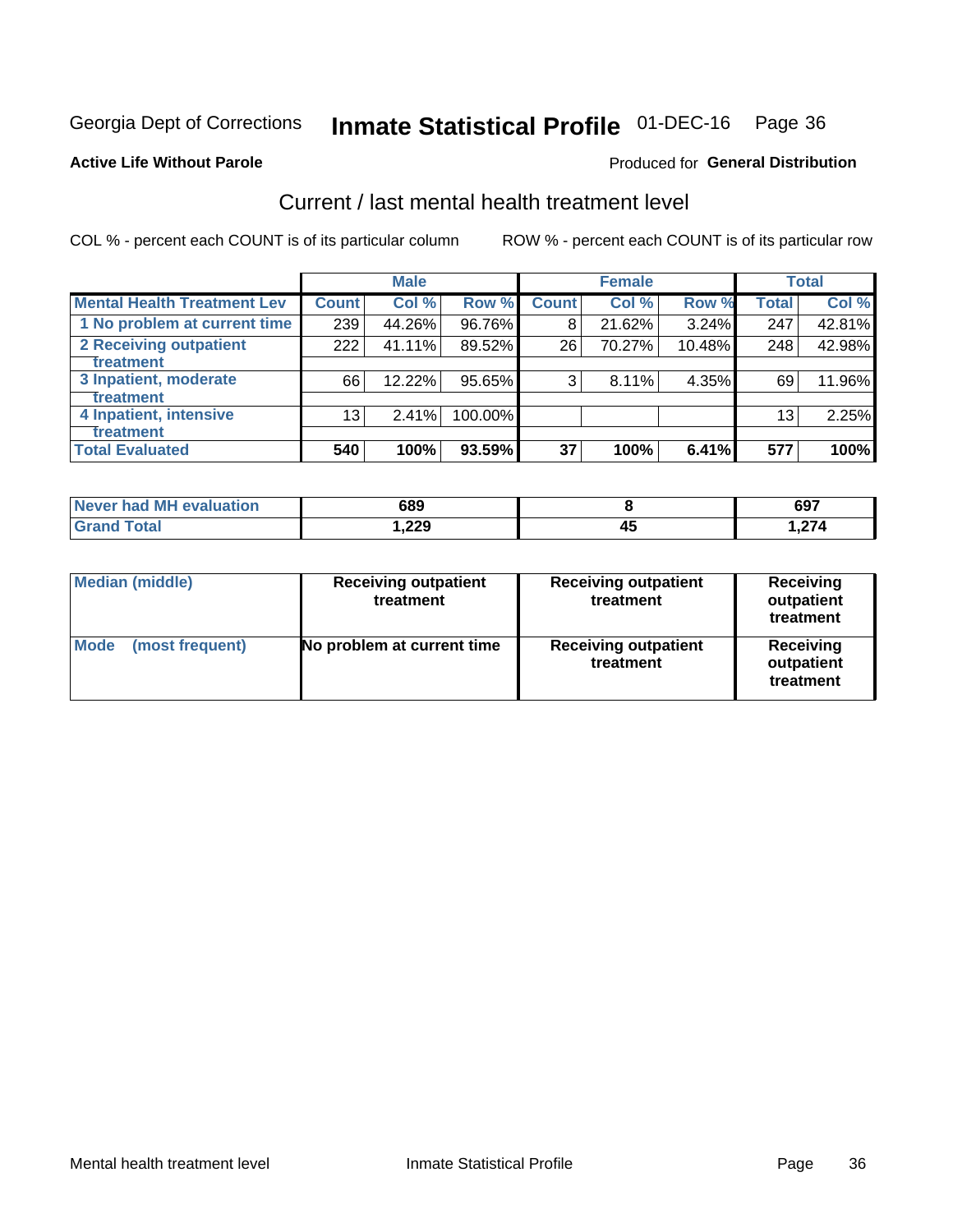#### **Inmate Statistical Profile 01-DEC-16** Page 37

## **Active Life Without Parole**

## Produced for General Distribution

# PULHESDWIT medical scale - 'P' overall condition ('P'hysical)

COL % - percent each COUNT is of its particular column

|                                  |              | <b>Male</b> |             |    | <b>Female</b> |       |              | <b>Total</b> |
|----------------------------------|--------------|-------------|-------------|----|---------------|-------|--------------|--------------|
| 'P' Overall Condition            | <b>Count</b> | Col %       | Row % Count |    | Col %         | Row % | <b>Total</b> | Col %        |
| 1 No medical illness             | 826          | 73.95%      | 97.29%      | 23 | 51.11%        | 2.71% | 849          | 73.06%       |
| 2 Well-controlled chronic        | 269          | 24.08%      | 92.44%      | 22 | 48.89%        | 7.56% | 291          | 25.04%       |
| <b>illness</b>                   |              |             |             |    |               |       |              |              |
| 3 Poorly-controlled chronic      | 21           | 1.88%       | 100.00%     |    |               |       | 21           | 1.81%        |
| <b>illness</b>                   |              |             |             |    |               |       |              |              |
| 4 Significant problems requiring |              | 0.09%       | 100.00%     |    |               |       |              | 0.09%        |
| special housing                  |              |             |             |    |               |       |              |              |
| <b>Total Reported</b>            | 1,117        | 100%        | 96.13%      | 45 | 100%          | 3.87% | 1,162        | 100%         |

| τeα    | 1.A.O         | 4 A         |
|--------|---------------|-------------|
| .      | .             | $\cdots$    |
| ______ | າາດ<br>322, ا | $\sim$<br>. |

| <b>Mode</b> | (most frequent) | 1 No medical illness | 1 No medical illness | 1 No medical<br>illness |
|-------------|-----------------|----------------------|----------------------|-------------------------|
|-------------|-----------------|----------------------|----------------------|-------------------------|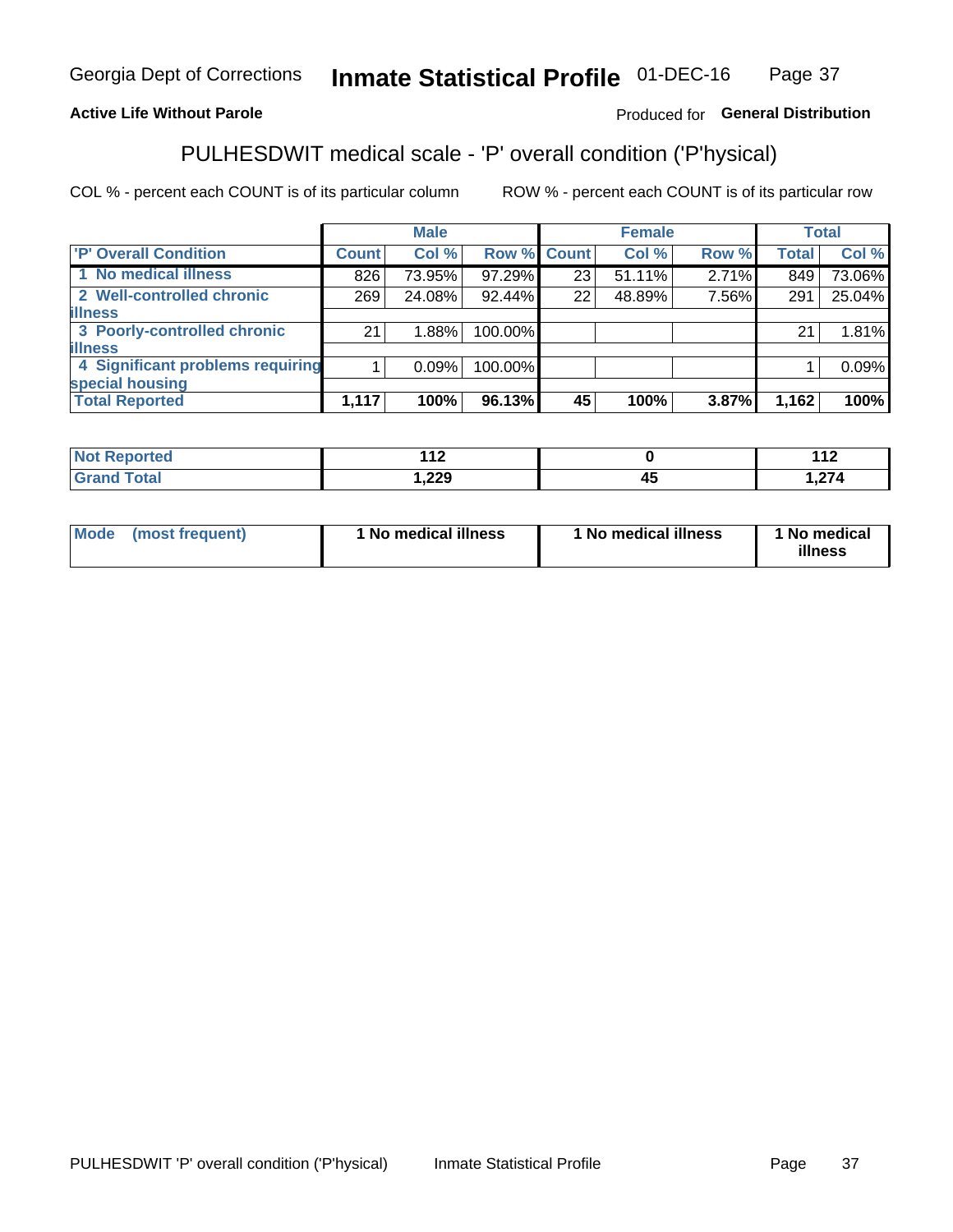## **Active Life Without Parole**

## Produced for General Distribution

# PULHESDWIT medical scale - 'U' upper body

COL % - percent each COUNT is of its particular column

|                              |               | <b>Male</b> |         |              | <b>Female</b> |       |              | <b>Total</b> |
|------------------------------|---------------|-------------|---------|--------------|---------------|-------|--------------|--------------|
| <b>U' Upper Body</b>         | <b>Count!</b> | Col %       | Row %   | <b>Count</b> | Col %         | Row % | <b>Total</b> | Col %        |
| 1 Upper bones, joints,       | 1,059         | 94.89%      | 96.27%  | 41           | 91.11%        | 3.73% | 1,100        | 94.75%       |
| muscles all OK               |               |             |         |              |               |       |              |              |
| 2 One or both arms minimally | 50            | 4.48%       | 92.59%  | 4            | 8.89%         | 7.41% | 54           | 4.65%        |
| limited                      |               |             |         |              |               |       |              |              |
| 3 One or both arms           | 5             | 0.45%       | 100.00% |              |               |       | 5            | 0.43%        |
| <b>moderately limited</b>    |               |             |         |              |               |       |              |              |
| 4 One arm disabled,          |               | 0.09%       | 100.00% |              |               |       |              | 0.09%        |
| paralyzed, or amputated      |               |             |         |              |               |       |              |              |
| 5 Both arms disabled,        |               | 0.09%       | 100.00% |              |               |       |              | 0.09%        |
| paralyzed, or amputated      |               |             |         |              |               |       |              |              |
| <b>Total Reported</b>        | 1,116         | 100%        | 96.12%  | 45           | 100%          | 3.88% | 1,161        | 100.0%       |

| <b>Not Reported</b> | <br>. . | 149<br>.    |
|---------------------|---------|-------------|
| <b>Grand Total</b>  | 229. ا  | 27<br>1.Z74 |

| Mode (most frequent) | 1 Upper bones, joints,<br>muscles all OK | 1 Upper bones, joints,<br>muscles all OK | 1 Upper bones,<br>joints, muscles all<br>ΟK |
|----------------------|------------------------------------------|------------------------------------------|---------------------------------------------|
|----------------------|------------------------------------------|------------------------------------------|---------------------------------------------|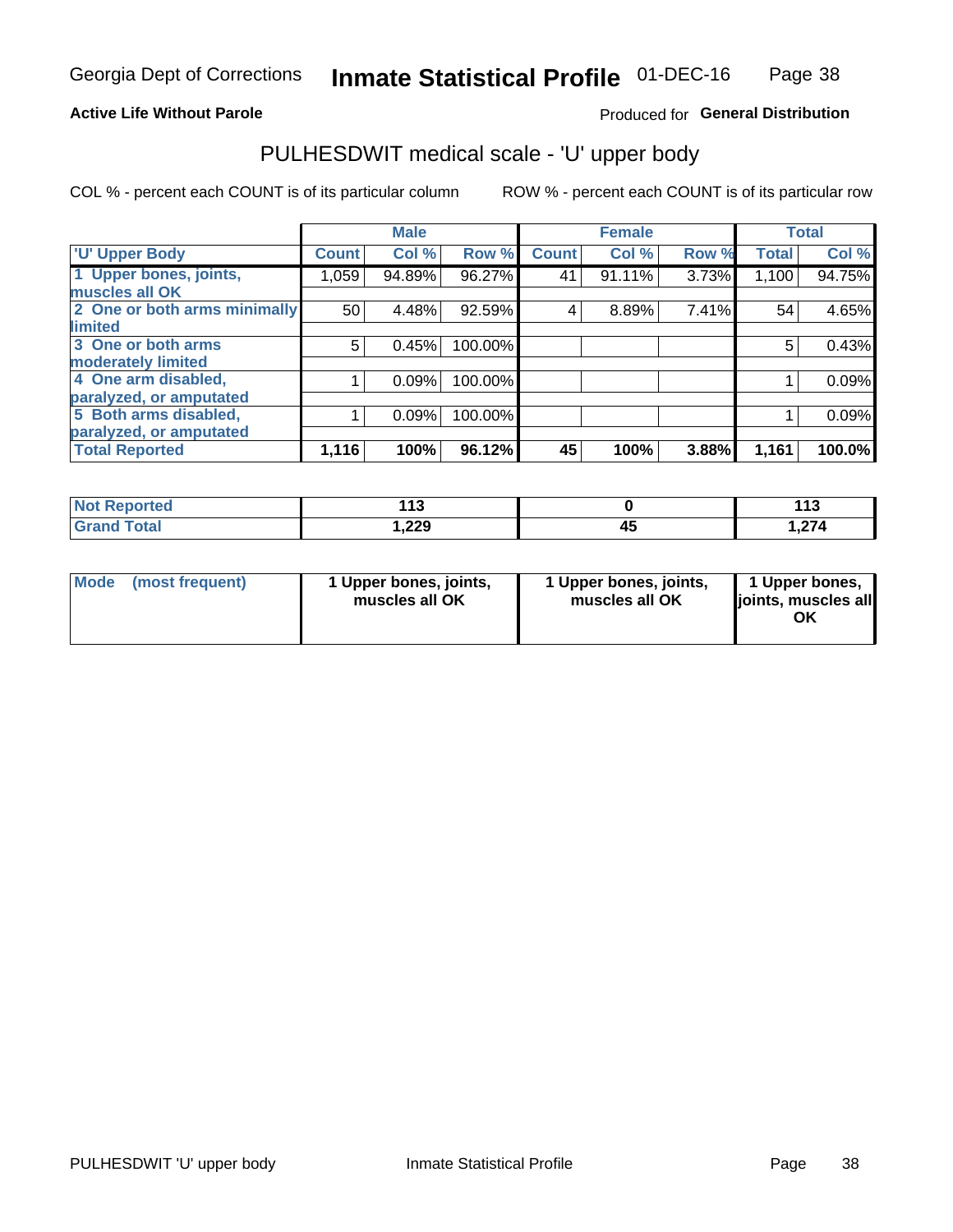## **Active Life Without Parole**

## Produced for General Distribution

# PULHESDWIT medical scale - 'L' lower body

COL % - percent each COUNT is of its particular column

|                                |               | <b>Male</b> |         |              | <b>Female</b> |       |              | <b>Total</b> |
|--------------------------------|---------------|-------------|---------|--------------|---------------|-------|--------------|--------------|
| 'L' Lower Body                 | <b>Count!</b> | Col %       | Row %   | <b>Count</b> | Col %         | Row % | <b>Total</b> | Col %        |
| 1 Lower bones, joints,         | 977           | 87.62%      | 96.16%  | 39           | 86.67%        | 3.84% | 1,016        | 87.59%       |
| muscles all OK                 |               |             |         |              |               |       |              |              |
| 2 One or both legs minimally   | 123           | 11.03%      | 95.35%  | 6            | 13.33%        | 4.65% | 129          | 11.12%       |
| limited                        |               |             |         |              |               |       |              |              |
| 3 One or both legs             | 11            | 0.99%       | 100.00% |              |               |       | 11           | 0.95%        |
| moderately limited             |               |             |         |              |               |       |              |              |
| 4 One leg disabled, paralyzed, | 4             | $0.36\%$    | 100.00% |              |               |       | 4            | 0.34%        |
| or amputated                   |               |             |         |              |               |       |              |              |
| <b>Total Reported</b>          | 1,115         | 100%        | 96.12%  | 45           | 100%          | 3.88% | 1,160        | 100%         |

| <b>Not Reported</b> | - 14   |    | 44                                  |
|---------------------|--------|----|-------------------------------------|
| <b>Grand Total</b>  | 229. ا | ᠇៶ | $\sim$<br>. <i>.</i> . <del>.</del> |

| Mode | (most frequent) | 1 Lower bones, joints,<br>muscles all OK | 1 Lower bones, joints,<br>muscles all OK | 1 Lower bones,<br>ljoints, muscles all<br>ΟK |
|------|-----------------|------------------------------------------|------------------------------------------|----------------------------------------------|
|------|-----------------|------------------------------------------|------------------------------------------|----------------------------------------------|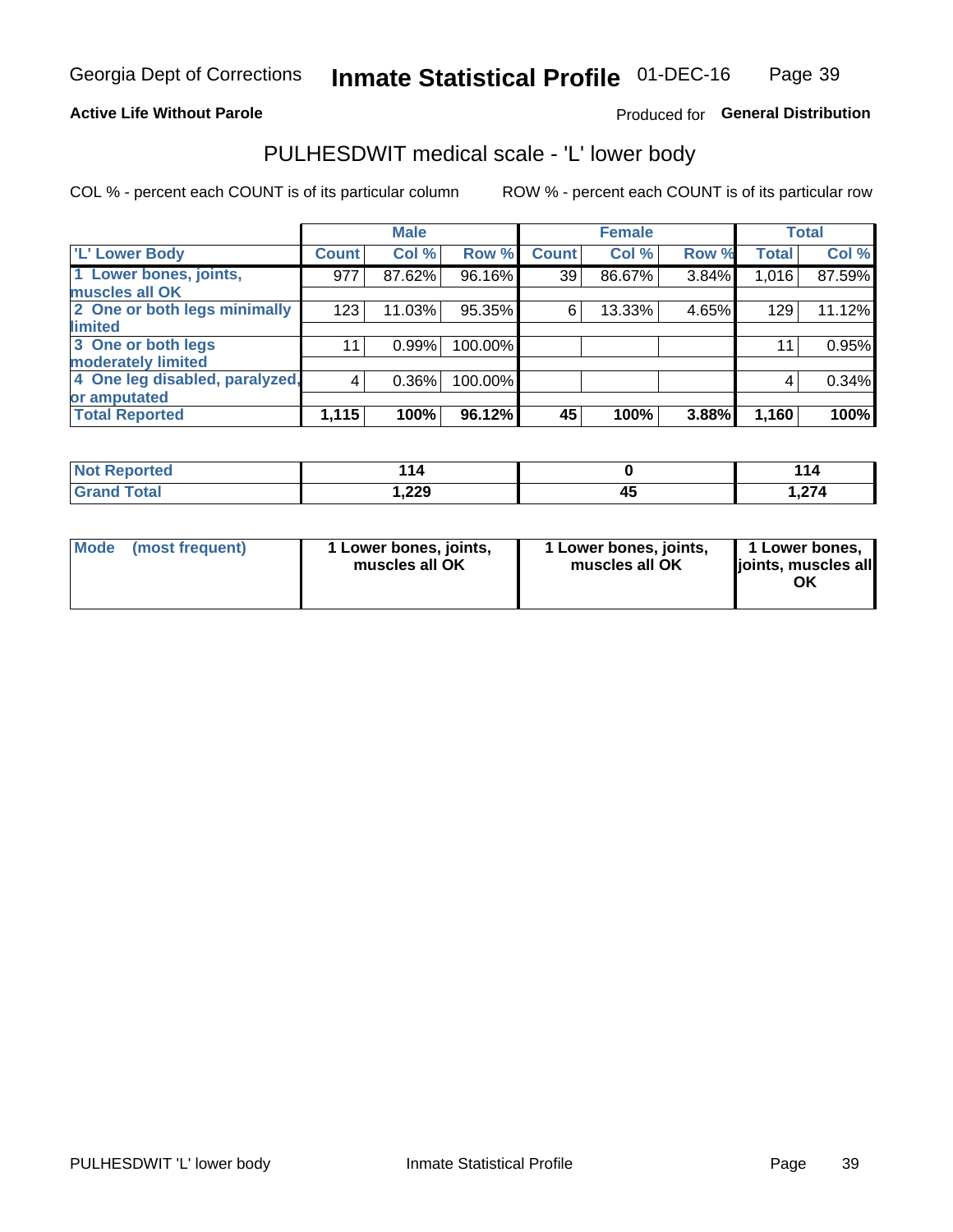**Active Life Without Parole** 

Produced for General Distribution

# PULHESDWIT medical scale - 'H' hearing

COL % - percent each COUNT is of its particular column

|                                                               |              | <b>Male</b> |             |    | <b>Female</b> |          | <b>Total</b> |        |
|---------------------------------------------------------------|--------------|-------------|-------------|----|---------------|----------|--------------|--------|
| <b>H' Hearing</b>                                             | <b>Count</b> | Col %       | Row % Count |    | Col%          | Row %    | <b>Total</b> | Col %  |
| 1 Normal hearing both ears                                    | 1,096        | 98.56%      | 96.06%      | 45 | 100.00%       | 3.94%    | 1,141        | 98.62% |
| 2 Some loss in one ear with<br>other OK, or mild loss in both | 12           | 1.08%       | 100.00%     |    |               |          | 12           | 1.04%  |
| 3 Total loss in one ear with                                  | 4            | 0.36%       | 100.00%     |    |               |          |              | 0.35%  |
| mild loss in other<br><b>Total Reported</b>                   | 1.112        | 100%        | 96.11%      | 45 | 100%          | $3.89\%$ | 1,157        | 100.0% |

| Reported<br><b>NO</b> t | .     |     | 447<br>.         |
|-------------------------|-------|-----|------------------|
| <b>c</b> otal<br>$\sim$ | 1,229 | - 7 | $\sim$<br>. Z 14 |

| Mode (most frequent) | 1 Normal hearing both ears 1 Normal hearing both ears 1 Normal hearing | both ears |
|----------------------|------------------------------------------------------------------------|-----------|
|----------------------|------------------------------------------------------------------------|-----------|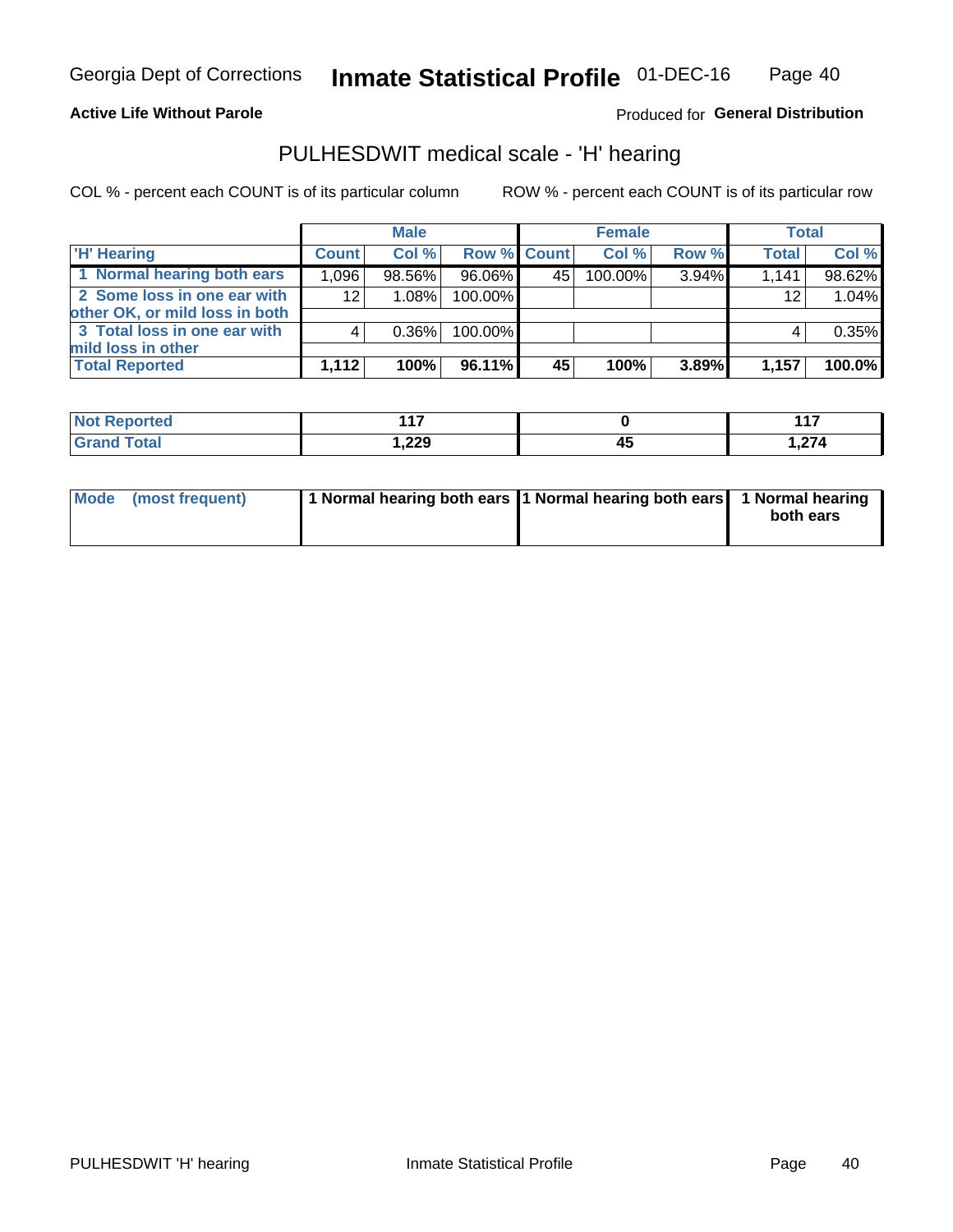### **Active Life Without Parole**

## Produced for General Distribution

# PULHESDWIT medical scale - 'E' vision

COL % - percent each COUNT is of its particular column

|                                |                 | <b>Male</b> |             |    | <b>Female</b> |       |              | <b>Total</b> |
|--------------------------------|-----------------|-------------|-------------|----|---------------|-------|--------------|--------------|
| <b>E' Vision</b>               | <b>Count</b>    | Col %       | Row % Count |    | Col %         | Row % | <b>Total</b> | Col %        |
| 1 Correctable to 20/40 in both | 843             | 78.42%      | 97.91%      | 18 | 43.90%        | 2.09% | 861          | 77.15%       |
| eyes                           |                 |             |             |    |               |       |              |              |
| 2 Correctable to 20/70 in one  | 209             | 19.44%      | 90.87%      | 21 | 51.22%        | 9.13% | 230          | 20.61%       |
| eye, may be blind in other     |                 |             |             |    |               |       |              |              |
| 3 Correctable to 20/200 in one | 20 <sub>1</sub> | $1.86\%$    | 90.91%      |    | 4.88%         | 9.09% | 22           | 1.97%        |
| eye, may be blind in other     |                 |             |             |    |               |       |              |              |
| 4 One eye not correctable to   | 3               | 0.28%       | 100.00%     |    |               |       | 3            | 0.27%        |
| 20/200, other may be blind     |                 |             |             |    |               |       |              |              |
| <b>Total Reported</b>          | 1,075           | 100%        | 96.33%      | 41 | 100%          | 3.67% | 1,116        | 100%         |

| <b>Not Reported</b> | 154   |    | 158         |
|---------------------|-------|----|-------------|
| Total               | 1,229 | 45 | $\sim$<br>. |

| Mode (most frequent) | 1 Correctable to 20/40 in both 2 Correctable to 20/70 in one 1 Correctable to<br>eves | eye, may be blind in other 20/40 in both eyes |  |
|----------------------|---------------------------------------------------------------------------------------|-----------------------------------------------|--|
|                      |                                                                                       |                                               |  |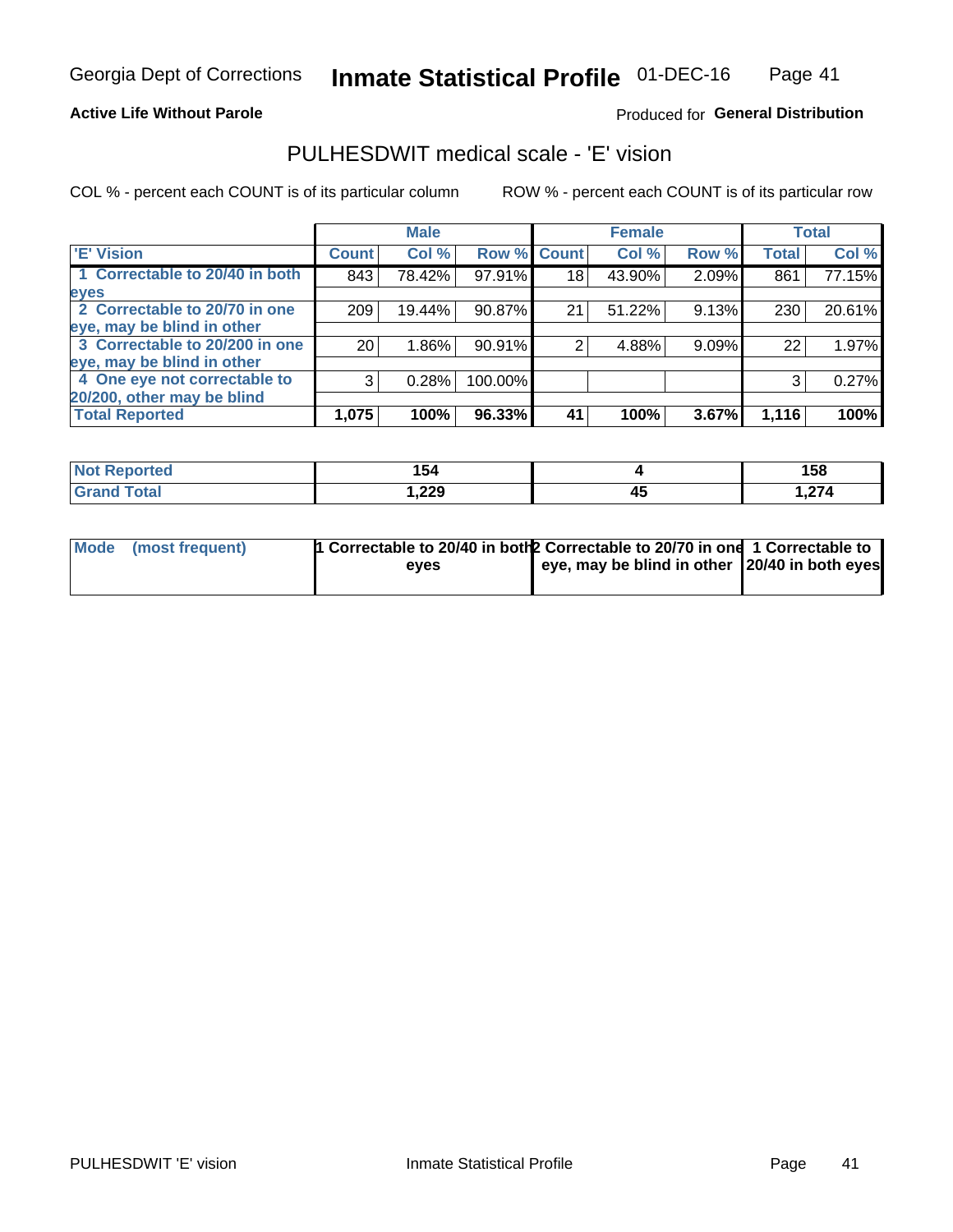### **Active Life Without Parole**

## Produced for General Distribution

# PULHESDWIT medical scale - 'S' pSychiatric

COL % - percent each COUNT is of its particular column

|                                        |              | <b>Male</b> |         |             | <b>Female</b> |        |              | <b>Total</b> |
|----------------------------------------|--------------|-------------|---------|-------------|---------------|--------|--------------|--------------|
| 'S' pSychiatric                        | <b>Count</b> | Col %       |         | Row % Count | Col %         | Row %  | <b>Total</b> | Col %        |
| 1 No impairment or disorders           | 943          | 82.29%      | 98.95%  | 10          | 29.41%        | 1.05%  | 953          | 80.76%       |
| 2 Stable, or in remission, or          | 141          | 12.30%      | 85.98%  | 23          | 67.65%        | 14.02% | 164          | 13.90%       |
| mild impairment or retardation         |              |             |         |             |               |        |              |              |
| 3 Requires moderate inpatient          | 53           | 4.62%       | 98.15%  |             | 2.94%         | 1.85%  | 54           | 4.58%        |
| treatment                              |              |             |         |             |               |        |              |              |
| 4 Requires intensive inpatient         | 8            | 0.70%       | 100.00% |             |               |        | 8            | 0.68%        |
| treatment                              |              |             |         |             |               |        |              |              |
| <b>5 Requires Crisis Stabilization</b> |              | 0.09%       | 100.00% |             |               |        |              | 0.08%        |
| Unit (CSU) inpatient care              |              |             |         |             |               |        |              |              |
| <b>Total Reported</b>                  | 1,146        | 100%        | 97.12%  | 34          | 100%          | 2.88%  | 1,180        | 100%         |

| <b>Exampled</b><br>NOT<br>Renor | $\mathbf{A}$<br>ഄഄ |    | 94    |
|---------------------------------|--------------------|----|-------|
| <b>Total</b>                    | 229, ا             | ᠇៶ | 1,274 |

| Mode (most frequent) | <b>1 No impairment or disorders</b> 2 Stable, or in remission, 11 No impairment or |                       |           |
|----------------------|------------------------------------------------------------------------------------|-----------------------|-----------|
|                      |                                                                                    | or mild impairment or | disorders |
|                      |                                                                                    | retardation           |           |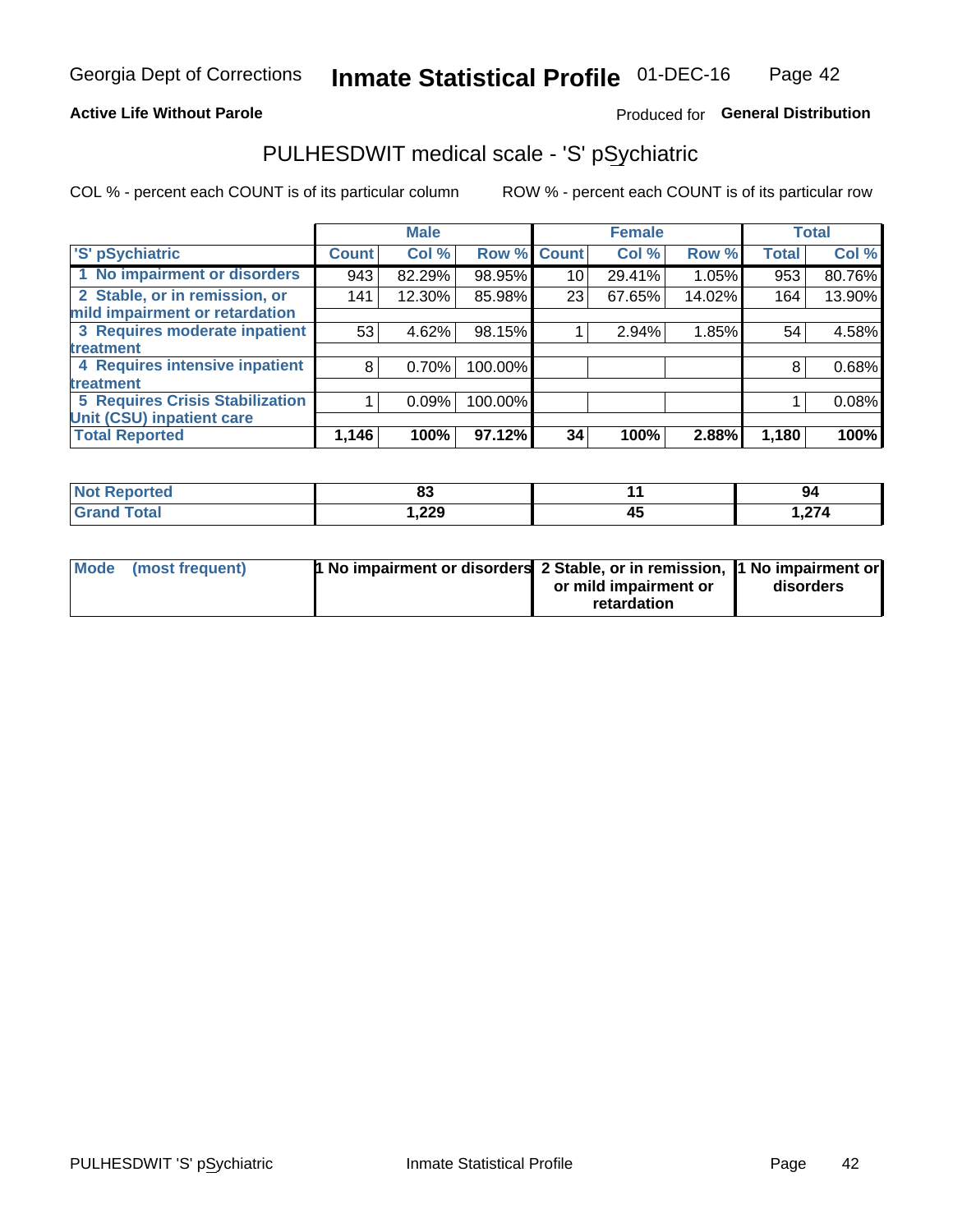**Active Life Without Parole** 

Produced for General Distribution

# PULHESDWIT medical scale - 'D' dental

COL % - percent each COUNT is of its particular column

|                                 |              | <b>Male</b> |                    |               | <b>Female</b> |       |              | <b>Total</b> |
|---------------------------------|--------------|-------------|--------------------|---------------|---------------|-------|--------------|--------------|
| 'D' Dental                      | <b>Count</b> | Col %       | <b>Row % Count</b> |               | Col %         | Row % | <b>Total</b> | Col %        |
| 1 Minimal routine dental health | 777          | 73.51%      | 96.28%             | 30            | 76.92%        | 3.72% | 807          | 73.63%       |
| <b>needs</b>                    |              |             |                    |               |               |       |              |              |
| 2 Moderate cavities and/or gum  | 233          | 22.04%      | 97.08%             |               | 17.95%        | 2.92% | 240          | 21.90%       |
| disease                         |              |             |                    |               |               |       |              |              |
| 3 Extensive gum disease         | 47           | 4.45%       | 95.92%             | $\mathcal{P}$ | 5.13%         | 4.08% | 49           | 4.47%        |
| and/or widespread decay         |              |             |                    |               |               |       |              |              |
| <b>Total Reported</b>           | 1,057        | 100%        | 96.44%             | 39            | 100%          | 3.56% | 1,096        | 100%         |

| prted<br><b>NOT</b><br> | $\rightarrow$  |    | $\overline{\phantom{a}}$<br>.<br>. |
|-------------------------|----------------|----|------------------------------------|
| $F \cap f \cap f$       | ົດດດ<br>372, ا | 43 | $\sim$<br>.                        |

| <b>Mode</b><br><b>Minimal routine dental</b><br>(most frequent)<br>health needs | Minimal routine dental<br>health needs | 1 Minimal routine<br>dental health<br>needs |
|---------------------------------------------------------------------------------|----------------------------------------|---------------------------------------------|
|---------------------------------------------------------------------------------|----------------------------------------|---------------------------------------------|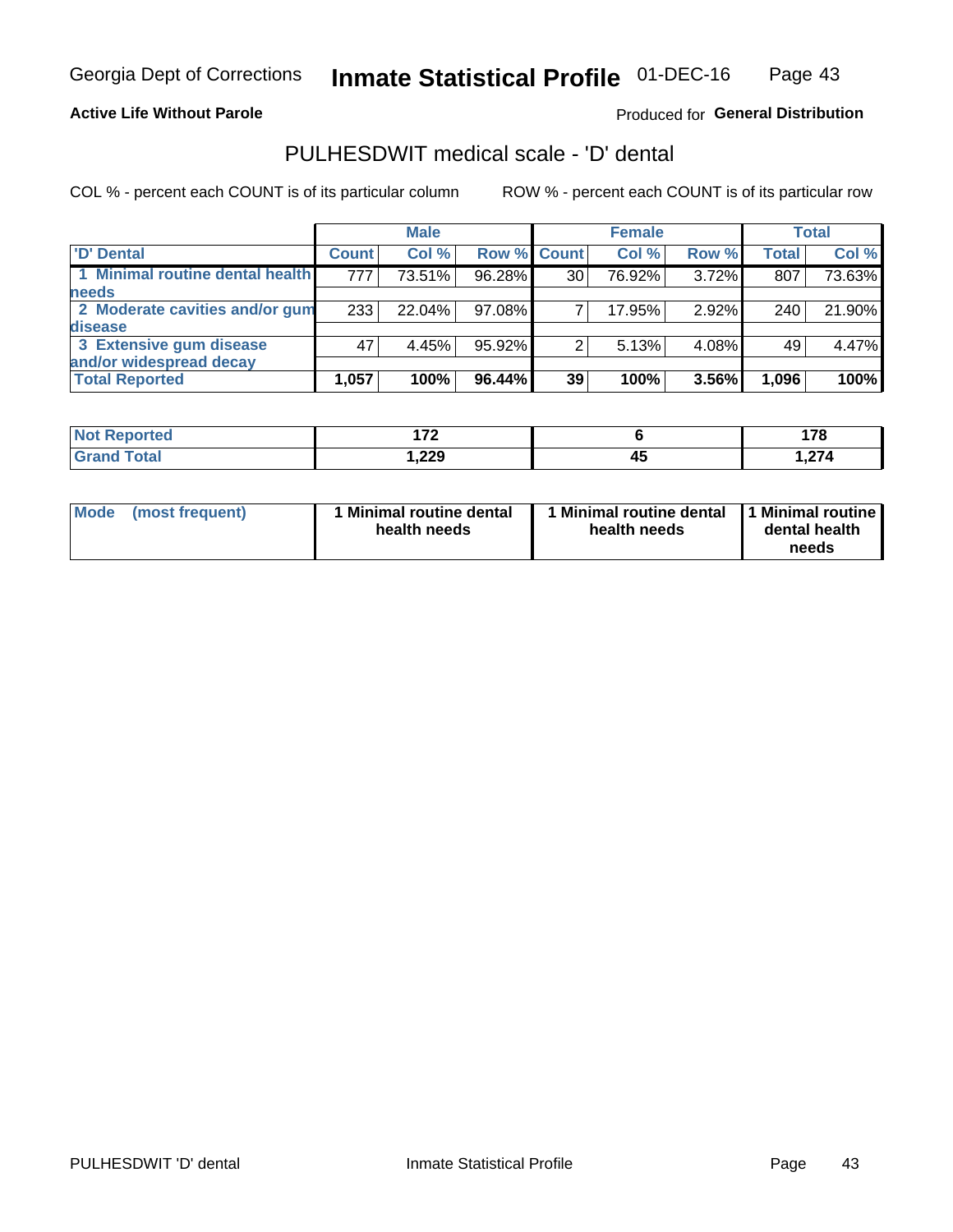### **Active Life Without Parole**

## Produced for General Distribution

# PULHESDWIT medical scale - 'W' work ability

COL % - percent each COUNT is of its particular column

|                                 |                 | <b>Male</b> |         |             | <b>Female</b> |       |              | <b>Total</b> |
|---------------------------------|-----------------|-------------|---------|-------------|---------------|-------|--------------|--------------|
| <b>W' work ability</b>          | <b>Count</b>    | Col %       |         | Row % Count | Col %         | Row % | <b>Total</b> | Col %        |
| 1 Unrestricted work or activity | 933             | 83.53%      | 96.68%  | 32          | 71.11%        | 3.32% | 965          | 83.05%       |
| 2 Minor restrictions on type of | 140             | 12.53%      | 91.50%  | 13          | 28.89%        | 8.50% | 153          | 13.17%       |
| <b>work</b>                     |                 |             |         |             |               |       |              |              |
| 3 Moderate restrictions on type | 26              | 2.33%       | 100.00% |             |               |       | 26           | 2.24%        |
| lof work                        |                 |             |         |             |               |       |              |              |
| 4 Major restrictions on type of | 12 <sub>1</sub> | $1.07\%$    | 100.00% |             |               |       | 12           | 1.03%        |
| <b>work</b>                     |                 |             |         |             |               |       |              |              |
| 5 Cannot work under any         | 6               | 0.54%       | 100.00% |             |               |       | 6            | 0.52%        |
| <b>circumstances</b>            |                 |             |         |             |               |       |              |              |
| <b>Total Reported</b>           | 1,117           | 100%        | 96.13%  | 45          | 100%          | 3.87% | 1,162        | 100.0%       |

| <b>Not Reported</b> | 44 <sup>c</sup><br>- 14 |          | $\overline{A}$<br>.       |
|---------------------|-------------------------|----------|---------------------------|
| <b>Grand Total</b>  | 229, ا                  | ,,,<br>∼ | $\sim$ $\sim$ $\sim$<br>. |

| <b>Mode</b> | (most frequent) | 1 Unrestricted work or<br>activity | 1 Unrestricted work or<br>activity | 1 Unrestricted<br>work or activity |
|-------------|-----------------|------------------------------------|------------------------------------|------------------------------------|
|-------------|-----------------|------------------------------------|------------------------------------|------------------------------------|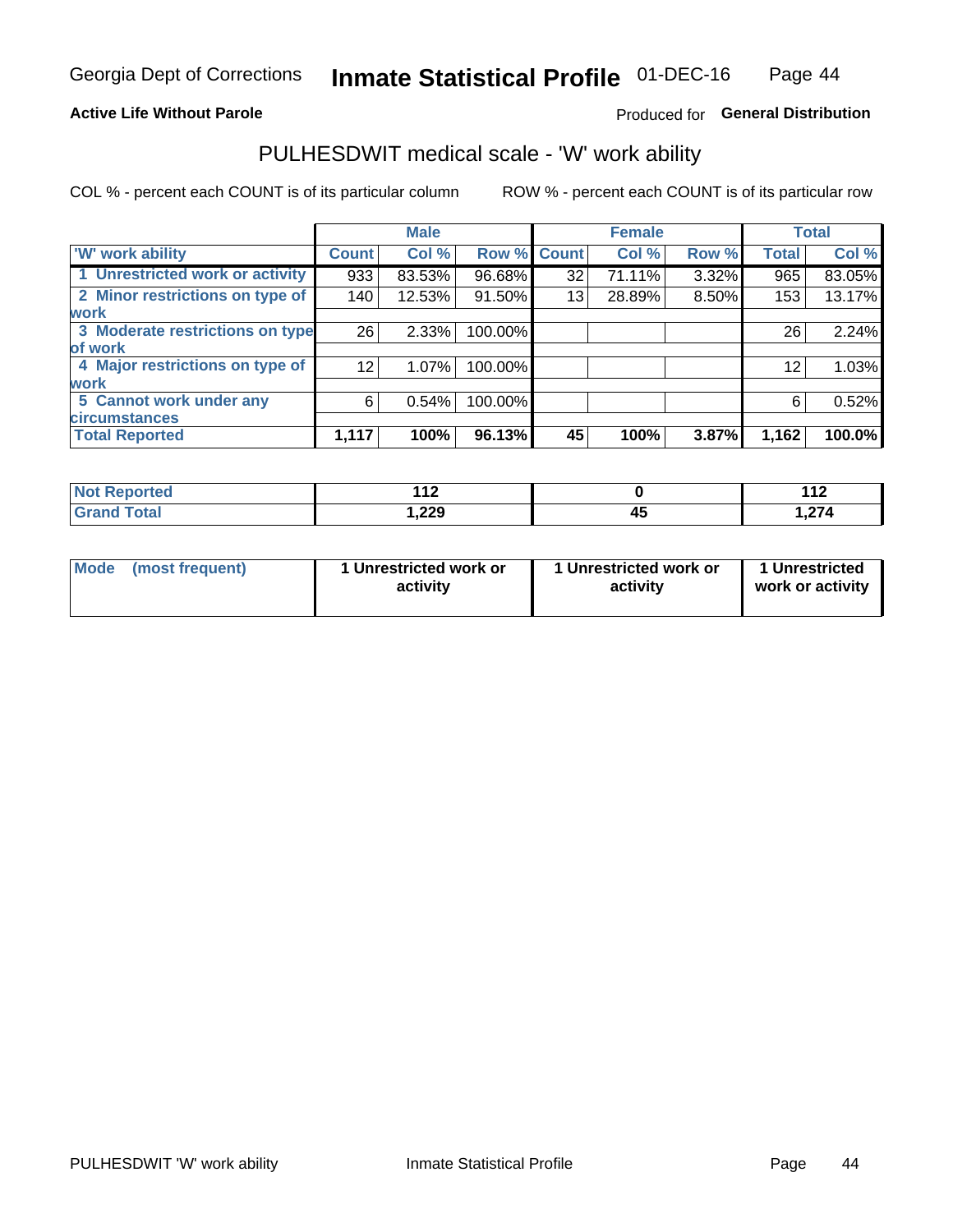## **Active Life Without Parole**

## Produced for General Distribution

# PULHESDWIT medical scale - 'I' impairment

COL % - percent each COUNT is of its particular column ROW % - percent each COUNT is of its particular row

|                                                       | <b>Male</b>  |        |             |    | <b>Female</b> |       |              | <b>Total</b> |
|-------------------------------------------------------|--------------|--------|-------------|----|---------------|-------|--------------|--------------|
| <b>T' Impairment</b>                                  | <b>Count</b> | Col %  | Row % Count |    | Col %         | Row % | <b>Total</b> | Col %        |
| 1 No impairments or<br>disabilities                   | 1,103        | 98.84% | 96.08%      | 45 | 100.00%       | 3.92% | 1,148        | 98.88%       |
| 2 Wheelchair-bound but<br>otherwise OK                | 9            | 0.81%  | 100.00%     |    |               |       |              | 0.78%        |
| <b>3 Needs low-level Assisted</b><br>Living (level I) |              | 0.09%  | 100.00%     |    |               |       |              | 0.09%        |
| 4 Needs moderate Assisted<br><b>Living (level II)</b> |              | 0.09%  | 100.00%     |    |               |       |              | 0.09%        |
| <b>5 Needs maximal Assisted</b><br>Living (level III) | 2            | 0.18%  | 100.00%     |    |               |       |              | 0.17%        |
| <b>Total Reported</b>                                 | 1,116        | 100%   | 96.12%      | 45 | 100%          | 3.88% | 1,161        | 100.0%       |

| <b>orted</b> | 442.<br>. |     | 442<br>. |
|--------------|-----------|-----|----------|
| <b>otal</b>  | 229, ا    | . . | .274,    |

| Mode | (most frequent) | 1 No impairments or<br>disabilities | 1 No impairments or<br>disabilities | 1 No impairments<br>or disabilities |
|------|-----------------|-------------------------------------|-------------------------------------|-------------------------------------|
|------|-----------------|-------------------------------------|-------------------------------------|-------------------------------------|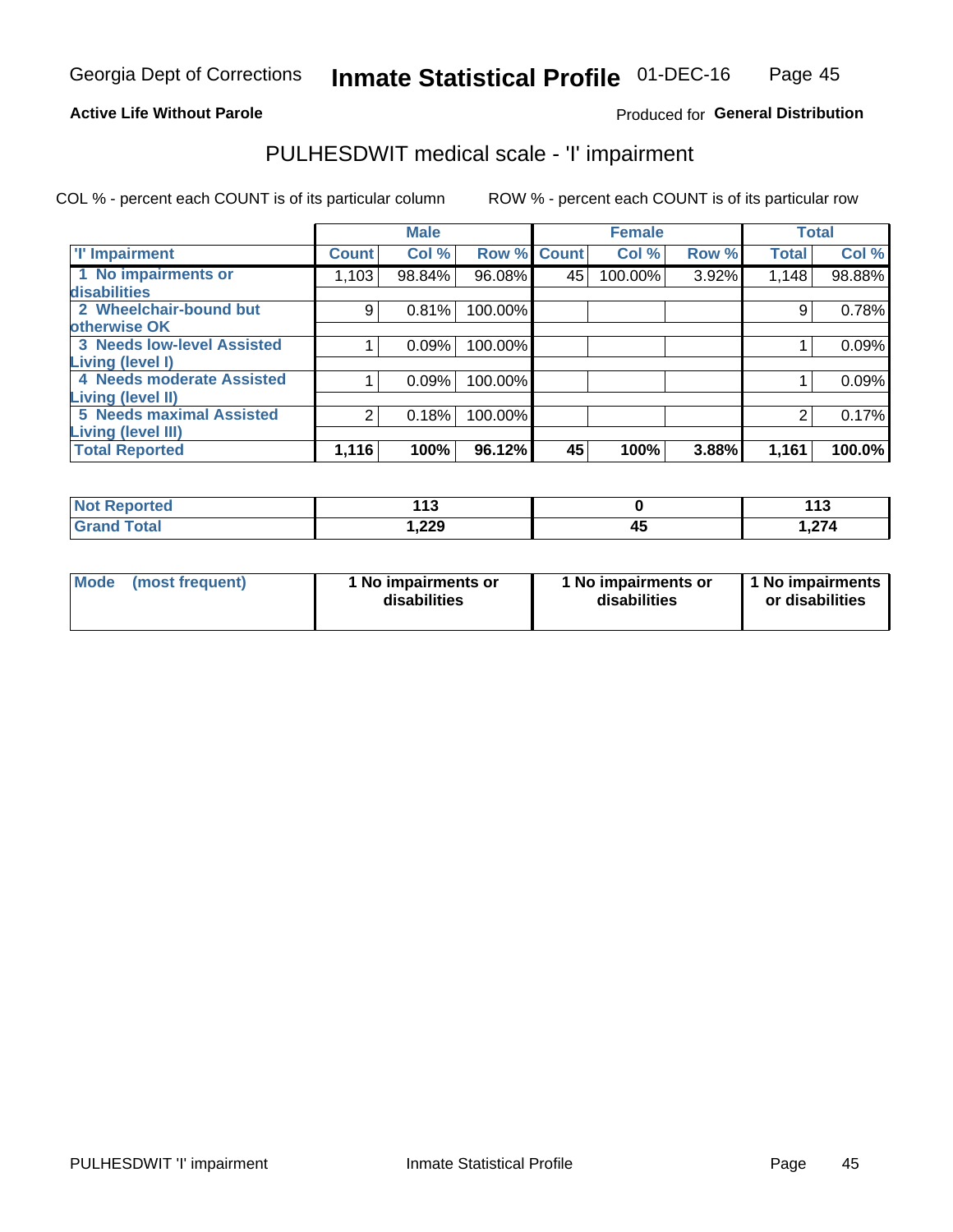### **Active Life Without Parole**

## Produced fo General Distribution

# PULHESDWIT medical scale - 'T' transportability

COL % - percent each COUNT is of its particular column

|                             |              | <b>Male</b> |             |    | <b>Female</b> |       |              | <b>Total</b> |
|-----------------------------|--------------|-------------|-------------|----|---------------|-------|--------------|--------------|
| <b>T' Transportability</b>  | <b>Count</b> | Col %       | Row % Count |    | Col %         | Row % | <b>Total</b> | Col %        |
| 1 Can be transported in any | 1,118        | 99.38%      | 96.13%      | 45 | 100.00%       | 3.87% | 1,163        | 99.40%       |
| ordinary approved vehicle   |              |             |             |    |               |       |              |              |
| 2 Wheelchair-bound, not     |              | 0.18%       | 100.00%     |    |               |       |              | 0.17%        |
| needing special vehicle     |              |             |             |    |               |       |              |              |
| 5 Requires ambulance        |              | 0.44%       | 100.00%     |    |               |       |              | 0.43%        |
| transport                   |              |             |             |    |               |       |              |              |
| <b>Total Reported</b>       | 1,125        | 100%        | 96.15%      | 45 | 100%          | 3.85% | 1,170        | 100%         |

| eported?    | 104    |    | 104   |
|-------------|--------|----|-------|
| <b>otal</b> | 229, ا | т. | 1,274 |

| Mode (most frequent) | 1 Can be transported in any 1 Can be transported in any | ordinary approved vehicle   ordinary approved vehicle   transported in any | 1 Can be<br>ordinary approved<br>vehicle |
|----------------------|---------------------------------------------------------|----------------------------------------------------------------------------|------------------------------------------|
|                      |                                                         |                                                                            |                                          |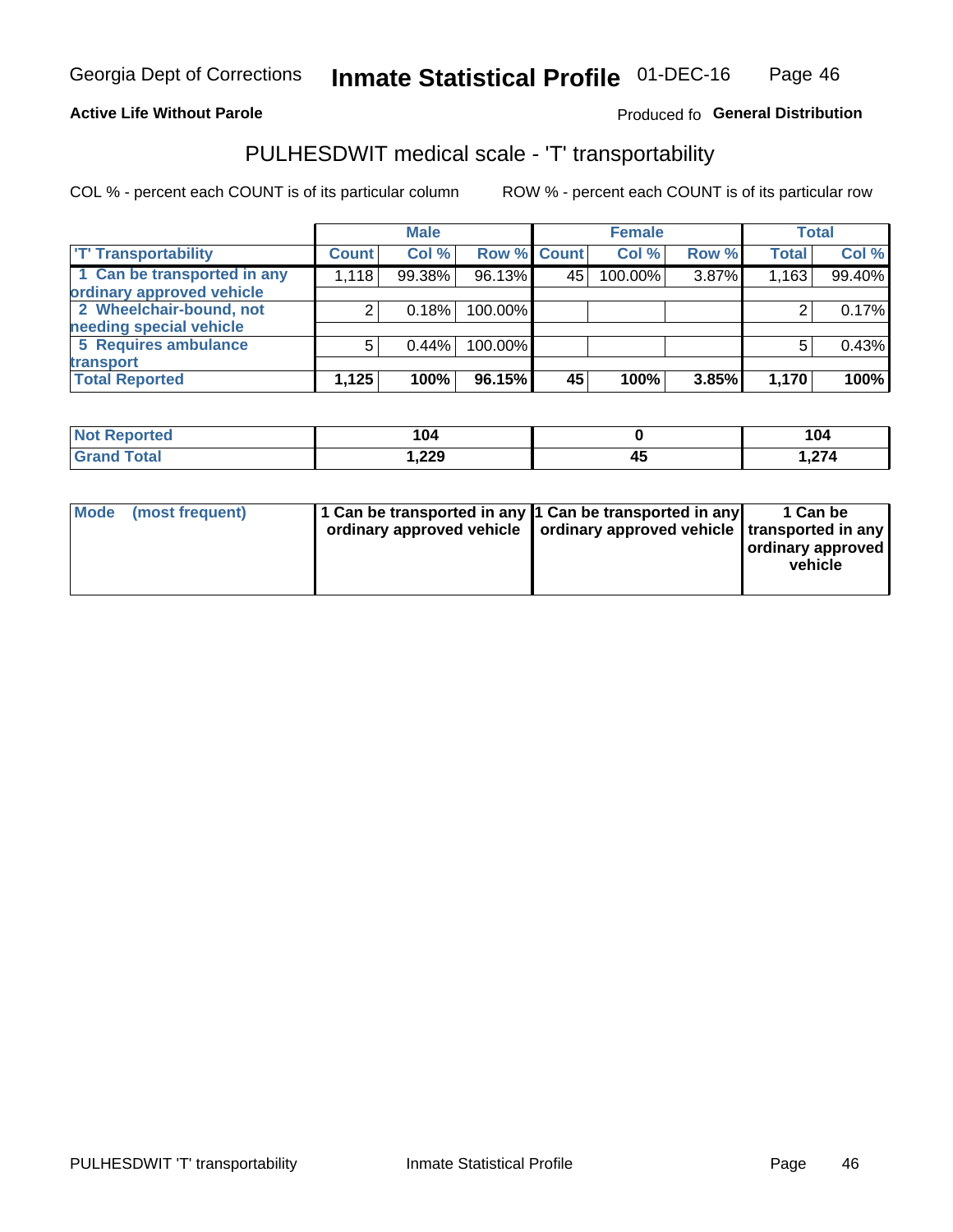# Inmate Statistical Profile 01-DEC-16 Page 47

### **Active Life Without Parole**

## **Produced for General Distribution**

# Number of prior Georgia incarcerations

COL % - percent each COUNT is of its particular column

|                                       | <b>Male</b>  |        |                    |    | <b>Female</b> | <b>Total</b> |       |        |
|---------------------------------------|--------------|--------|--------------------|----|---------------|--------------|-------|--------|
| <b>Num of Prior GA Incarcerations</b> | <b>Count</b> | Col %  | <b>Row % Count</b> |    | Col %         | Row %        | Total | Col %  |
|                                       | 614          | 49.96% | 94.75%             | 34 | 75.56%        | 5.25%        | 648   | 50.86% |
|                                       | 241          | 19.61% | 97.97%             | 5  | 11.11%        | 2.03%        | 246   | 19.31% |
|                                       | 155          | 12.61% | 98.10%             | 3  | 6.67%         | 1.90%        | 158   | 12.40% |
| 3                                     | 103          | 8.38%  | 98.10%             | 2  | 4.44%         | 1.90%        | 105   | 8.24%  |
| 4                                     | 57           | 4.64%  | 100.00%            |    |               |              | 57    | 4.47%  |
| 5                                     | 36           | 2.93%  | 100.00%            |    |               |              | 36    | 2.83%  |
| <b>More Than 5</b>                    | 23           | 1.87%  | 95.83%             |    | 2.22%         | 4.17%        | 24    | 1.88%  |
| <b>Total Reported</b>                 | 1,229        | 100%   | 96.47%             | 45 | 100%          | 3.53%        | 1,274 | 100%   |

| orted            |       |    |        |
|------------------|-------|----|--------|
| <b>otal</b>      | ົດດດ  | −~ | $\sim$ |
| $\mathbf{v}$ and | 1,44J |    | 1.LI T |

| Mean (average)       | 1.15 | .აა | 1.13 |
|----------------------|------|-----|------|
| Median (middle)      |      |     |      |
| Mode (most frequent) |      |     |      |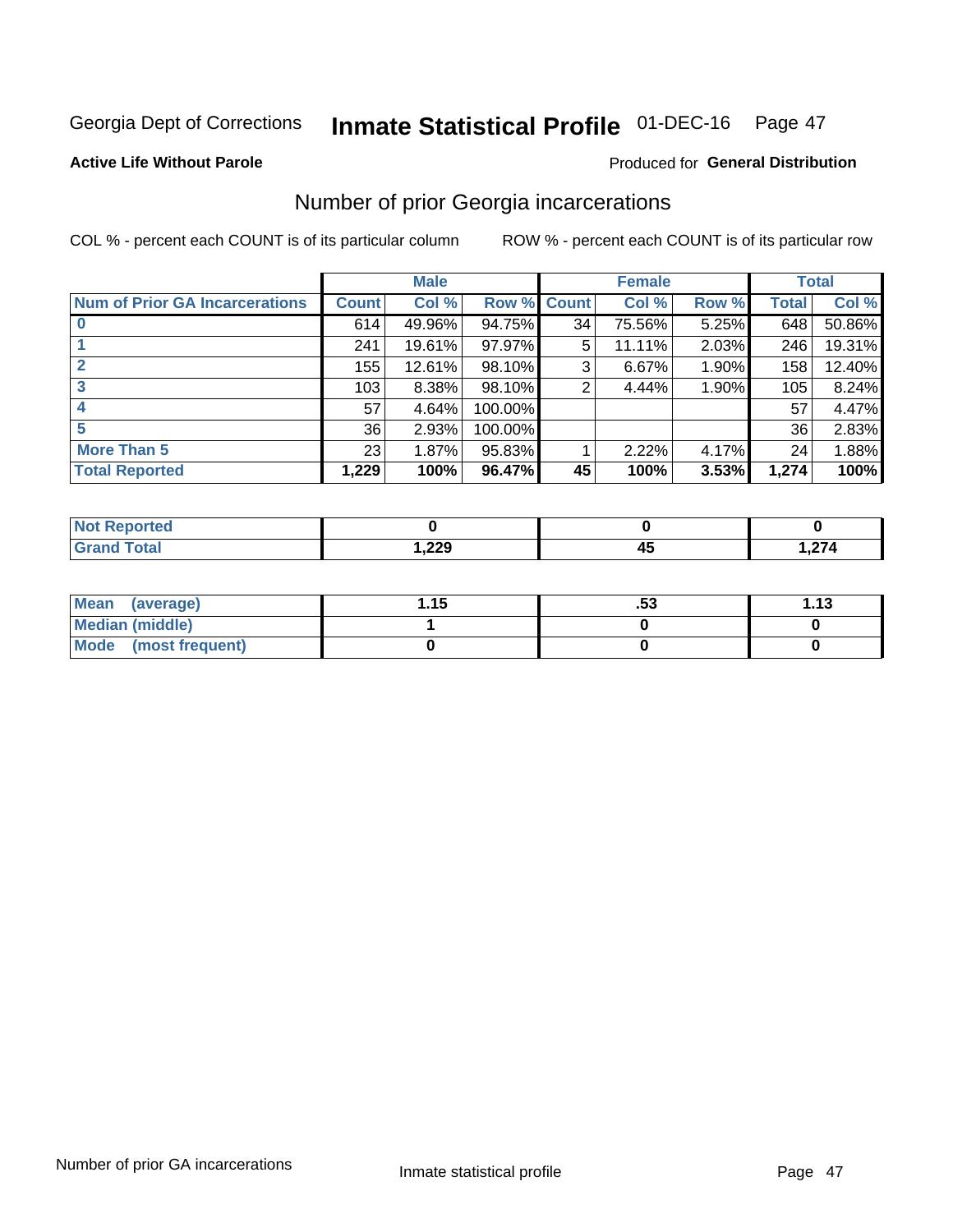# Inmate Statistical Profile 01-DEC-16 Page 48

**Active Life Without Parole** 

Produced for General Distribution

## Prison sentence in years

COL % - percent each COUNT is of its particular column

ROW % - percent each COUNT is of its particular row

|                                 | <b>Male</b>  |        |                    | <b>Female</b> |            |          | Total       |        |
|---------------------------------|--------------|--------|--------------------|---------------|------------|----------|-------------|--------|
| <b>Prison Sentence In Years</b> | <b>Count</b> | Col %  | <b>Row % Count</b> |               | Col %      | Row %    | $\tau$ otal | Col %  |
| <b>Life Without Parole</b>      | 1.227        | 99.84% | 96.46%             | 45            | $100.00\%$ | $3.54\%$ | 1.272       | 99.84% |
| <b>Death</b>                    |              | 0.16%  | 100.00%            |               |            |          |             | 0.16%  |
| <b>Total Reported</b>           | 1,229        | 100%   | 96.47%             | 45            | 100%       | $3.53\%$ | 1,274       | 100%   |

| <b>Not Reported</b> |        |    |                 |
|---------------------|--------|----|-----------------|
| <b>Total</b>        | 229, ، | -- | $\sim$<br>1.Z74 |

### **Determinate (numeric) sentences only**

| ' Mea<br><b>Service</b> A<br>ЯМА. |  |  |  |
|-----------------------------------|--|--|--|
|                                   |  |  |  |

All sentences (including determinate), with life, life without parole, and death sentences figured at 45 years

| MС<br>a r -<br>-- |         |  |  |
|-------------------|---------|--|--|
|                   | ------- |  |  |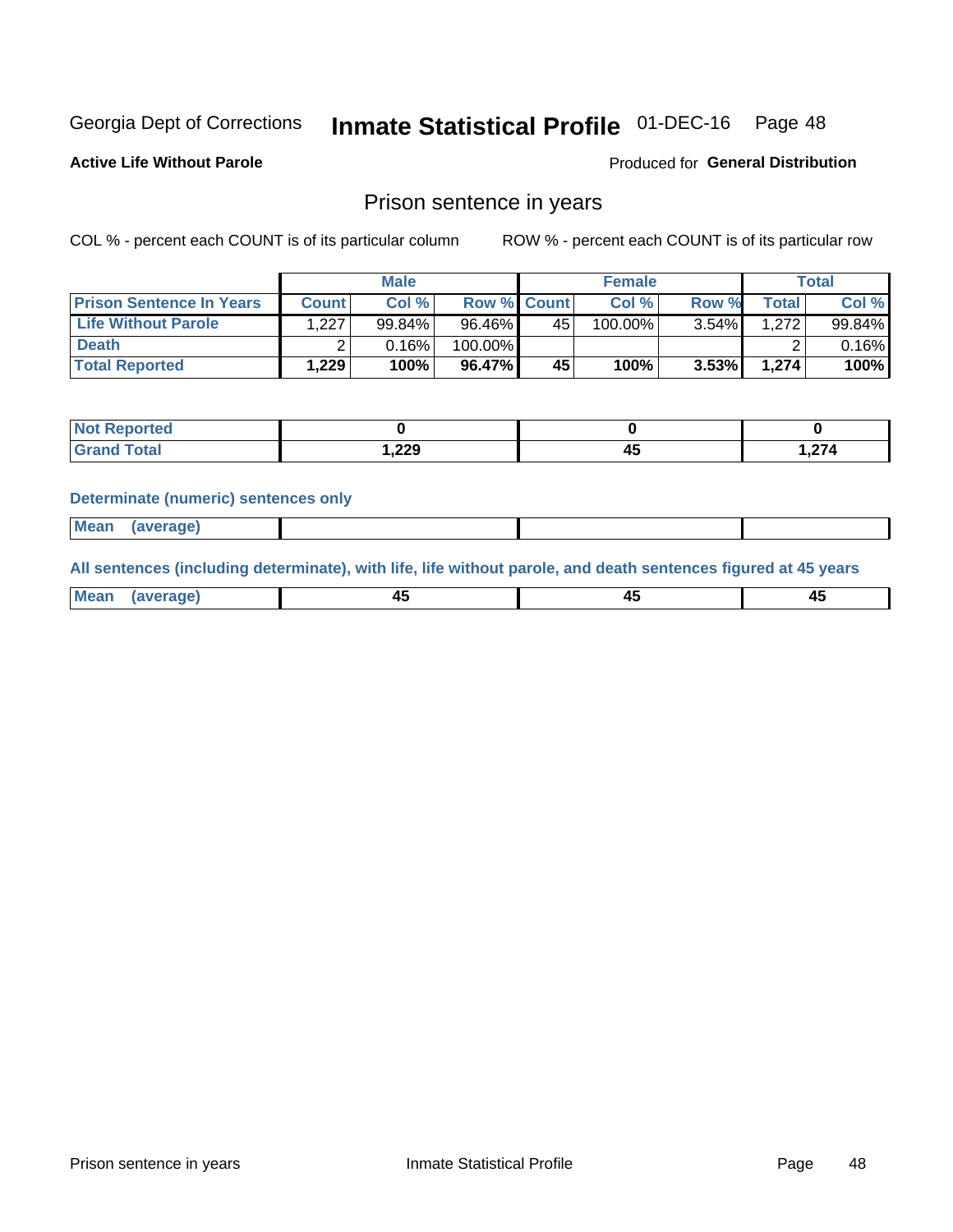#### **Inmate Statistical Profile 01-DEC-16** Georgia Dept of Corrections Page 49

### **Active Life Without Parole**

### Produced for General Distribution

# Primary offense, broken out into felonies vs misdemeanors

COL % - percent each COUNT is of its particular column

|                                  |              | <b>Male</b> |                    |              | <b>Female</b> |          |                    | Total   |
|----------------------------------|--------------|-------------|--------------------|--------------|---------------|----------|--------------------|---------|
| <b>Felonies and Misdemeanors</b> | <b>Count</b> | Col%        | <b>Row % Count</b> |              | Col%          | Row %    | Total <sub>1</sub> | Col %   |
| <b>Felonies</b>                  | 1.214        | 100.00%     | 96.58%             | 43 l         | 100.00%       | $3.42\%$ | 1,257              | 100.00% |
| <b>Total Reported</b>            | 1,214        | $100\%$     | 96.58%             | $43^{\circ}$ | 100%          | 3.42%    | 1,257              | 100%    |

| <b>Not Reported</b> |       |        |           |
|---------------------|-------|--------|-----------|
| <b>Total</b>        | 1,229 | 24c    | $\sim$    |
| <b>Grand</b>        |       | 1.ZI U | . . 2 i 4 |

| <b>Mode</b><br>frequent)<br>nies<br>≧ (most tr.<br>. | onies<br>. | lonies<br>ею<br>____ |
|------------------------------------------------------|------------|----------------------|
|------------------------------------------------------|------------|----------------------|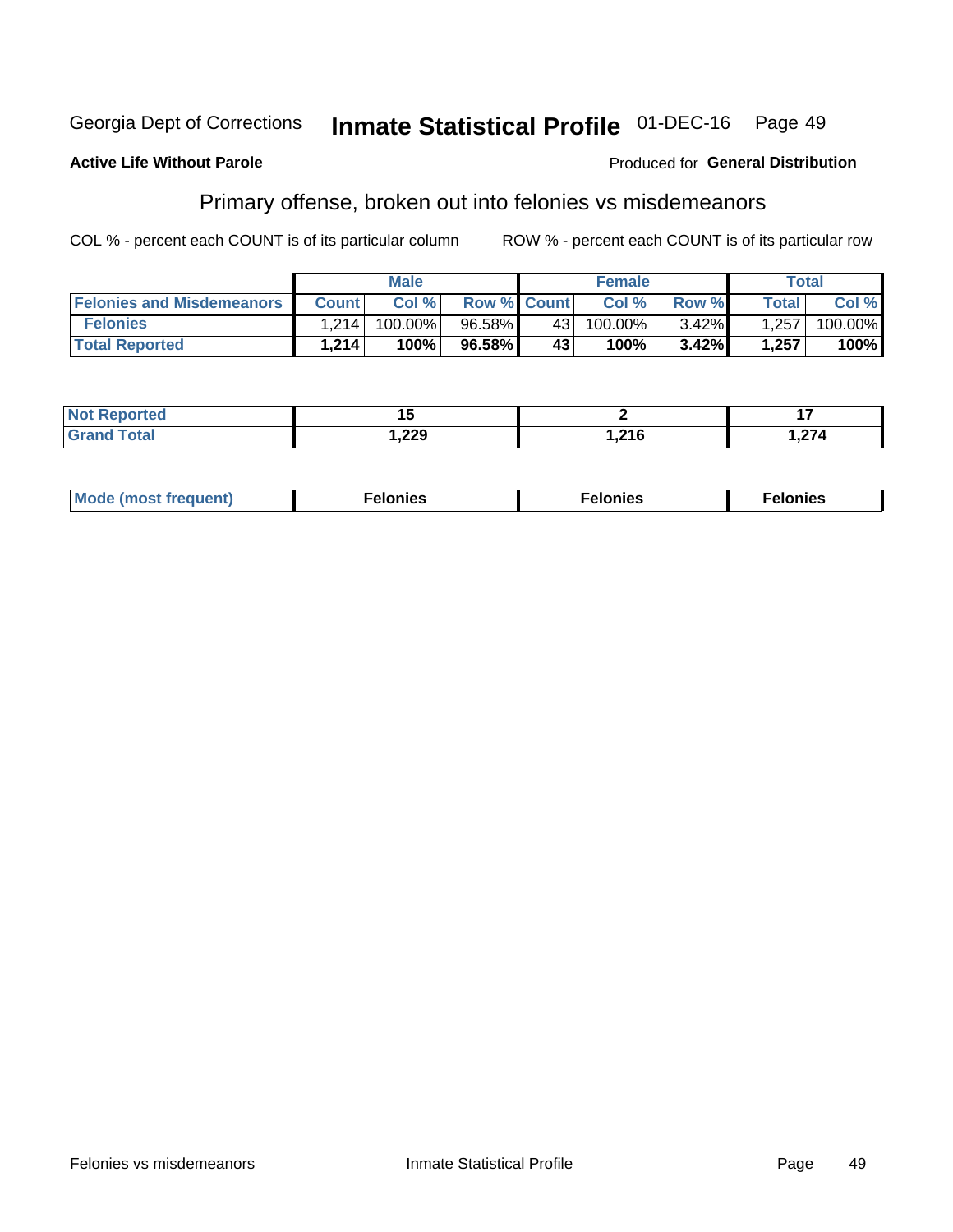#### **Inmate Statistical Profile 01-DEC-16** Page 50

### **Active Life Without Parole**

### Produced for General Distribution

# Primary offense, broken out into six broad crime categories

COL % - percent each COUNT is of its particular column

|                         |              | <b>Male</b> |         |                    | <b>Female</b> |          |              | <b>Total</b> |
|-------------------------|--------------|-------------|---------|--------------------|---------------|----------|--------------|--------------|
| <b>Crime Categories</b> | <b>Count</b> | Col %       |         | <b>Row % Count</b> | Col %         | Row %    | <b>Total</b> | Col %        |
| <b>Violent</b>          | 1,047        | 85.40%      | 95.97%  | 44                 | 97.78%        | $4.03\%$ | 1,091        | 85.84%       |
| <b>Sex Crime</b><br>2   | 167          | 13.62%      | 99.40%  |                    | 2.22%         | $.60\%$  | 168          | 13.22%       |
| <b>Drug</b><br>4        | 10           | .82%        | 100.00% |                    | .00%          |          | 10           | .79%         |
| <b>Other</b><br>6       | 2            | .16%        | 100.00% |                    | .00%          |          | ົ            | .16%         |
| <b>Total Reported</b>   | 1,226        | 100%        | 96.46%  | 45                 | 100%          | 3.54%    | 1,271        | 100%         |

| المتعاقب<br><b>NOT KEDITY</b><br>ortea<br>$\sim$ |            |        |  |  |
|--------------------------------------------------|------------|--------|--|--|
| $T0+0'$                                          | ാറ<br>322, | $\sim$ |  |  |

| <b>Mode (most frequent)</b> | <br>'iolent | Violent | --<br><b>Violent</b> |
|-----------------------------|-------------|---------|----------------------|
|                             |             |         |                      |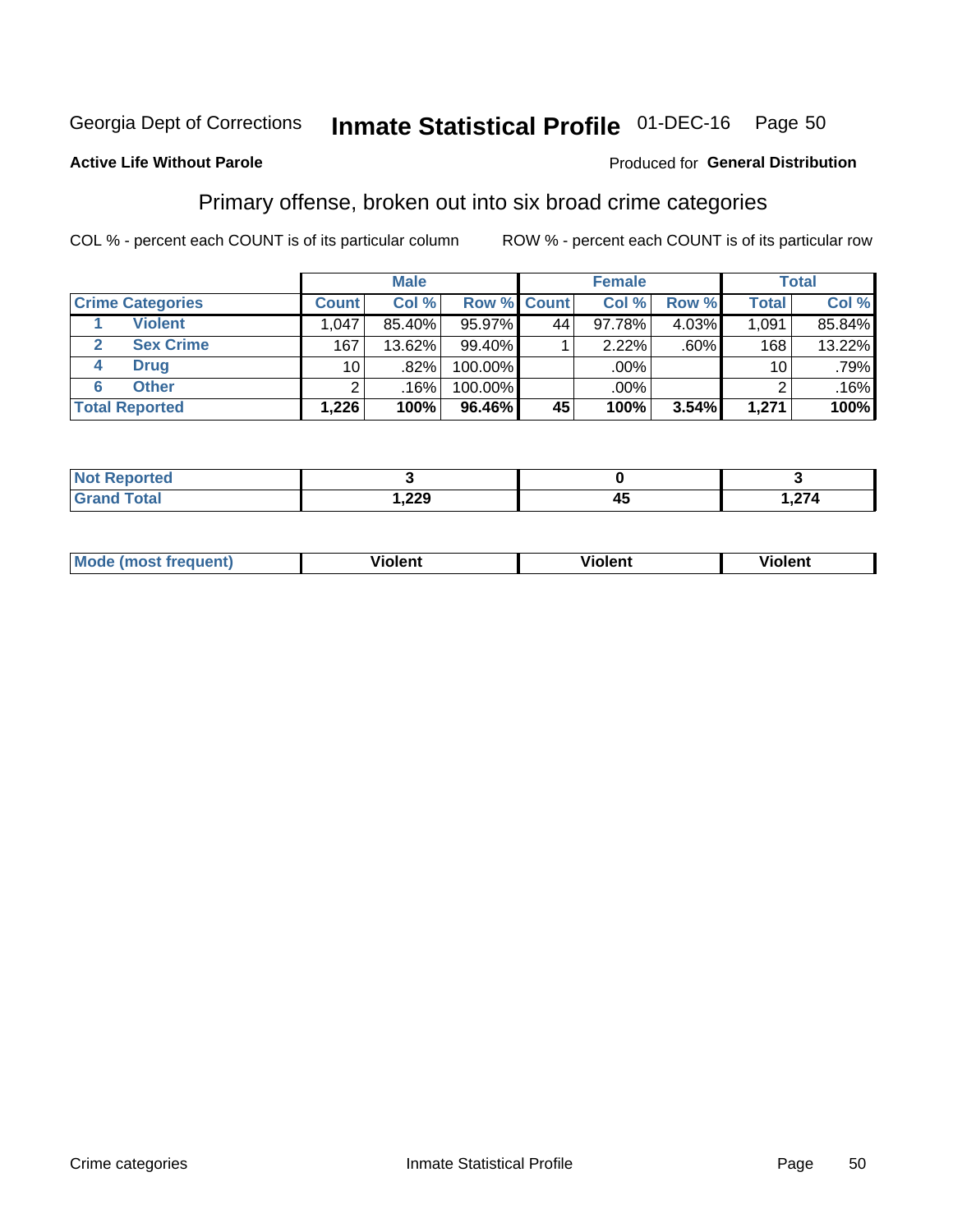# Inmate Statistical Profile 01-DEC-16 Page 51

### **Active Life Without Parole**

### Produced for General Distribution

# Primary offense, detailed offense code

COL % - percent each COUNT is of its particular column

|                                            |                | <b>Male</b>                |         |                | <b>Female</b> |       |                | <b>Total</b> |
|--------------------------------------------|----------------|----------------------------|---------|----------------|---------------|-------|----------------|--------------|
| <b>Primary Offense</b>                     | <b>Count</b>   | $\overline{\text{Col }^9}$ | Row %   | <b>Count</b>   | Col %         | Row % | <b>Total</b>   | Col %        |
| <b>Aggrav Child Molestation (2021)</b>     | 27             | 2.20%                      | 100.00% |                |               |       | 27             | 2.12%        |
| <b>Aggrav Sexual Battery (2009)</b>        | 7              | .57%                       | 100.00% |                |               |       | 7              | .55%         |
| <b>Aggrav Sodomy (2003)</b>                | 8              | .65%                       | 100.00% |                |               |       | 8              | .63%         |
| <b>Armed Robbery (1902)</b>                | 149            | 12.15%                     | 98.68%  | $\overline{2}$ | 4.44%         | 1.32% | 151            | 11.88%       |
| <b>Child Molestation (2019)</b>            | 6              | .49%                       | 100.00% |                |               |       | 6              | .47%         |
| <b>False Imprisonment (1308)</b>           |                | .08%                       | 100.00% |                |               |       |                | .08%         |
| <b>Hijacking Motor Vehicle (1911)</b>      |                | .08%                       | 100.00% |                |               |       |                | .08%         |
| Kidnapping (1311)                          | 83             | 6.77%                      | 100.00% |                |               |       | 83             | 6.53%        |
| <b>Murder (1101)</b>                       | 811            | 66.15%                     | 95.08%  | 42             | 93.33%        | 4.92% | 853            | 67.11%       |
| <b>Poss Firearm Convct Felon</b>           | $\overline{2}$ | .16%                       | 100.00% |                |               |       | 2              | .16%         |
| (2914)                                     |                |                            |         |                |               |       |                |              |
| Poss Of Cocaine (4022)                     | $\overline{2}$ | .16%                       | 100.00% |                |               |       | 2              | .16%         |
| <b>Poss Of Firearm Dur Crime</b><br>(2910) | 1              | .08%                       | 100.00% |                |               |       | 1              | .08%         |
| Poss W Int Dist Cocaine (4050)             |                | .08%                       | 100.00% |                |               |       |                | .08%         |
| <b>Rape (2001)</b>                         | 119            | 9.71%                      | 99.17%  |                | 2.22%         | .83%  | 120            | 9.44%        |
| S/D Cocaine (4021)                         | 2              | .16%                       | 100.00% |                |               |       | $\overline{2}$ | .16%         |
| S/D Cont Sub Public (4017)                 |                | .08%                       | 100.00% |                |               |       | 1              | .08%         |
| S/D Cont Sub School (4018)                 |                | .08%                       | 100.00% |                |               |       | 1              | .08%         |
| <b>Traf Cocaine 401+ Gm (4103)</b>         | 2              | .16%                       | 100.00% |                |               |       | $\overline{2}$ | .16%         |
| <b>Traf Methamph 28-199 Gm</b>             | 1              | .08%                       | 100.00% |                |               |       | 1              | .08%         |
| (4140)                                     |                |                            |         |                |               |       |                |              |
| <b>Traffick Sexual Servitude (1331)</b>    |                | .08%                       | 100.00% |                |               |       | 1              | .08%         |
| <b>Total Rported</b>                       | 1,226          | 100%                       | 96.46%  | 45             | 100%          | 3.54% | 1,271          | 100%         |

| <b>eported</b><br>NOT |        |     |       |
|-----------------------|--------|-----|-------|
| <b>Total</b>          | റററ    | - - | 07A   |
|                       | 377. . | ີ່™ | 1.Z74 |

| Mode (most frequent) | 1101 Murder | 1101 Murder | 1101 Murder |
|----------------------|-------------|-------------|-------------|
|                      |             |             |             |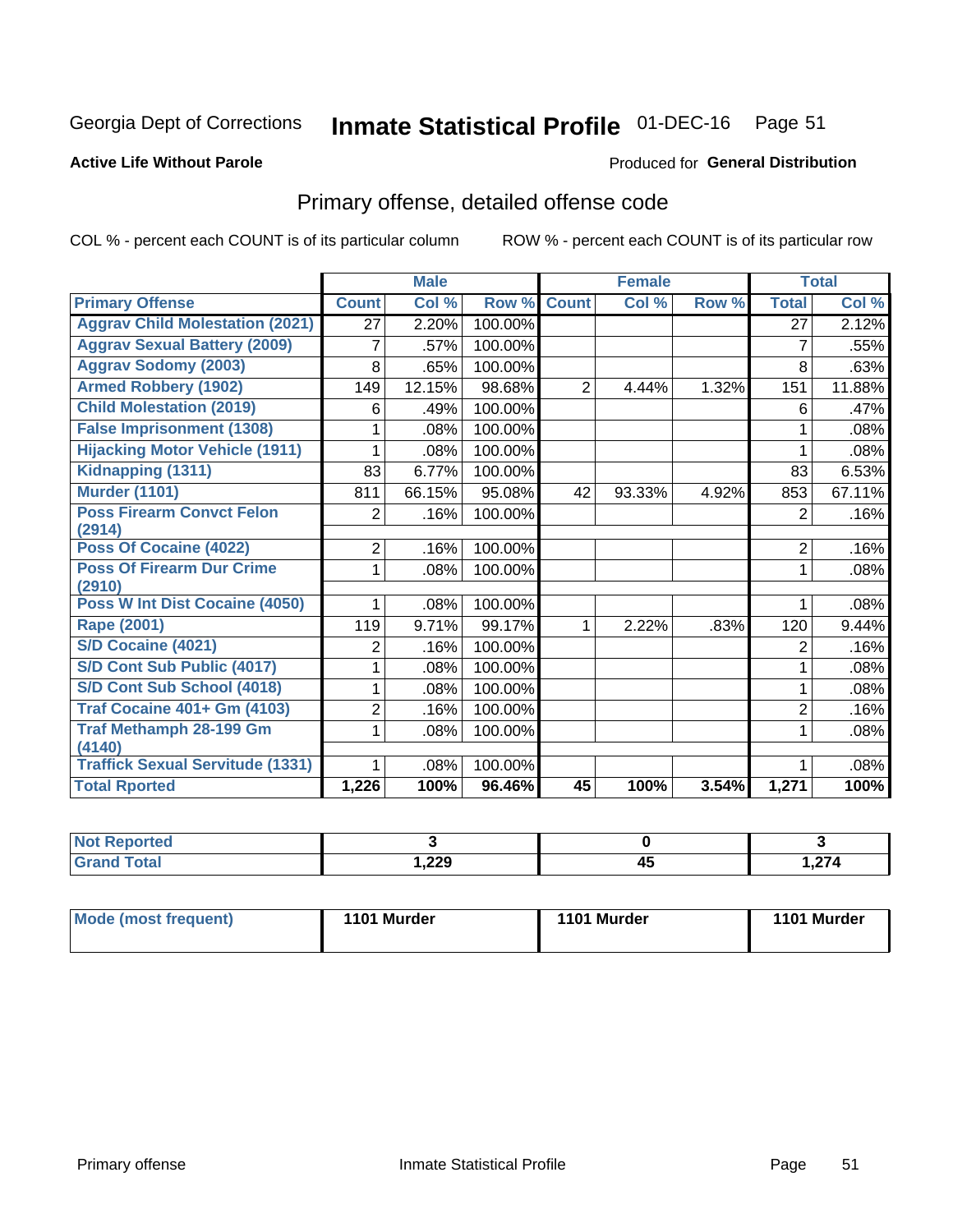# Inmate Statistical Profile 01-DEC-16 Page 52

### **Active Life Without Parole**

### Produced for General Distribution

# County of conviction of primary offense

COL % - percent each COUNT is of its particular column

|                                |                | <b>Male</b> |         |                | <b>Female</b> |        |                         | <b>Total</b> |
|--------------------------------|----------------|-------------|---------|----------------|---------------|--------|-------------------------|--------------|
| <b>County of Conviction</b>    | <b>Count</b>   | Col %       | Row %   | <b>Count</b>   | Col %         | Row %  | <b>Total</b>            | Col %        |
| 000<br><b>Unknown</b>          | 15             | 1.22%       | 88.24%  | 2              | 4.44%         | 11.76% | $\overline{17}$         | 1.33%        |
| <b>Appling County</b><br>001   | 3              | .24%        | 100.00% |                |               |        | 3                       | .24%         |
| <b>Atkinson County</b><br>002  | $\overline{c}$ | .16%        | 100.00% |                |               |        | $\overline{c}$          | .16%         |
| <b>Bacon County</b><br>003     | 4              | .33%        | 100.00% |                |               |        | 4                       | .31%         |
| <b>Baker County</b><br>004     | 1              | .08%        | 100.00% |                |               |        | 1                       | .08%         |
| <b>Baldwin County</b><br>005   | 5              | .41%        | 100.00% |                |               |        | 5                       | .39%         |
| <b>Banks County</b><br>006     | 1              | .08%        | 100.00% |                |               |        | $\mathbf{1}$            | .08%         |
| <b>Barrow County</b><br>007    | $\overline{7}$ | .57%        | 100.00% |                |               |        | $\overline{7}$          | .55%         |
| <b>Bartow County</b><br>008    | 6              | .49%        | 85.71%  | 1              | 2.22%         | 14.29% | 7                       | .55%         |
| <b>Ben Hill County</b><br>009  | 6              | .49%        | 100.00% |                |               |        | $\,6\,$                 | .47%         |
| <b>Berrien County</b><br>010   | $\overline{c}$ | .16%        | 100.00% |                |               |        | $\overline{c}$          | .16%         |
| <b>Bibb County</b><br>011      | 40             | 3.25%       | 95.24%  | $\overline{2}$ | 4.44%         | 4.76%  | 42                      | 3.30%        |
| <b>Bleckley County</b><br>012  | 1              | .08%        | 100.00% |                |               |        | $\mathbf{1}$            | .08%         |
| <b>Brantley County</b><br>013  | $\mathbf 2$    | .16%        | 100.00% |                |               |        | $\overline{2}$          | .16%         |
| <b>Brooks County</b><br>014    | $\overline{c}$ | .16%        | 100.00% |                |               |        | $\overline{2}$          | .16%         |
| <b>Bulloch County</b><br>016   | 6              | .49%        | 85.71%  | 1              | 2.22%         | 14.29% | $\overline{7}$          | .55%         |
| <b>Burke County</b><br>017     | 11             | .90%        | 100.00% |                |               |        | 11                      | .86%         |
| <b>Butts County</b><br>018     | 5              | .41%        | 100.00% |                |               |        | 5                       | .39%         |
| <b>Camden County</b><br>020    | $\overline{7}$ | .57%        | 100.00% |                |               |        | $\overline{7}$          | .55%         |
| <b>Candler County</b><br>021   | 1              | .08%        | 100.00% |                |               |        | 1                       | .08%         |
| <b>Carroll County</b><br>022   | 4              | .33%        | 100.00% |                |               |        | $\overline{\mathbf{4}}$ | .31%         |
| <b>Catoosa County</b><br>023   | 3              | .24%        | 75.00%  | $\mathbf 1$    | 2.22%         | 25.00% | $\overline{\mathbf{4}}$ | .31%         |
| <b>Chatham County</b><br>025   | 43             | 3.50%       | 97.73%  | 1              | 2.22%         | 2.27%  | 44                      | 3.45%        |
| <b>Chattooga County</b><br>027 | $\overline{2}$ | .16%        | 100.00% |                |               |        | $\overline{2}$          | .16%         |
| <b>Cherokee County</b><br>028  | 4              | .33%        | 100.00% |                |               |        | $\overline{\mathbf{4}}$ | .31%         |
| <b>Clarke County</b><br>029    | 23             | 1.87%       | 95.83%  | 1              | 2.22%         | 4.17%  | 24                      | 1.88%        |
| <b>Clay County</b><br>030      | 1              | .08%        | 100.00% |                |               |        | 1                       | .08%         |
| <b>Clayton County</b><br>031   | 58             | 4.72%       | 93.55%  | 4              | 8.89%         | 6.45%  | 62                      | 4.87%        |
| <b>Clinch County</b><br>032    | 1              | .08%        | 100.00% |                |               |        | 1                       | .08%         |
| <b>Cobb County</b><br>033      | 58             | 4.72%       | 98.31%  | 1              | 2.22%         | 1.69%  | 59                      | 4.63%        |
| <b>Coffee County</b><br>034    | $\overline{7}$ | .57%        | 100.00% |                |               |        | $\overline{7}$          | .55%         |
| 035<br><b>Colquitt County</b>  | 2              | .16%        | 100.00% |                |               |        | $\overline{c}$          | .16%         |
| <b>Columbia County</b><br>036  | 9              | .73%        | 81.82%  | $\overline{2}$ | 4.44%         | 18.18% | 11                      | .86%         |
| 037<br><b>Cook County</b>      | 5              | .41%        | 100.00% |                |               |        | 5                       | .39%         |
| <b>Coweta County</b><br>038    | $\overline{7}$ | .57%        | 100.00% |                |               |        | $\overline{7}$          | .55%         |
| <b>Crisp County</b><br>040     | 5              | .41%        | 100.00% |                |               |        | 5                       | .39%         |
| <b>Dade County</b><br>041      | 1              | .08%        | 100.00% |                |               |        | $\mathbf{1}$            | .08%         |
| <b>Dawson County</b><br>042    | $\overline{2}$ | .16%        | 100.00% |                |               |        | $\overline{2}$          | .16%         |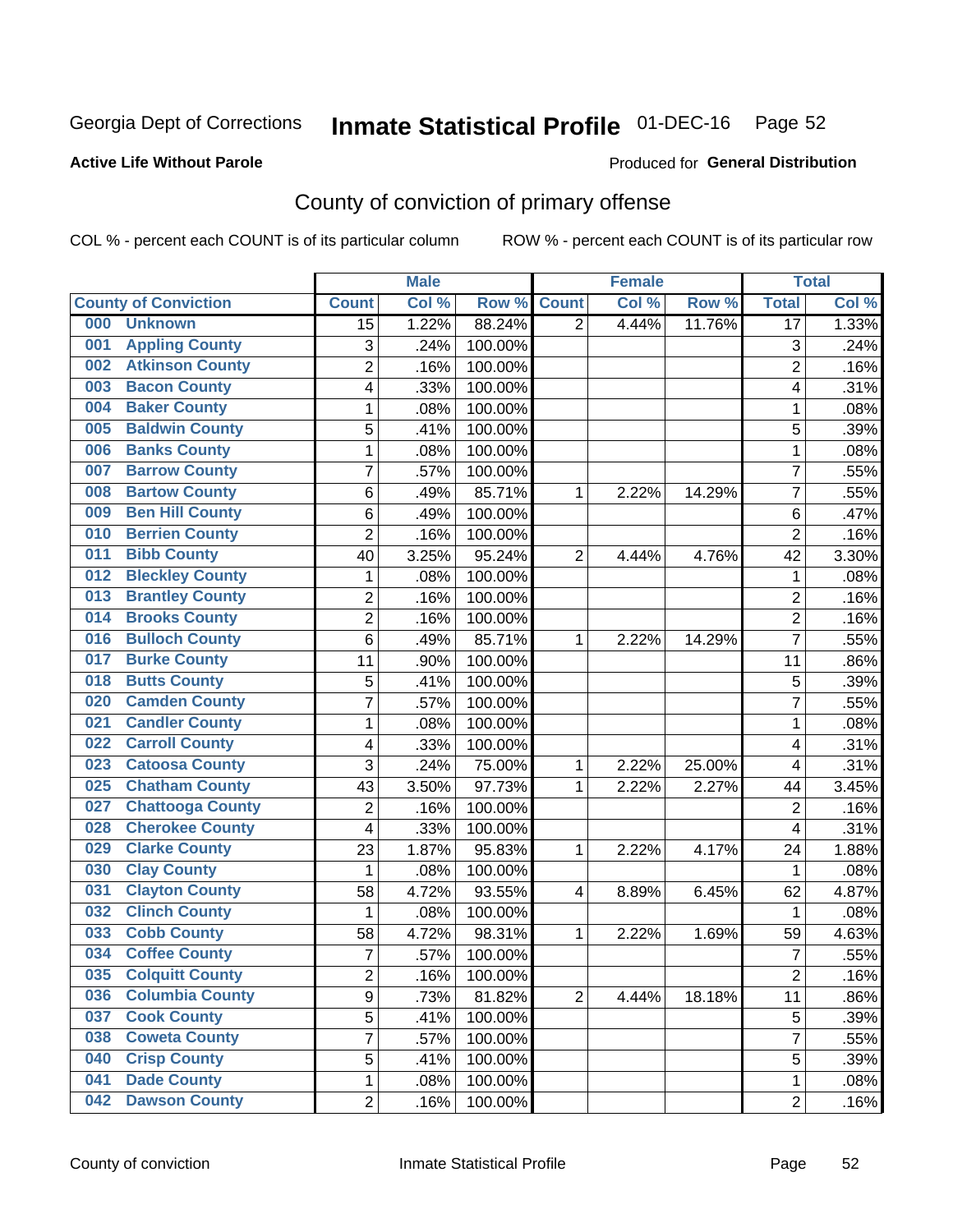# Inmate Statistical Profile 01-DEC-16 Page 53

### **Active Life Without Parole**

### Produced for General Distribution

# County of conviction of primary offense

COL % - percent each COUNT is of its particular column

|                                 |                           | <b>Male</b> |         |                | <b>Female</b> |        |                           | <b>Total</b> |
|---------------------------------|---------------------------|-------------|---------|----------------|---------------|--------|---------------------------|--------------|
| <b>County of Conviction</b>     | <b>Count</b>              | Col %       | Row %   | <b>Count</b>   | Col %         | Row %  | <b>Total</b>              | Col %        |
| <b>Decatur County</b><br>043    | 4                         | .33%        | 100.00% |                |               |        | 4                         | .31%         |
| <b>Dekalb County</b><br>044     | 103                       | 8.38%       | 99.04%  | 1              | 2.22%         | .96%   | 104                       | 8.16%        |
| <b>Dodge County</b><br>045      | 1                         | .08%        | 100.00% |                |               |        | 1                         | .08%         |
| <b>Dooly County</b><br>046      | $\overline{2}$            | .16%        | 100.00% |                |               |        | $\overline{2}$            | .16%         |
| <b>Dougherty County</b><br>047  | 28                        | 2.28%       | 96.55%  | 1              | 2.22%         | 3.45%  | 29                        | 2.28%        |
| <b>Douglas County</b><br>048    | 33                        | 2.69%       | 94.29%  | $\overline{2}$ | 4.44%         | 5.71%  | 35                        | 2.75%        |
| <b>Early County</b><br>049      | $\overline{c}$            | .16%        | 100.00% |                |               |        | $\overline{2}$            | .16%         |
| <b>Effingham County</b><br>051  | 5                         | .41%        | 100.00% |                |               |        | $\overline{5}$            | .39%         |
| <b>Elbert County</b><br>052     | 3                         | .24%        | 100.00% |                |               |        | 3                         | .24%         |
| <b>Emanuel County</b><br>053    | $\overline{7}$            | .57%        | 100.00% |                |               |        | $\overline{7}$            | .55%         |
| <b>Fayette County</b><br>056    | $\,6$                     | .49%        | 100.00% |                |               |        | 6                         | .47%         |
| <b>Floyd County</b><br>057      | 22                        | 1.79%       | 95.65%  | 1              | 2.22%         | 4.35%  | 23                        | 1.81%        |
| <b>Forsyth County</b><br>058    | 4                         | .33%        | 100.00% |                |               |        | 4                         | .31%         |
| <b>Franklin County</b><br>059   | 5                         | .41%        | 83.33%  | 1              | 2.22%         | 16.67% | 6                         | .47%         |
| <b>Fulton County</b><br>060     | 160                       | 13.02%      | 98.77%  | $\overline{2}$ | 4.44%         | 1.23%  | 162                       | 12.72%       |
| <b>Gilmer County</b><br>061     | $\overline{2}$            | .16%        | 100.00% |                |               |        | $\overline{2}$            | .16%         |
| <b>Glynn County</b><br>063      | 19                        | 1.55%       | 95.00%  | 1              | 2.22%         | 5.00%  | 20                        | 1.57%        |
| <b>Gordon County</b><br>064     | $\overline{7}$            | .57%        | 100.00% |                |               |        | $\overline{7}$            | .55%         |
| <b>Grady County</b><br>065      | $\overline{c}$            | .16%        | 100.00% |                |               |        | $\overline{2}$            | .16%         |
| <b>Greene County</b><br>066     | $\overline{2}$            | .16%        | 100.00% |                |               |        | $\overline{2}$            | .16%         |
| <b>Gwinnett County</b><br>067   | 43                        | 3.50%       | 93.48%  | 3              | 6.67%         | 6.52%  | 46                        | 3.61%        |
| <b>Habersham County</b><br>068  | $\overline{\mathbf{4}}$   | .33%        | 100.00% |                |               |        | 4                         | .31%         |
| <b>Hall County</b><br>069       | 21                        | 1.71%       | 84.00%  | 4              | 8.89%         | 16.00% | 25                        | 1.96%        |
| <b>Haralson County</b><br>071   | $\ensuremath{\mathsf{3}}$ | .24%        | 100.00% |                |               |        | $\ensuremath{\mathsf{3}}$ | .24%         |
| <b>Harris County</b><br>072     | $\overline{c}$            | .16%        | 100.00% |                |               |        | $\overline{2}$            | .16%         |
| <b>Hart County</b><br>073       | 3                         | .24%        | 100.00% |                |               |        | 3                         | .24%         |
| <b>Henry County</b><br>075      | 13                        | 1.06%       | 92.86%  | 1              | 2.22%         | 7.14%  | 14                        | 1.10%        |
| <b>Houston County</b><br>076    | 18                        | 1.46%       | 100.00% |                |               |        | 18                        | 1.41%        |
| <b>Irwin County</b><br>077      | $\mathbf{1}$              | .08%        | 100.00% |                |               |        | 1                         | .08%         |
| <b>Jackson County</b><br>078    | 11                        | .90%        | 100.00% |                |               |        | 11                        | .86%         |
| <b>Jasper County</b><br>079     | 1                         | .08%        | 100.00% |                |               |        | 1                         | .08%         |
| <b>Jeff Davis County</b><br>080 | 1                         | .08%        | 100.00% |                |               |        | 1                         | .08%         |
| <b>Jefferson County</b><br>081  | 6                         | .49%        | 100.00% |                |               |        | 6                         | .47%         |
| <b>Jenkins County</b><br>082    | 3                         | .24%        | 100.00% |                |               |        | 3                         | .24%         |
| <b>Johnson County</b><br>083    | 1                         | .08%        | 100.00% |                |               |        | 1                         | .08%         |
| <b>Jones County</b><br>084      | $\overline{c}$            | .16%        | 66.67%  | 1              | 2.22%         | 33.33% | 3                         | .24%         |
| <b>Lanier County</b><br>086     | $\mathbf 1$               | .08%        | 100.00% |                |               |        | 1                         | .08%         |
| <b>Laurens County</b><br>087    | $\overline{\mathbf{4}}$   | .33%        | 100.00% |                |               |        | $\overline{\mathbf{4}}$   | .31%         |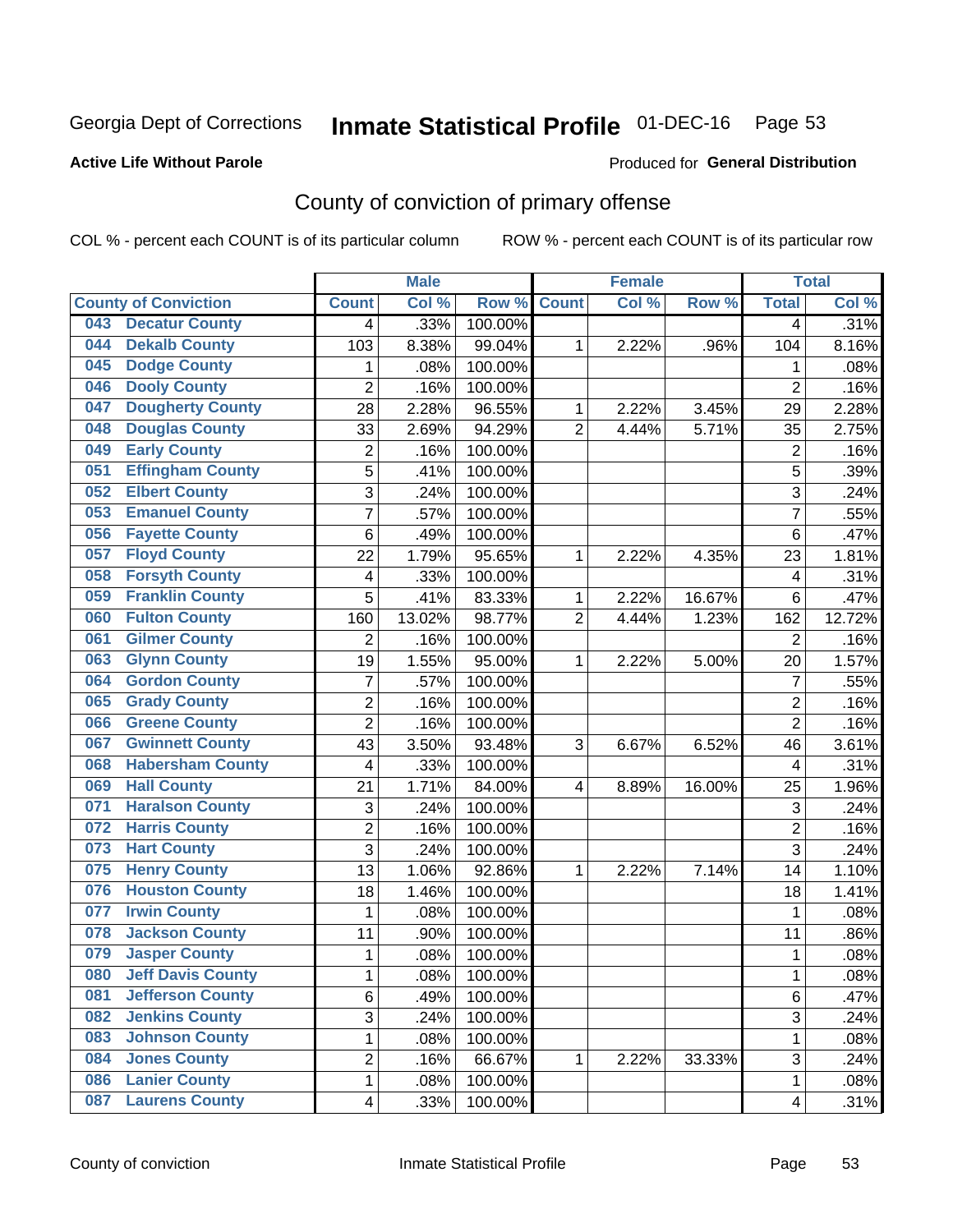# Inmate Statistical Profile 01-DEC-16 Page 54

### **Active Life Without Parole**

### Produced for General Distribution

# County of conviction of primary offense

COL % - percent each COUNT is of its particular column

|                                            |              |                | <b>Male</b> |                  |                | <b>Female</b> |        |                | <b>Total</b> |
|--------------------------------------------|--------------|----------------|-------------|------------------|----------------|---------------|--------|----------------|--------------|
| <b>County of Conviction</b>                | <b>Count</b> |                | Col %       | Row <sup>%</sup> | <b>Count</b>   | Col %         | Row %  | <b>Total</b>   | Col %        |
| <b>Lee County</b><br>088                   |              | 3              | .24%        | 100.00%          |                |               |        | 3              | .24%         |
| <b>Liberty County</b><br>089               |              | 6              | .49%        | 100.00%          |                |               |        | 6              | .47%         |
| <b>Long County</b><br>091                  |              | 6              | .49%        | 100.00%          |                |               |        | 6              | .47%         |
| <b>Lowndes County</b><br>092               |              | 8              | .65%        | 100.00%          |                |               |        | 8              | .63%         |
| <b>Marion County</b><br>096                |              | 1              | .08%        | 100.00%          |                |               |        | 1              | .08%         |
| <b>Mcduffie County</b><br>097              |              | 3              | .24%        | 100.00%          |                |               |        | 3              | .24%         |
| <b>Miller County</b><br>100                |              | 1              | .08%        | 100.00%          |                |               |        | 1              | .08%         |
| <b>Mitchell County</b><br>101              |              | 1              | .08%        | 100.00%          |                |               |        | 1              | .08%         |
| <b>Monroe County</b><br>102                |              | 6              | .49%        | 100.00%          |                |               |        | 6              | .47%         |
| <b>Morgan County</b><br>104                |              | 1              | .08%        | 100.00%          |                |               |        | 1              | .08%         |
| <b>Murray County</b><br>105                |              | 3              | .24%        | 100.00%          |                |               |        | 3              | .24%         |
| <b>Muscogee County</b><br>106              | 35           |                | 2.85%       | 97.22%           | 1              | 2.22%         | 2.78%  | 36             | 2.83%        |
| <b>Newton County</b><br>107                | 12           |                | .98%        | 85.71%           | $\overline{2}$ | 4.44%         | 14.29% | 14             | 1.10%        |
| <b>Oglethorpe County</b><br>109            |              | 1              | .08%        | 100.00%          |                |               |        | 1              | .08%         |
| <b>Paulding County</b><br>110              |              | 4              | .33%        | 100.00%          |                |               |        | 4              | .31%         |
| <b>Pickens County</b><br>112               |              | $\overline{2}$ | .16%        | 100.00%          |                |               |        | $\overline{2}$ | .16%         |
| <b>Pierce County</b><br>113                |              | 1              | .08%        | 100.00%          |                |               |        | 1              | .08%         |
| <b>Pike County</b><br>$\overline{114}$     |              | 4              | .33%        | 66.67%           | $\overline{2}$ | 4.44%         | 33.33% | 6              | .47%         |
| <b>Polk County</b><br>$\overline{115}$     |              | 3              | .24%        | 100.00%          |                |               |        | 3              | .24%         |
| <b>Pulaski County</b><br>116               |              | 1              | .08%        | 100.00%          |                |               |        | 1              | .08%         |
| <b>Putnam County</b><br>117                |              | 7              | .57%        | 100.00%          |                |               |        | $\overline{7}$ | .55%         |
| <b>Rabun County</b><br>119                 |              | 1              | .08%        | 100.00%          |                |               |        | 1              | .08%         |
| <b>Randolph County</b><br>120              |              | $\overline{2}$ | .16%        | 100.00%          |                |               |        | $\overline{2}$ | .16%         |
| <b>Richmond County</b><br>121              | 60           |                | 4.88%       | 96.77%           | $\overline{2}$ | 4.44%         | 3.23%  | 62             | 4.87%        |
| <b>Rockdale County</b><br>122              |              | 8              | .65%        | 100.00%          |                |               |        | 8              | .63%         |
| <b>Seminole County</b><br>125              |              | $\overline{2}$ | .16%        | 100.00%          |                |               |        | $\overline{2}$ | .16%         |
| <b>Spalding County</b><br>126              | 14           |                | 1.14%       | 100.00%          |                |               |        | 14             | 1.10%        |
| <b>Stephens County</b><br>127              |              | 3              | .24%        | 100.00%          |                |               |        | 3              | .24%         |
| <b>Sumter County</b><br>129                |              | 2              | .16%        | 100.00%          |                |               |        | $\overline{2}$ | .16%         |
| <b>Taliaferro County</b><br>131            |              | 1              | .08%        | 100.00%          |                |               |        | 1              | .08%         |
| <b>Tattnall County</b><br>$\overline{132}$ |              | 4              | .33%        | 80.00%           | 1              | 2.22%         | 20.00% | 5              | .39%         |
| 133<br><b>Taylor County</b>                |              | 2              | .16%        | 100.00%          |                |               |        | 2              | .16%         |
| <b>Terrell County</b><br>135               |              | $\overline{2}$ | .16%        | 100.00%          |                |               |        | $\overline{2}$ | .16%         |
| <b>Thomas County</b><br>136                |              | 6              | .49%        | 100.00%          |                |               |        | 6              | .47%         |
| <b>Tift County</b><br>137                  |              | 7              | .57%        | 100.00%          |                |               |        | $\overline{7}$ | .55%         |
| <b>Toombs County</b><br>138                |              | 9              | .73%        | 100.00%          |                |               |        | 9              | .71%         |
| <b>Towns County</b><br>139                 |              | 1              | .08%        | 100.00%          |                |               |        | 1              | .08%         |
| <b>140 Treutlen County</b>                 |              | 5              | .41%        | 100.00%          |                |               |        | 5              | .39%         |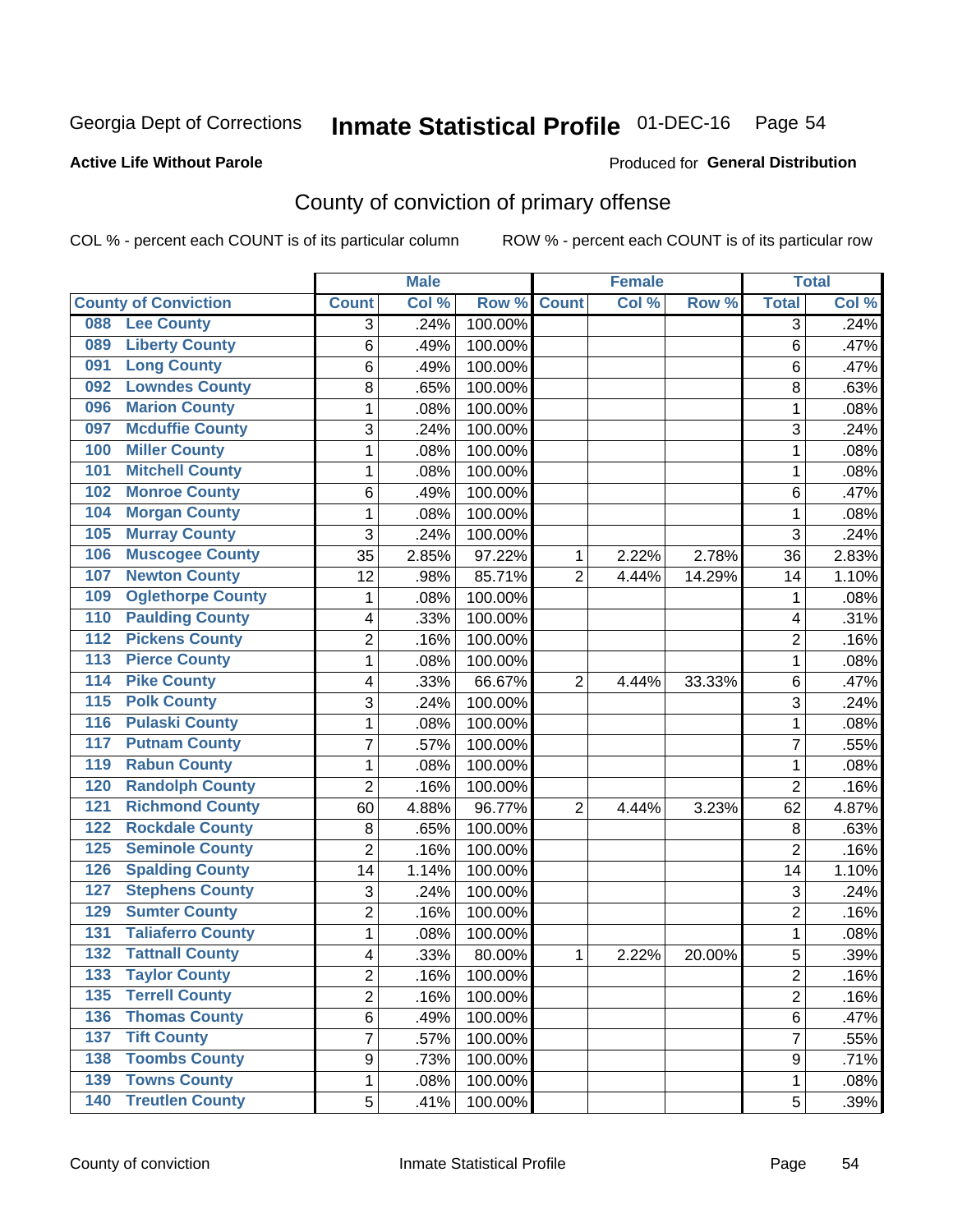# Inmate Statistical Profile 01-DEC-16 Page 55

### **Active Life Without Parole**

### Produced for General Distribution

# County of conviction of primary offense

COL % - percent each COUNT is of its particular column

|                                 |                | <b>Male</b> |         |              | <b>Female</b> |        |              | <b>Total</b> |
|---------------------------------|----------------|-------------|---------|--------------|---------------|--------|--------------|--------------|
| <b>County of Conviction</b>     | <b>Count</b>   | Col %       | Row %   | <b>Count</b> | Col %         | Row %  | <b>Total</b> | Col %        |
| <b>Troup County</b><br>141      | 6              | .49%        | 85.71%  |              | 2.22%         | 14.29% |              | .55%         |
| <b>Turner County</b><br>142     | 2              | .16%        | 100.00% |              |               |        | 2            | .16%         |
| <b>Twiggs County</b><br>143     |                | .08%        | 100.00% |              |               |        |              | .08%         |
| <b>Upson County</b><br>145      | 5              | .41%        | 100.00% |              |               |        | 5            | .39%         |
| <b>Walker County</b><br>146     | 6              | .49%        | 85.71%  |              | 2.22%         | 14.29% |              | .55%         |
| <b>Walton County</b><br>147     | 15             | 1.22%       | 100.00% |              |               |        | 15           | 1.18%        |
| <b>Ware County</b><br>148       | 13             | 1.06%       | 100.00% |              |               |        | 13           | 1.02%        |
| <b>Warren County</b><br>149     |                | .08%        | 100.00% |              |               |        |              | .08%         |
| <b>Washington County</b><br>150 | 4              | .33%        | 100.00% |              |               |        | 4            | .31%         |
| <b>Wayne County</b><br>151      | 7              | .57%        | 100.00% |              |               |        | 7            | .55%         |
| <b>Whitfield County</b><br>155  | 11             | .90%        | 91.67%  |              | 2.22%         | 8.33%  | 12           | .94%         |
| <b>Wilkes County</b><br>157     |                | .08%        | 100.00% |              |               |        |              | .08%         |
| <b>Worth County</b><br>159      | $\overline{2}$ | .16%        | 100.00% |              |               |        | 2            | .16%         |
| <b>Total Rported</b>            | 1,229          | 100%        | 96.47%  | 45           | 100%          | 3.53%  | 1,274        | 100%         |

| rеr   |       |          |             |
|-------|-------|----------|-------------|
| _____ | 229,، | . .<br>∼ | 274<br>,414 |

|  | <b>Mode (most frequent)</b> | <b>Fulton County</b> | <b>Hall County</b> | <b>Fulton County</b> |
|--|-----------------------------|----------------------|--------------------|----------------------|
|--|-----------------------------|----------------------|--------------------|----------------------|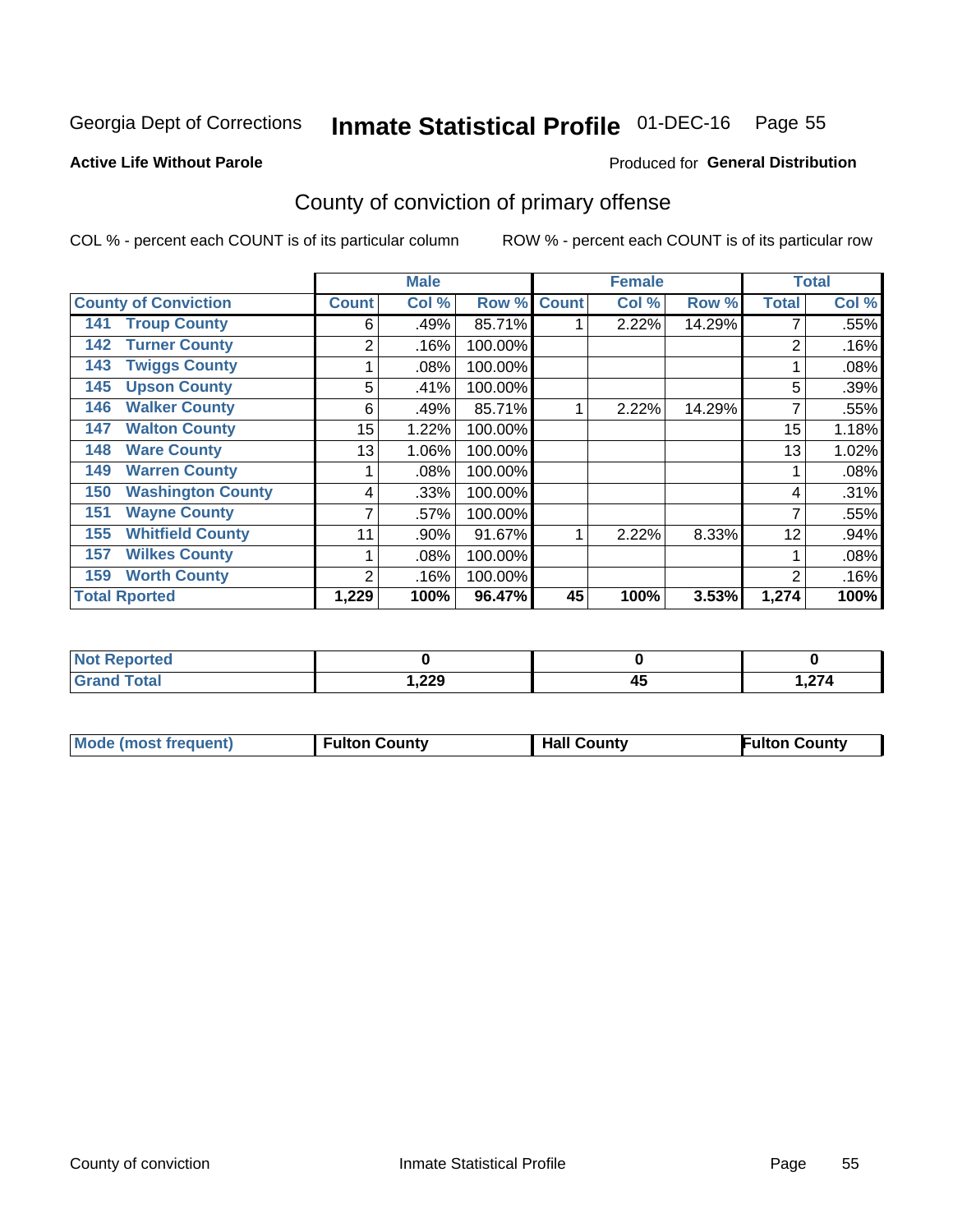## Georgia Dept of Corrections **Active Life Without Parole**

# Inmate Statistical Profile 01-DEC-16 Page 56

Produced for General Distribution

# Circuit of conviction of primary offense

COL % - percent each COUNT is of its particular column ROW % - percent each COUNT is of its particular row

|                         |                                 |              | <b>Male</b> |         |                         | <b>Female</b> |        |              | <b>Total</b> |
|-------------------------|---------------------------------|--------------|-------------|---------|-------------------------|---------------|--------|--------------|--------------|
|                         | <b>Circuit of Conviction</b>    | <b>Count</b> | Col %       | Row %   | <b>Count</b>            | Col %         | Row %  | <b>Total</b> | Col %        |
| 1                       | <b>Alapaha Circuit</b>          | 11           | .91%        | 100.00% |                         |               |        | 11           | .88%         |
| $\overline{2}$          | <b>Alcovy Circuit</b>           | 27           | 2.22%       | 93.10%  | $\overline{2}$          | 4.65%         | 6.90%  | 29           | 2.31%        |
| $\overline{3}$          | <b>Atlanta Circuit</b>          | 160          | 13.18%      | 98.77%  | $\overline{2}$          | 4.65%         | 1.23%  | 162          | 12.89%       |
| 4                       | <b>Atlantic Circuit</b>         | 16           | 1.32%       | 94.12%  | 1                       | 2.33%         | 5.88%  | 17           | 1.35%        |
| $\overline{5}$          | <b>Augusta Circuit</b>          | 80           | 6.59%       | 95.24%  | 4                       | 9.30%         | 4.76%  | 84           | 6.68%        |
| $\overline{\bf{6}}$     | <b>Blue Ridge Circuit</b>       | 4            | .33%        | 100.00% |                         |               |        | 4            | .32%         |
| 7                       | <b>Brunswick Circuit</b>        | 37           | 3.05%       | 97.37%  | 1                       | 2.33%         | 2.63%  | 38           | 3.02%        |
| $\overline{\mathbf{8}}$ | <b>Chattahoochee Circuit</b>    | 40           | 3.29%       | 97.56%  | 1                       | 2.33%         | 2.44%  | 41           | 3.26%        |
| $\overline{9}$          | <b>Cherokee Circuit</b>         | 13           | 1.07%       | 92.86%  | 1                       | 2.33%         | 7.14%  | 14           | 1.11%        |
| 10                      | <b>Clayton Circuit</b>          | 58           | 4.78%       | 93.55%  | 4                       | 9.30%         | 6.45%  | 62           | 4.93%        |
| $\overline{11}$         | <b>Cobb Circuit</b>             | 58           | 4.78%       | 98.31%  | $\mathbf{1}$            | 2.33%         | 1.69%  | 59           | 4.69%        |
| $\overline{12}$         | <b>Conasauga Circuit</b>        | 14           | 1.15%       | 93.33%  | 1                       | 2.33%         | 6.67%  | 15           | 1.19%        |
| 13                      | <b>Cordele Circuit</b>          | 13           | 1.07%       | 100.00% |                         |               |        | 13           | 1.03%        |
| 14                      | <b>Coweta Circuit</b>           | 17           | 1.40%       | 94.44%  | 1                       | 2.33%         | 5.56%  | 18           | 1.43%        |
| $\overline{15}$         | <b>Dougherty Circuit</b>        | 28           | 2.31%       | 96.55%  | 1                       | 2.33%         | 3.45%  | 29           | 2.31%        |
| 16                      | <b>Dublin Circuit</b>           | 11           | .91%        | 100.00% |                         |               |        | 11           | .88%         |
| 17                      | <b>Eastern Circuit</b>          | 43           | 3.54%       | 97.73%  | 1                       | 2.33%         | 2.27%  | 44           | 3.50%        |
| $\overline{18}$         | <b>Flint Circuit</b>            | 13           | 1.07%       | 92.86%  | 1                       | 2.33%         | 7.14%  | 14           | 1.11%        |
| 19                      | <b>Griffin Circuit</b>          | 29           | 2.39%       | 93.55%  | $\overline{2}$          | 4.65%         | 6.45%  | 31           | 2.47%        |
| $\overline{20}$         | <b>Gwinnett Circuit</b>         | 43           | 3.54%       | 93.48%  | 3                       | 6.98%         | 6.52%  | 46           | 3.66%        |
| $\overline{21}$         | <b>Houston Circuit</b>          | 18           | 1.48%       | 100.00% |                         |               |        | 18           | 1.43%        |
| $\overline{22}$         | <b>Lookout Mountain Circuit</b> | 12           | .99%        | 85.71%  | $\overline{2}$          | 4.65%         | 14.29% | 14           | 1.11%        |
| 23                      | <b>Macon Circuit</b>            | 40           | 3.29%       | 95.24%  | $\overline{2}$          | 4.65%         | 4.76%  | 42           | 3.34%        |
| $\overline{24}$         | <b>Middle Circuit</b>           | 27           | 2.22%       | 100.00% |                         |               |        | 27           | 2.15%        |
| $\overline{25}$         | <b>Mountain Circuit</b>         | 8            | .66%        | 100.00% |                         |               |        | $\,8\,$      | .64%         |
| 26                      | <b>Northeastern Circuit</b>     | 23           | 1.89%       | 85.19%  | $\overline{\mathbf{4}}$ | 9.30%         | 14.81% | 27           | 2.15%        |
| $\overline{27}$         | <b>Northern Circuit</b>         | 12           | .99%        | 92.31%  | 1                       | 2.33%         | 7.69%  | 13           | 1.03%        |
| 28                      | <b>Ocmulgee Circuit</b>         | 18           | 1.48%       | 94.74%  | 1                       | 2.33%         | 5.26%  | 19           | 1.51%        |
| 29                      | <b>Oconee Circuit</b>           | 3            | .25%        | 100.00% |                         |               |        | 3            | .24%         |
| 30                      | <b>Ogeechee Circuit</b>         | 14           | 1.15%       | 93.33%  | 1                       | 2.33%         | 6.67%  | 15           | 1.19%        |
| $\overline{31}$         | <b>Pataula Circuit</b>          | 10           | .82%        | 100.00% |                         |               |        | 10           | .80%         |
| 32                      | <b>Piedmont Circuit</b>         | 19           | 1.57%       | 100.00% |                         |               |        | 19           | 1.51%        |
| 33                      | <b>Rome Circuit</b>             | 22           | 1.81%       | 95.65%  | $\mathbf{1}$            | 2.33%         | 4.35%  | 23           | 1.83%        |
| 34                      | <b>South Georgia Circuit</b>    | 8            | .66%        | 100.00% |                         |               |        | 8            | .64%         |
| 35                      | <b>Southern Circuit</b>         | 18           | 1.48%       | 100.00% |                         |               |        | 18           | 1.43%        |
| 36                      | <b>Southwestern Circuit</b>     | 5            | .41%        | 100.00% |                         |               |        | 5            | .40%         |
| 37                      | <b>Stone Mountain Circuit</b>   | 103          | 8.48%       | 99.04%  | 1                       | 2.33%         | .96%   | 104          | 8.27%        |
| 38                      | <b>Tallapoosa Circuit</b>       | 6            | .49%        | 100.00% |                         |               |        | 6            | .48%         |
| 39                      | <b>Tifton Circuit</b>           | 12           | .99%        | 100.00% |                         |               |        | 12           | .95%         |
| 40                      | <b>Toombs Circuit</b>           | 6            | .49%        | 100.00% |                         |               |        | 6            | .48%         |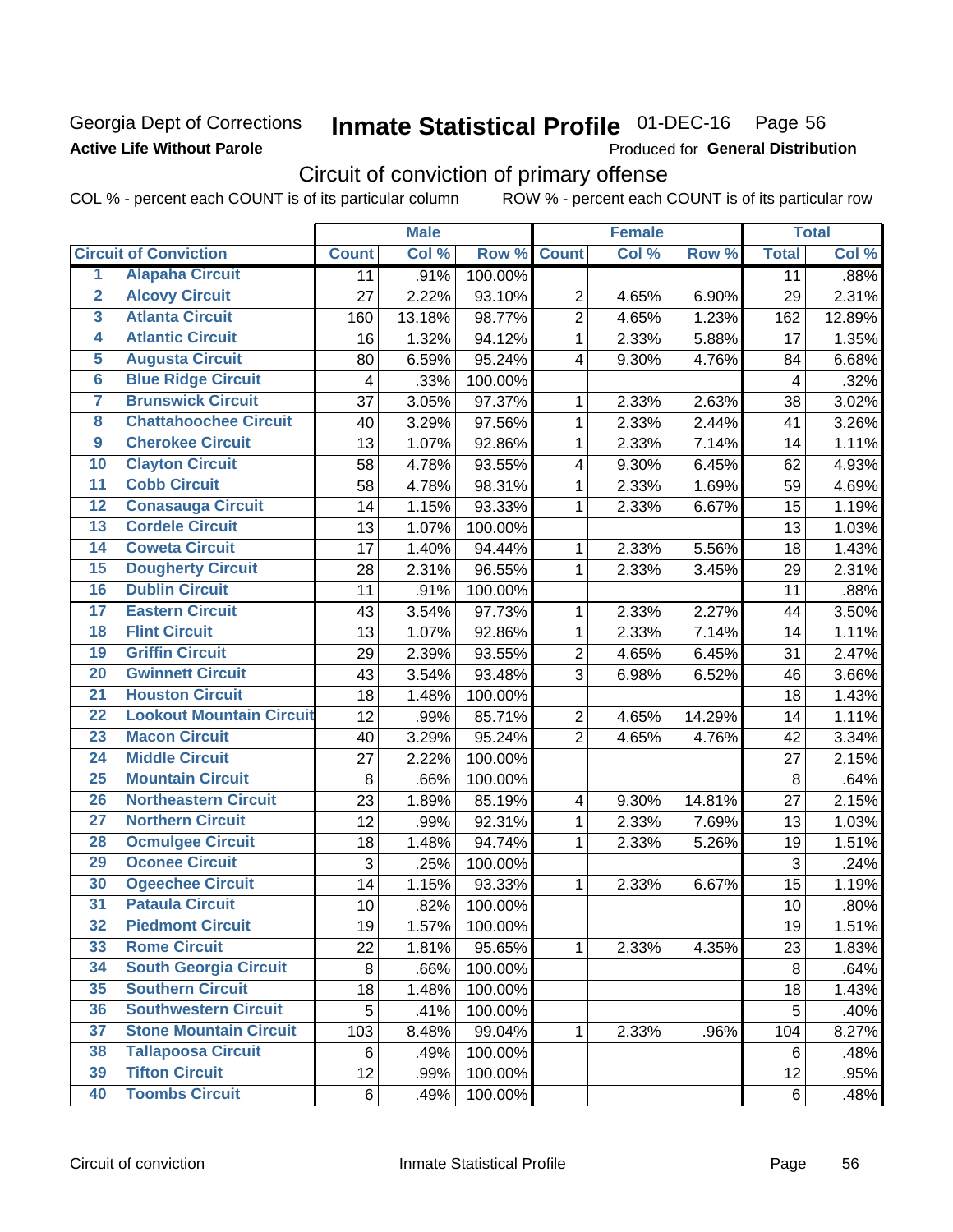# Georgia Dept of Corrections **Active Life Without Parole**

# Inmate Statistical Profile 01-DEC-16 Page 57

Produced for General Distribution

# Circuit of conviction of primary offense

COL % - percent each COUNT is of its particular column ROW % - percent each COUNT is of its particular row

|    |                                  |              | <b>Male</b>    |         |              | <b>Female</b> |       |              | <b>Total</b>   |
|----|----------------------------------|--------------|----------------|---------|--------------|---------------|-------|--------------|----------------|
|    | <b>Circuit of Conviction</b>     | <b>Count</b> | Col %          | Row %   | <b>Count</b> | Col %         | Row % | <b>Total</b> | Col%           |
| 41 | <b>Waycross Circuit</b>          | 27           | 2.22%          | 100.00% |              |               |       | 27           | 2.15%          |
| 42 | <b>Western Circuit</b>           | 23           | 1.89%          | 95.83%  |              | 2.33%         | 4.17% | 24           | 1.91%          |
| 43 | <b>Rockdale Circuit</b>          | 8            | .66%           | 100.00% |              |               |       | 8            | .64%           |
| 44 | <b>Douglas Circuit</b>           | 33           | 2.72%          | 94.29%  | 2            | 4.65%         | 5.71% | 35           | 2.78%          |
| 45 | <b>Appalachian Circuit</b>       | 4            | .33%           | 100.00% |              |               |       | 4            | .32%           |
| 46 | <b>Enotah Circuit</b>            |              | .08%           | 100.00% |              |               |       |              | .08%           |
| 47 | <b>Bell-Forsyth J.C.</b>         | 4            | .33%           | 100.00% |              |               |       | 4            | .32%           |
| 48 | <b>Towaliga Judicial Circuit</b> | 11           | .91%           | 100.00% |              |               |       | 11           | .88%           |
| 49 | <b>Paulding Circuit</b>          | 4            | .33%           | 100.00% |              |               |       | 4            | .32%           |
|    | <b>Total Rported</b>             | 1,214        | 100%           | 96.58%  | 43           | 100%          | 3.42% | 1,257        | 100%           |
|    | <b>Not Reported</b>              |              | 15             |         |              | $\mathbf{2}$  |       |              | 17             |
|    | <b>Grand Total</b>               |              | 1,229          |         |              | 45            |       |              | 1,274          |
|    | <b>Mode (most frequent)</b>      |              | <b>Atlanta</b> |         |              | Augusta       |       |              | <b>Atlanta</b> |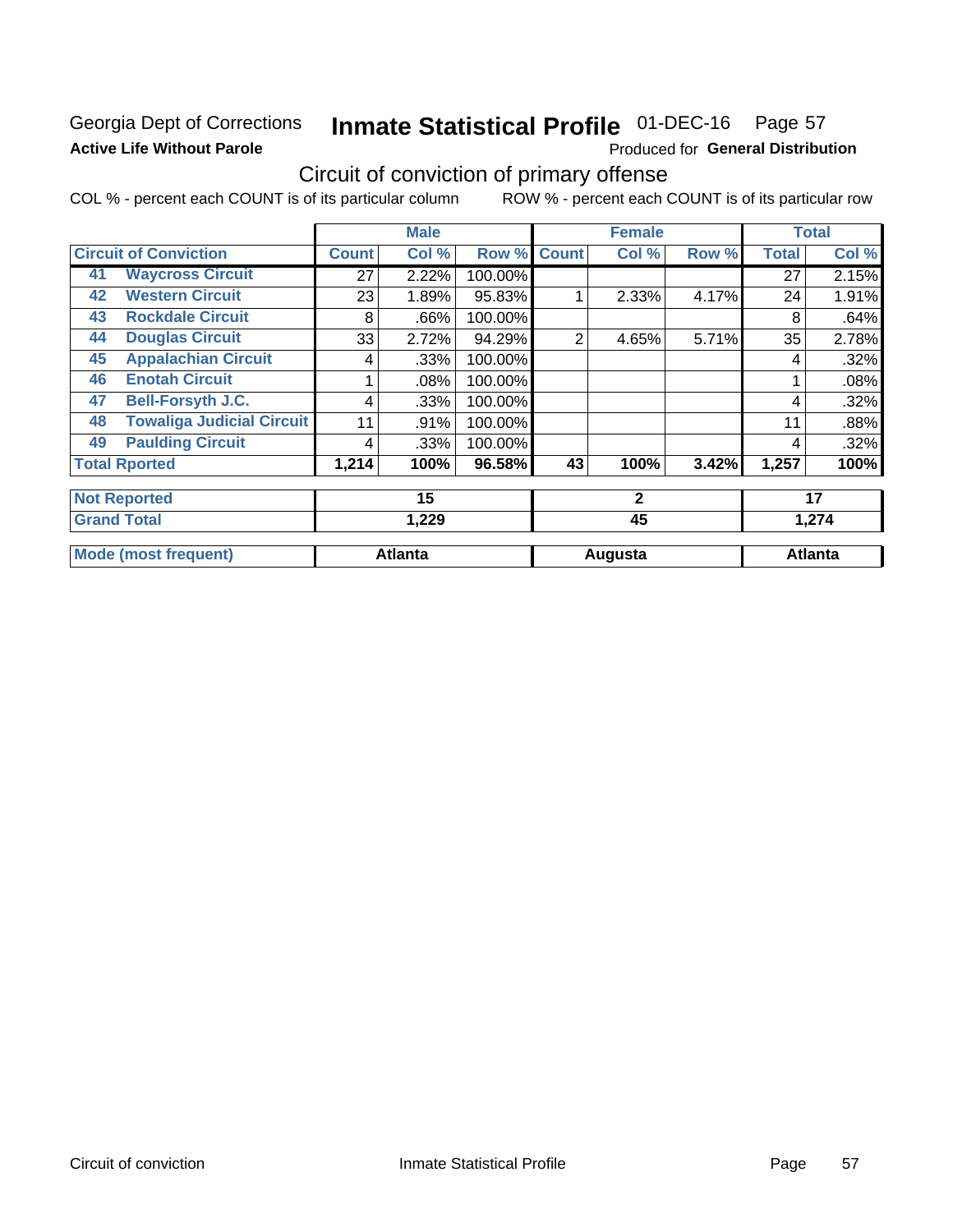## **Active Life Without Parole**

## Produced for General Distribution

# Years served (jail + prison) in this incarceration

COL % - percent each COUNT is of its particular column

|                       |                 | <b>Male</b> |         |                | <b>Female</b> |       |                 | <b>Total</b> |
|-----------------------|-----------------|-------------|---------|----------------|---------------|-------|-----------------|--------------|
| <b>Years Served</b>   | <b>Count</b>    | Col %       | Row %   | <b>Count</b>   | Col %         | Row % | <b>Total</b>    | Col %        |
| Less than one year    | $\overline{50}$ | 4.08%       | 94.34%  | $\overline{3}$ | 6.67%         | 5.66% | $\overline{53}$ | 4.17%        |
| 1 to 1.99 years       | 63              | 5.14%       | 96.92%  | 2              | 4.44%         | 3.08% | 65              | 5.11%        |
| 2 to 2.99 years       | 83              | 6.77%       | 93.26%  | 6              | 13.33%        | 6.74% | 89              | 7.00%        |
| 3 to 3.99 years       | 105             | 8.56%       | 92.92%  | 8              | 17.78%        | 7.08% | 113             | 8.89%        |
| 4 to 4.99 years       | 97              | 7.91%       | 93.27%  | 7              | 15.56%        | 6.73% | 104             | 8.18%        |
| $5$ to $5.99$ years   | 92              | 7.50%       | 96.84%  | 3              | 6.67%         | 3.16% | 95              | 7.47%        |
| 6 to 6.99 years       | 72              | 5.87%       | 94.74%  | 4              | 8.89%         | 5.26% | 76              | 5.98%        |
| 7 to 7.99 years       | 53              | 4.32%       | 98.15%  | 1              | 2.22%         | 1.85% | 54              | 4.25%        |
| 8 to 8.99 years       | 45              | 3.67%       | 97.83%  | $\mathbf{1}$   | 2.22%         | 2.17% | 46              | 3.62%        |
| 9 to 9.99 years       | 50              | 4.08%       | 100.00% |                |               |       | 50              | 3.93%        |
| 10 to 10.99 years     | 27              | 2.20%       | 93.10%  | 2              | 4.44%         | 6.90% | 29              | 2.28%        |
| 11 to 11.99 years     | 35              | 2.85%       | 97.22%  | $\mathbf{1}$   | 2.22%         | 2.78% | 36              | 2.83%        |
| 12 to 12.99 years     | 40              | 3.26%       | 100.00% |                |               |       | 40              | 3.15%        |
| 13 to 13.99 years     | 28              | 2.28%       | 93.33%  | 2              | 4.44%         | 6.67% | 30              | 2.36%        |
| 14 to 14.99 years     | 41              | 3.34%       | 93.18%  | 3              | 6.67%         | 6.82% | 44              | 3.46%        |
| 15 to 15.99 years     | 43              | 3.51%       | 100.00% |                |               |       | 43              | 3.38%        |
| 16 to 16.99 years     | 46              | 3.75%       | 100.00% |                |               |       | 46              | 3.62%        |
| 17 to 17.99 years     | 31              | 2.53%       | 100.00% |                |               |       | 31              | 2.44%        |
| 18 to 18.99 years     | 42              | 3.43%       | 97.67%  | 1              | 2.22%         | 2.33% | 43              | 3.38%        |
| 19 to 19.99 years     | 45              | 3.67%       | 97.83%  | 1              | 2.22%         | 2.17% | 46              | 3.62%        |
| 20 to 20.99 years     | 38              | 3.10%       | 100.00% |                |               |       | 38              | 2.99%        |
| 21 to 21.99 years     | 30              | 2.45%       | 100.00% |                |               |       | 30              | 2.36%        |
| 22 to 22.99 years     | 25              | 2.04%       | 100.00% |                |               |       | 25              | 1.97%        |
| 23 to 23.99 years     | 13              | 1.06%       | 100.00% |                |               |       | 13              | 1.02%        |
| 24 to 24.99 years     | 3               | 0.24%       | 100.00% |                |               |       | 3               | 0.24%        |
| 25 to 25.99 years     | 5               | 0.41%       | 100.00% |                |               |       | 5               | 0.39%        |
| 26 to 26.99 years     | $\mathbf 1$     | 0.08%       | 100.00% |                |               |       | $\mathbf{1}$    | 0.08%        |
| 27 to 27.99 years     | 3               | 0.24%       | 100.00% |                |               |       | 3               | 0.24%        |
| 28 to 28.99 years     | 6               | 0.49%       | 100.00% |                |               |       | 6               | 0.47%        |
| 29 to 29.99 years     | 4               | 0.33%       | 100.00% |                |               |       | 4               | 0.31%        |
| Thirty + years        | 10              | 0.82%       | 100.00% |                |               |       | 10              | 0.79%        |
| <b>Total Reported</b> | 1,226           | 100%        | 96.46%  | 45             | 100%          | 3.54% | 1,271           | 100%         |

| orted<br>NO.<br>.     |              |     |       |
|-----------------------|--------------|-----|-------|
| <b>otal</b><br>$\sim$ | റററ<br>1,ZZJ | - 7 | 1,274 |

| Mean<br>(average)    | 10.1            | 6.19            | 9.96            |
|----------------------|-----------------|-----------------|-----------------|
| Median (middle)      | 7.895           | 4.53            | 7.69            |
| Mode (most frequent) | 4 to 4.99 years | 3 to 3.99 years | 4 to 4.99 years |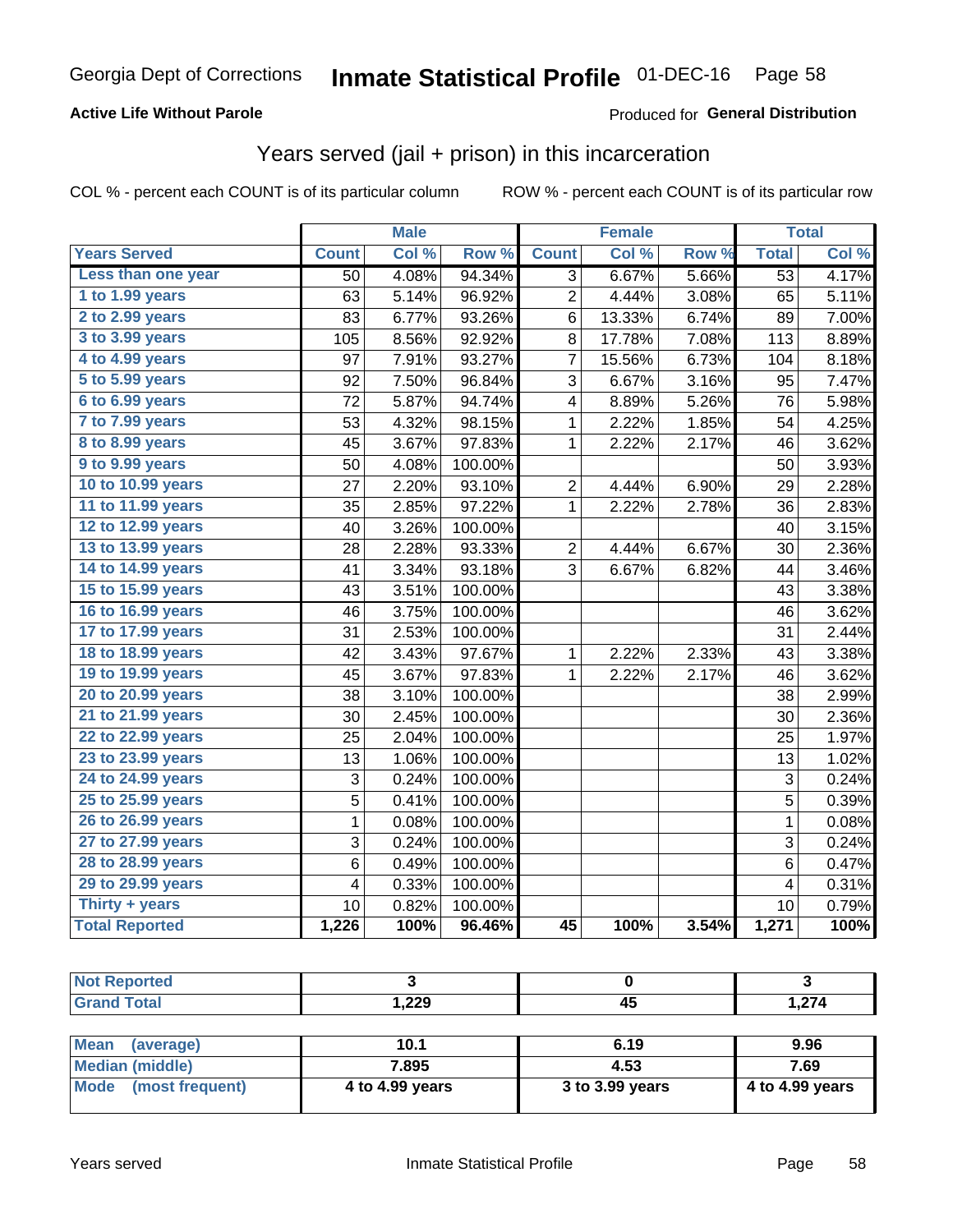# Inmate Statistical Profile 01-DEC-16 Page 59

## **Active Life Without Parole**

Produced for General Distribution

# Results of most recent HIV tests

COL % - percent each COUNT is of its particular column

|                         | <b>Male</b>  |        |           |              | <b>Female</b> | Total    |             |        |
|-------------------------|--------------|--------|-----------|--------------|---------------|----------|-------------|--------|
| <b>HIV Test Results</b> | <b>Count</b> | Col%   | Row %     | <b>Count</b> | Col %         | Row %    | $\tau$ otal | Col %  |
| <b>Positive</b>         | Q            | 0.76%  | $90.00\%$ |              | $2.38\%$      | 10.00%   | 10          | 0.82%  |
| <b>Negative</b>         | .174         | 99.24% | 96.63%    | 41           | 97.62%        | $3.37\%$ | 1,215       | 99.18% |
| <b>Total Reported</b>   | .183         | 100%   | 96.57%    | 42           | 100%          | 3.43%    | 1,225       | 100%   |

| <b>Not Reported</b> | 46     |                    | 49    |
|---------------------|--------|--------------------|-------|
| Total               | 229, ا | $\mathbf{A}$<br>≖∾ | .,274 |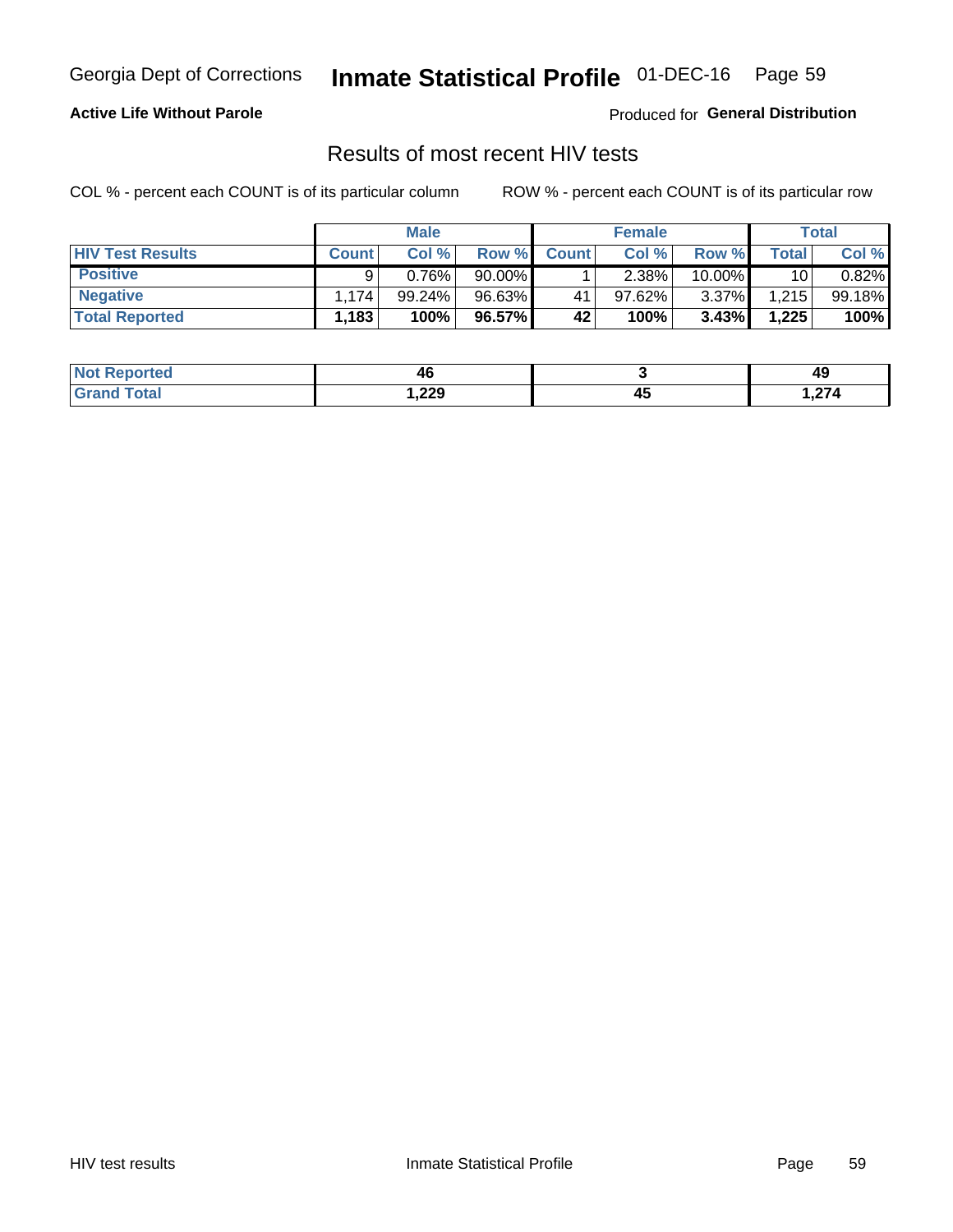# Georgia Dept of Corrections **Inmate Statistical Profile** 01-DEC-16 Page 60

## **Active Life Without Parole**

Produced for **General Distribution**

# Results of most recent tuberculosis test

COL % - percent each COUNT is of its particular column ROW % - percent each COUNT is of its particular row

|                                  | <b>Male</b>  |        |           | <b>Female</b> |        |       | Total |        |
|----------------------------------|--------------|--------|-----------|---------------|--------|-------|-------|--------|
| <b>Tuberculosis Test Results</b> | <b>Count</b> | Col%   | Row %I    | <b>Count</b>  | Col%   | Row % | Total | Col %  |
| <b>Positive on current test</b>  | 261          | 21.61% | 98.86%    |               | 7.14%  | 1.14% | 264   | 21.12% |
| <b>Negative</b>                  | 947          | 78.39% | 96.04%    | 39            | 92.86% | 3.96% | 986   | 78.88% |
| <b>Total Reported</b>            | ٔ 208.،      | 100%   | $96.64\%$ | 42            | 100%   | 3.36% | 1,250 | 100%   |

| <b>Not Reported</b> | п.<br>— — |           | 44   |
|---------------------|-----------|-----------|------|
| <b>Total</b>        | 1,229     | - -<br>45 | 274, |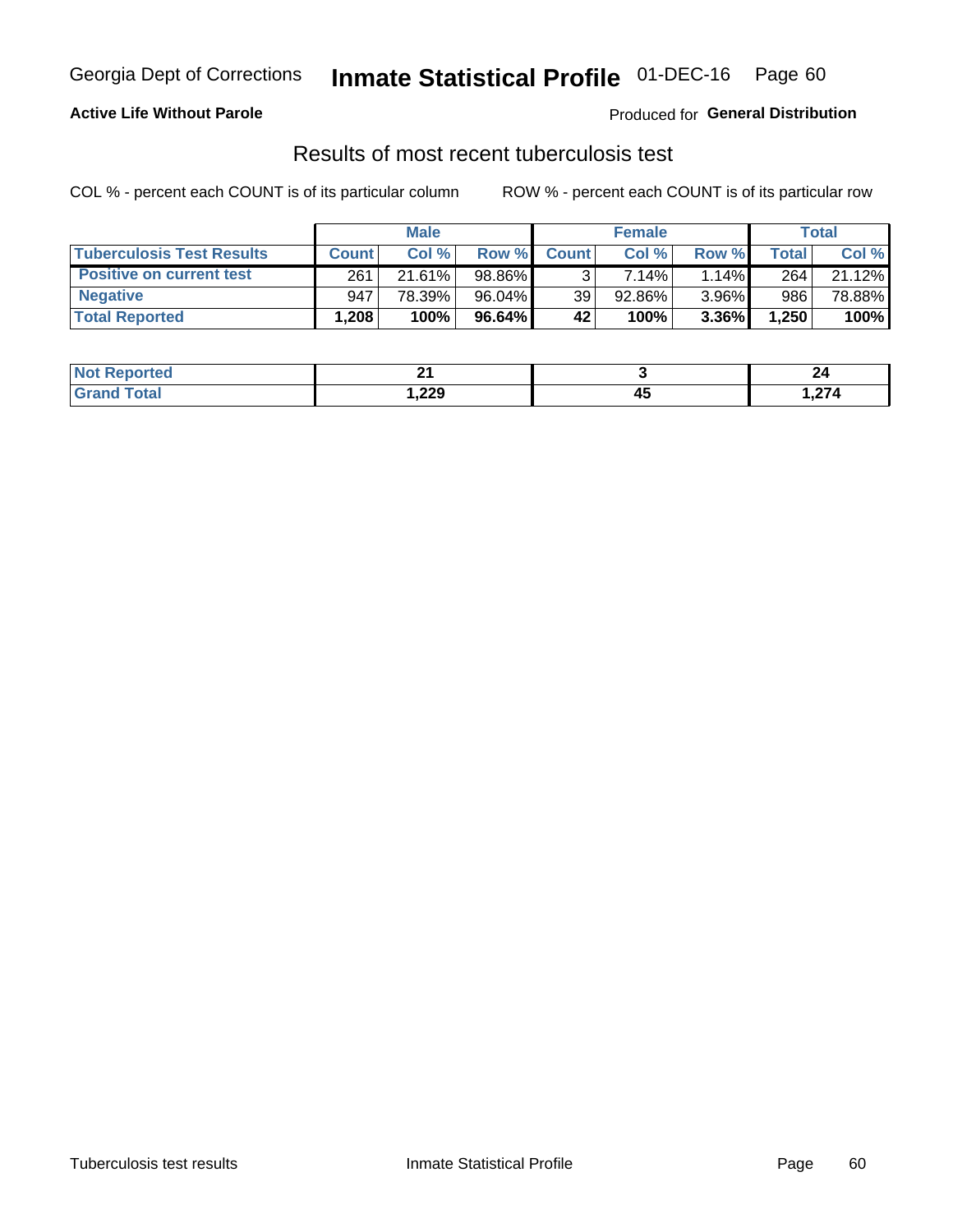# Georgia Dept of Corrections **Inmate Statistical Profile** 01-DEC-16 Page 61

## **Active Life Without Parole**

Produced for **General Distribution**

## Results of most recent syphilis test

COL % - percent each COUNT is of its particular column ROW % - percent each COUNT is of its particular row

|                                 | <b>Male</b>  |           |           | <b>Female</b> |           |          | Total |        |
|---------------------------------|--------------|-----------|-----------|---------------|-----------|----------|-------|--------|
| <b>Syphilis Test Results</b>    | <b>Count</b> | Col%      | Row %I    | <b>Count</b>  | Col %     | Row %    | Total | Col %  |
| <b>Positive on current test</b> |              | 2.74%     | $94.44\%$ |               | 9.09%     | 5.56%    | 18    | 2.85%  |
| <b>Negative</b>                 | 603          | $97.26\%$ | 98.37%    | 10            | $90.91\%$ | $1.63\%$ | 613   | 97.15% |
| <b>Total Reported</b>           | 620          | 100%      | 98.26%    | 11            | 100%      | 1.74%    | 631   | 100%   |

| <b>Not Reported</b>   | 609    | 34 | 643  |
|-----------------------|--------|----|------|
| <b>Total</b><br>Granc | 229, ، | ∼  | ,274 |